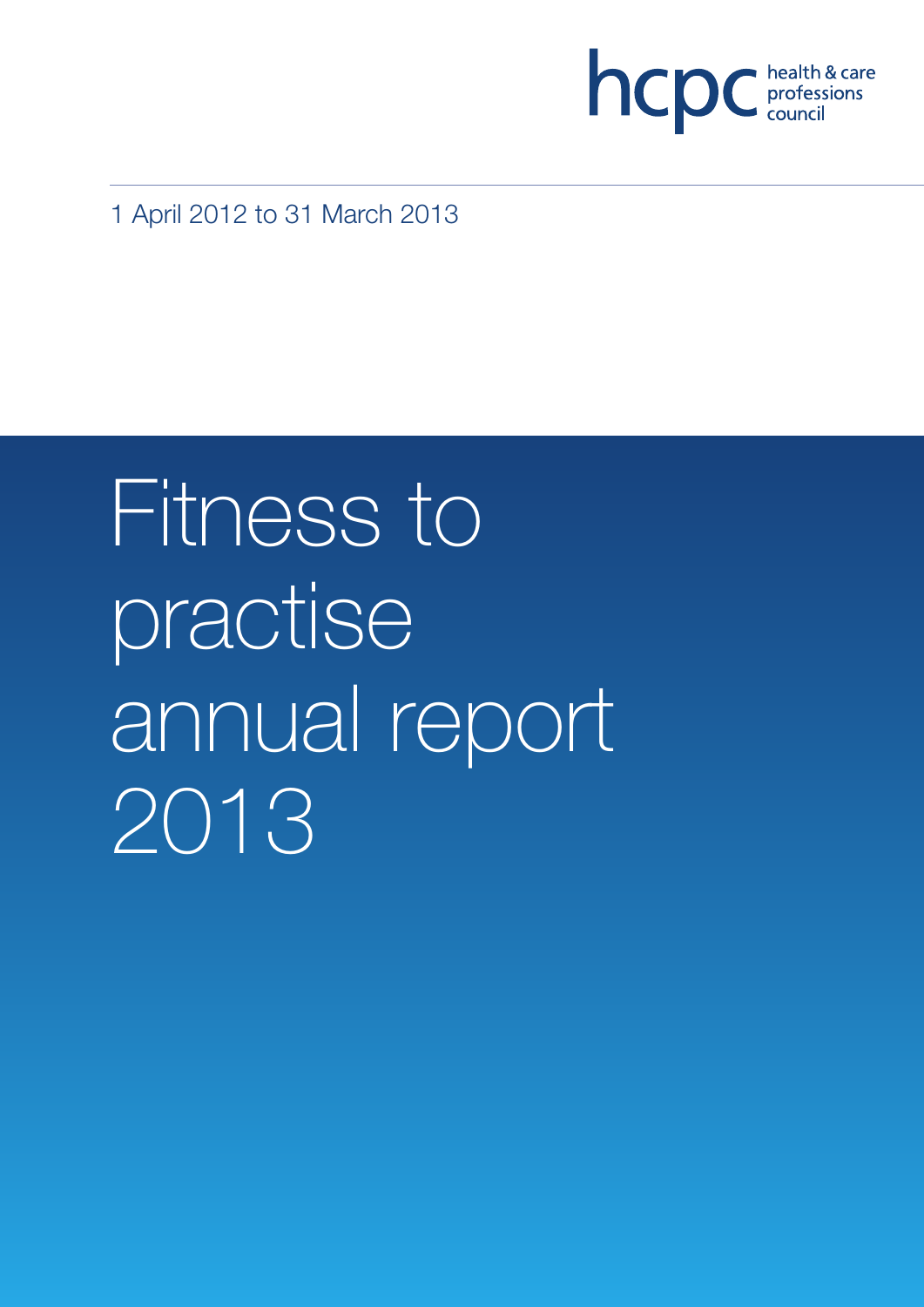# **Contents**

# **Executive summary 4**

# **Introduction 5**

About us (the Health and Care Professions Council) 5 Our main functions 5 What is 'fitness to practise'? 6 What is the purpose of the fitness to practise process? 6 What to expect 6 Raising a fitness to practise concern 6 What types of case can the HCPC consider? 7 What can't the HCPC do? 7 Fitness to practise brochures 7 Practice notes 7 Partners and panels 8 Standard of proof 8 Transfer of regulatory responsibilities from the General Social Care Council 8

# **Cases received in 2012–13 9**

Article 22(6) of the Health and Social Work Professions Order 2001 11 Cases by profession and complainant type 12 Cases by route to registration 15 Convictions 15

# **Investigating Committee panels 16**

Decisions by Investigating Committee Panels 18 Case to answer decisions by complainant type 20 Case to answer decisions and route to registration 21 Time taken from receipt of allegation to Investigation Committee 22 Case to answer decisions and representation 22

### **Interim orders 23**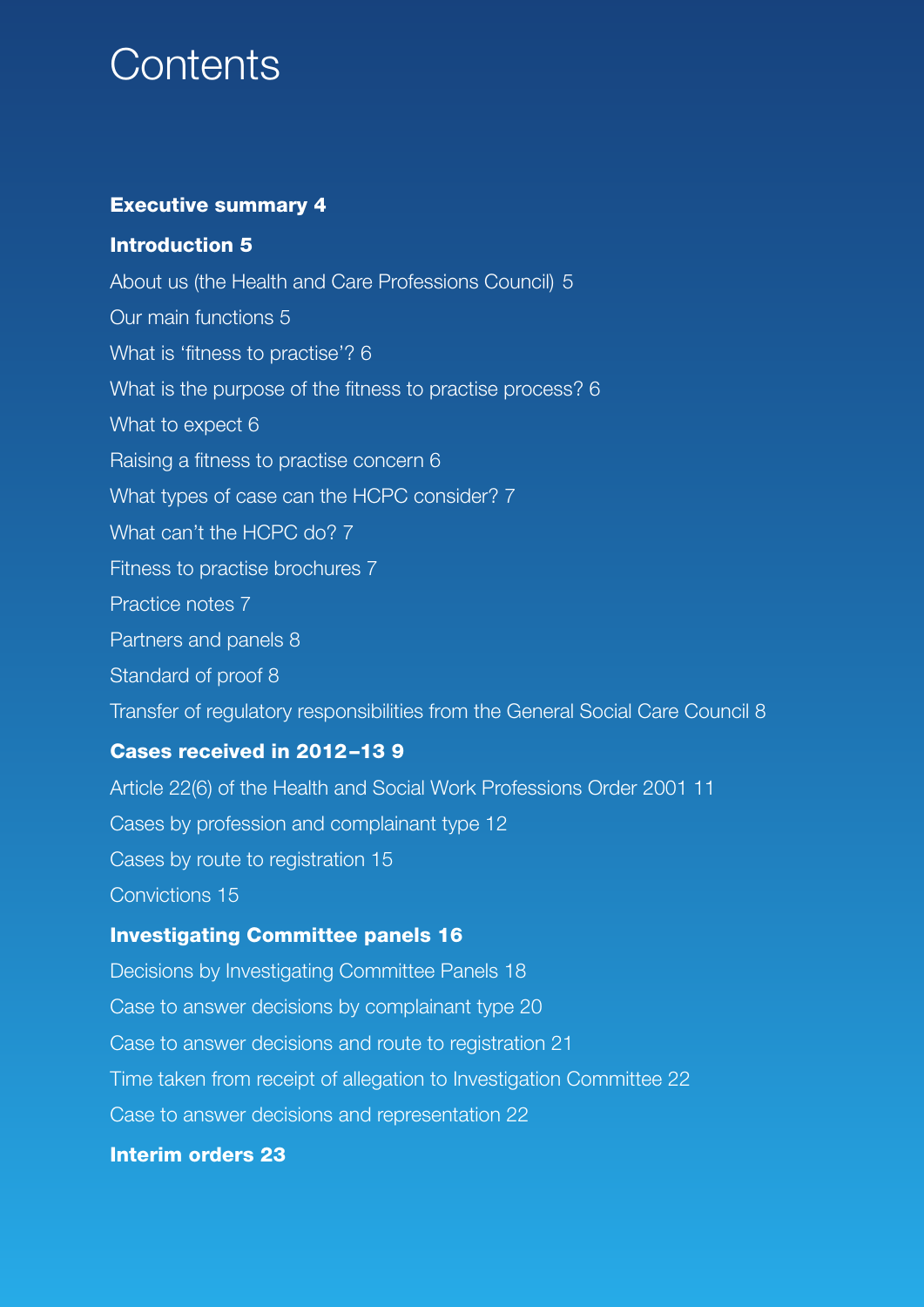### **Final hearings 25**

Time taken from receipt of allegation to final hearing 26 Days of hearing 28 What powers do panels have? 28 Outcomes at final hearings 29 Outcome by profession 29 Outcome and representation of registrants 31 Outcome and route to registration 32 Conduct and Competence Committee panels 33 Misconduct 33 Lack of competence 34 Convictions / cautions 36 Health Committee panels 37 Not well founded 37 **Suspension and conditions of practice review hearings 40 Restoration hearings 43 Article 30(7) hearings 44 Disposal of cases by consent 45 Discontinuance 46 The role of the Professional Standards Authority and High Court cases 47 Update on developments for 2012–13 48 How to raise a concern 49 List of tables and graphs 50 Appendix one – Historical statistics 51 Appendix two – GSCC transfer cases 59**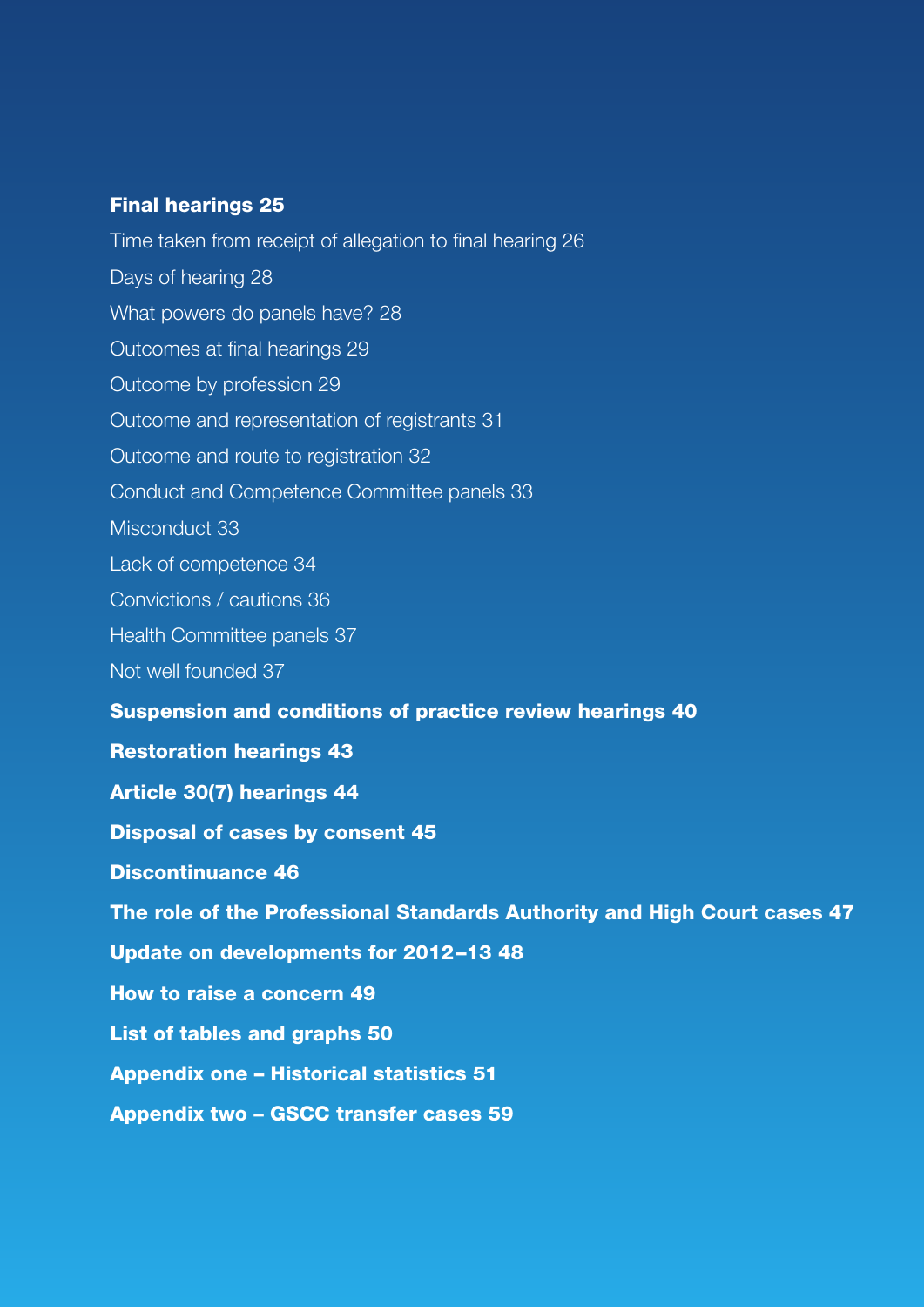# Executive summary

Welcome to the tenth fitness to practise annual report of the Health and Care Professions Council (HCPC) covering the period 1 April 2012 to 31 March 2013. This report provides information about the HCPC's work in considering allegations about the fitness to practise of HCPC registrants.

On Wednesday 1 August 2012 we became responsible for the regulation of social workers in England when the regulatory responsibilities of the General Social Care Council (GSCC) were transferred to us. That new responsibility resulted, in part, to the increase of 44 per cent in the number of complaints received. However, despite the increase in the number of individuals on our Register, only 0.53 per cent of registrants were made the subject of a new complaint in 2012–13. This compares to 0.42 per cent in 2011–12.

Included in the transfer of regulatory responsibilities from the GSCC were open cases that had not yet concluded. More information about these cases can be found in Appendix three of this report. Social workers in England are now subject to the same regulatory regime as all of the other professions that are regulated by the HCPC.

This year also saw an increase in the number of complaints that are made by members of the public. We also saw an increase (in percentage and volume) in the number of complaints that are closed without referral to a final hearing. We are looking at why this is the case and at ways in which we can develop understanding of the regulatory process for those who interact with it.

Our activities in 2012–13 also included commissioning research on the understanding of public protection. This work, titled 'Understanding Public Protection; Exploring Views on the Fitness to Practise of Health and Care Professionals', was undertaken by the Picker Institute Europe on our behalf.

The report looks at perceptions of fitness to practise, specifically whether / how views differed on what information might be relevant to the regulator. Overall, the findings supported the 'case by case' approach that we take in relation to the investigation and management of fitness to practise cases.

We continuously look at ways that we can improve and develop our processes and in 2013–14 this will include looking at ways that we can improve the experience that individuals (be it complainant, registrant or witness) have with the fitness to practise process. This is to ensure fairness and justice to all those that have cause to interact with it. We are also carefully considering the recommendations of the report of the Public Inquiry into failings in care at the Mid Staffordshire NHS Foundation Trust and the action we might take in relation to implementing those recommendations.

In 2013–14 we will also start a pilot to assess the use and value of mediation in our regulatory processes. This forms part of our commitment to look at alternative mechanisms for resolving cases whilst at the same time ensuring the rights of the registrant are balanced with our overriding objective of public protection.

I hope you find this report of interest. If you have any feedback or comments, please email me at ftpnoncaserelated@hcpc-uk.org

### **Kelly Johnson Director of Fitness to Practise**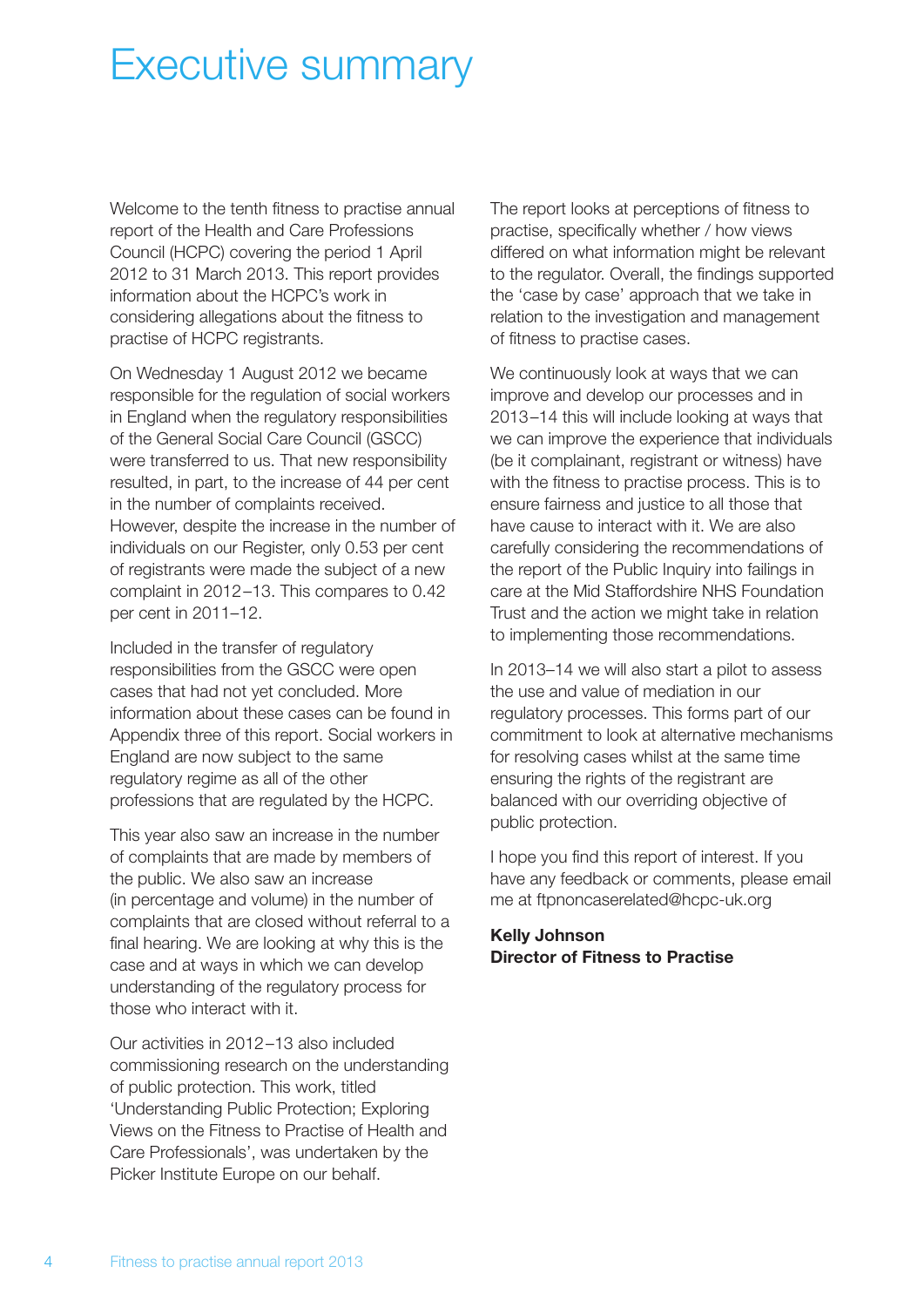# **Introduction**

# **About us (the Health and Care Professions Council)**

We are the Health and Care Professions Council (HCPC), a regulator set up to protect the public. To do this, we keep a register of those who meet our standards for their training, professional skills and behaviour. We can take action if someone on our Register falls below our standards.

In the year 1 April 2012 to 31 March 2013 we regulated members of the following 16 professions.

- Arts therapists
- Biomedical scientists
- Chiropodists / podiatrists
- Clinical scientists
- Dietitians
- Hearing aid dispensers
- Occupational therapists
- Operating department practitioners
- **Orthoptists**
- **Paramedics**
- **Physiotherapists**
- Practitioner psychologists
- Prosthetists / orthotists
- Radiographers
- Social workers in England
- Speech and language therapists

Each of the professions we regulate has one or more 'protected titles' (protected titles include titles like 'physiotherapist' and 'operating department practitioner').

Anyone not registered with us who misuses a protected title is breaking the law, and could be prosecuted. It is also an offence for a person who is not a registered hearing aid dispenser to perform the functions of a dispenser of hearing aids.

For a full list of protected titles and for further information about the protected function of hearing aid dispensers, please go to our website at www.hcpc-uk.org. Registration can be checked online or by calling +44 (0)845 300 6184.

### **Our main functions**

To protect the public, we:

- set standards for the education and training, professional skills, conduct, performance, ethics and health of registrants (the professionals who are on our Register);
- keep a register of professionals who meet those standards;
- approve programmes which professionals must complete before they can apply for registration with us; and
- take action when professionals on our Register do not meet our standards.

For an up-to-date list of the professions we regulate, or to learn more about the role of a particular profession, see www.hcpc-uk.org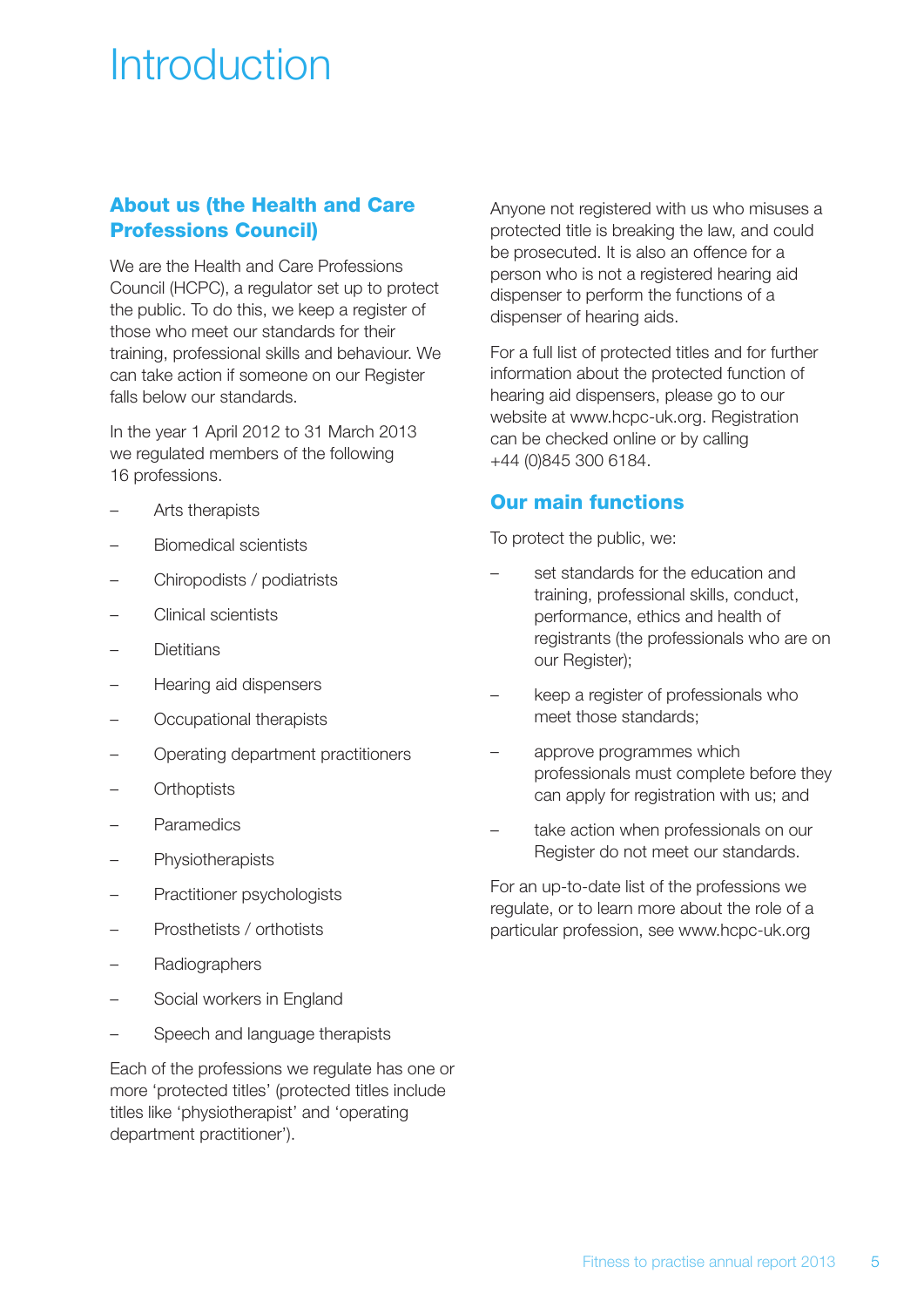#### **What is 'fitness to practise'?**

When we say that a professional is 'fit to practise' we mean that they have the skills, knowledge and character to practise their profession safely and effectively. However, fitness to practise is not just about professional performance. It also includes acts by a professional which may affect public protection or confidence in the profession. This may include matters not directly related to professional practice.

### **What is the purpose of the fitness to practise process?**

Our fitness to practise process is designed to protect the public from those who are not fit to practise. If a professional's fitness to practise is 'impaired', it means that there are concerns about their ability to practise safely and effectively. This may mean that they should not practice at all, or that they should be limited in what they are allowed to do. We will take appropriate actions to make this happen.

Sometimes professionals make mistakes that are unlikely to be repeated. This means that the person's overall fitness to practise is unlikely to be 'impaired'. People sometimes make mistakes or have a one-off instance of unprofessional conduct or behaviour. Our processes do not mean that we will pursue every isolated or minor mistake. However, if a professional is found to fall below our standards, we will take action.

#### **What to expect**

If a concern about a professional is raised with us, you can expect us to treat everyone involved in the case fairly and explain what will happen at each stage of the process. We will keep everyone involved in the case up-to-date with the progress of our investigation. We allocate a case manager to each case. They are neutral and do not take the side of either the registrant or the person who makes us aware of concerns.

Their role is to manage the case throughout the process and to gather relevant information. They act as a contact for everyone involved in the case. They cannot give legal advice. However, they can explain how the process works and what panels consider when making decisions.

### **Raising a fitness to practise concern**

Anyone can contact us and raise a concern about a registered professional. This includes members of the public, employers, the police and other professionals. You can find information about how to tell us about a fitness to practise concern in our brochure How to raise a concern, which can be found on our website at www.hcpc-uk.org/publications/brochures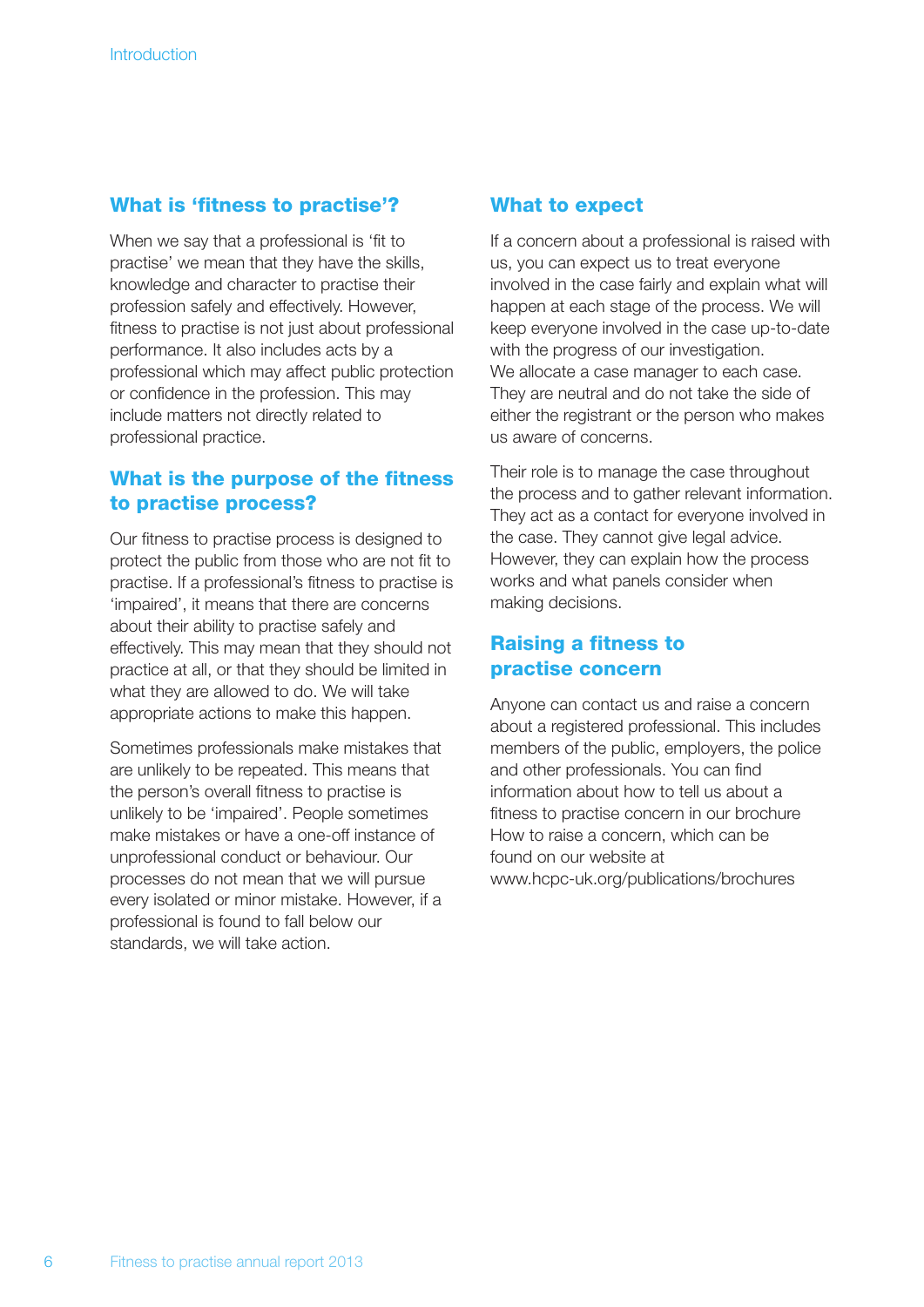# **What types of case can the HCPC consider?**

We consider every case individually. However, a professional's fitness to practise is likely to be impaired if the evidence shows that they:

- were dishonest, committed fraud or abused someone's trust;
- exploited a vulnerable person;
- failed to respect service users' rights to make choices about their own care;
- have health problems which they have not dealt with, and which may affect the safety of service users;
- hid mistakes or tried to block our investigation;
- had an improper relationship with a service user;
- carried out reckless or deliberately harmful acts;
- seriously or persistently failed to meet standards;
- were involved in sexual misconduct or indecency (including any involvement in child pornography);
- have a substance abuse or misuse problem;
- have been violent or displayed threatening behaviour; or
- carried out other, equally serious, activities which affect public confidence in the profession.

We can also consider concerns about whether an entry to the HCPC Register has been made fraudulently or incorrectly. For example, the person may have provided false information when they applied to be registered or we may have registered them by mistake.

# **What can't the HCPC do?**

We are not able to:

- consider cases about professionals who are not registered with us;
- consider cases about organisations (we only deal with cases about individual professionals);
- deal with customer-service issues;
- arrange refunds or compensation;
- fine a professional;
- give legal advice; or
- make a professional apologise.

#### **Fitness to practise brochures**

For more information about the fitness to practise process, please contact us to request one of the following brochures.

- How to raise a concern
- Information for witnesses
- The fitness to practise process information for employers and managers
- What happens if a concern is raised about me?

You can also find these publications at www.hcpc-uk.org/publications/brochures

### **Practice notes**

The HCPC has a number of practice notes in place for the various stages of the fitness to practise process. Practice notes are issued by the Council for the guidance of Practice Committee Panels and to assist those appearing before them. New practice notes are issued on a regular basis and all current notes are reviewed to ensure that they are fit for purpose. All of the HCPC's practice notes are publicly available on our website at www.hcpc-uk.org/publications/practicenotes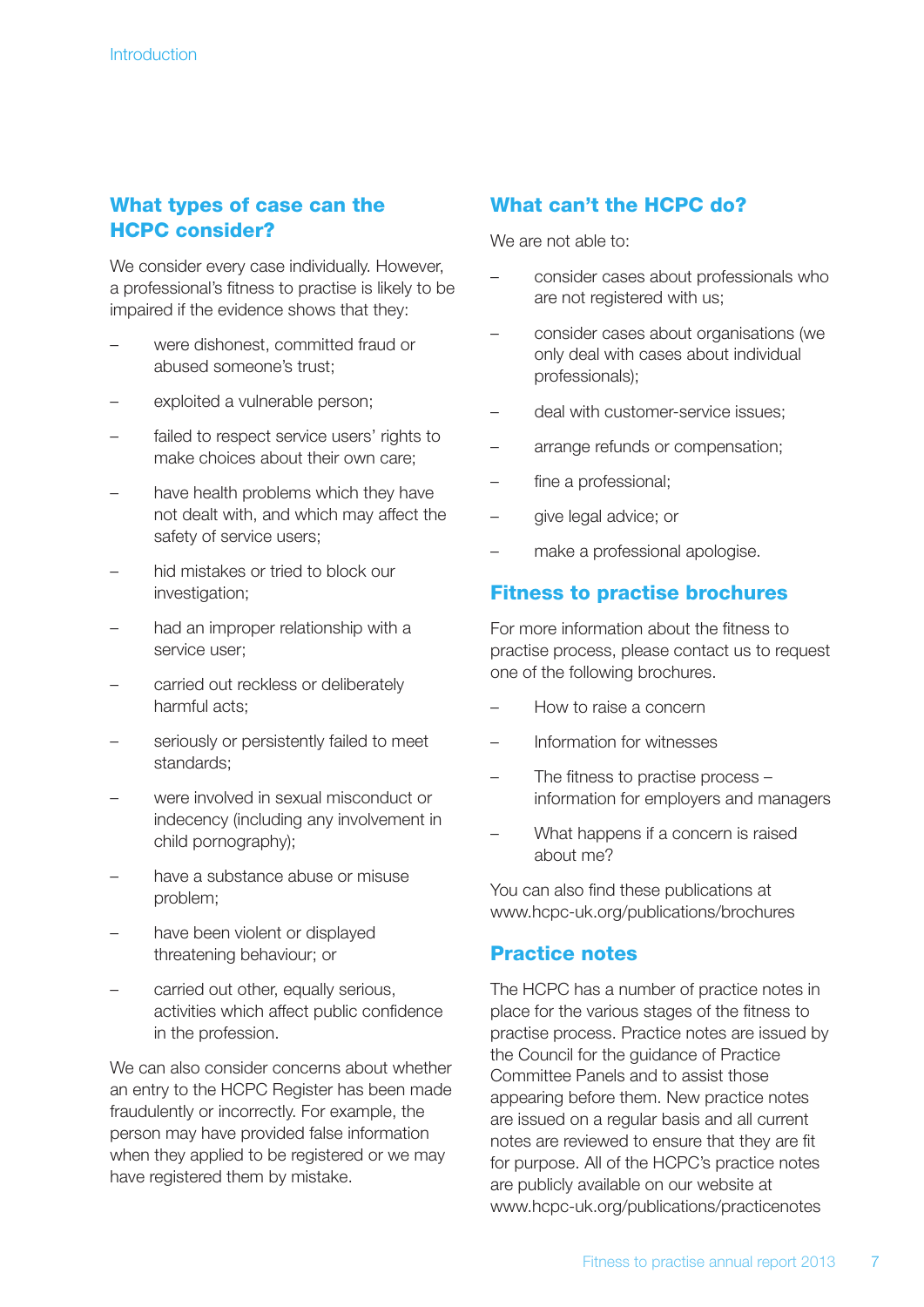#### **Partners and panels**

The HCPC uses the profession-specific knowledge of HCPC 'partners' to help carry out its work. Partners are drawn from a wide variety of backgrounds – including clinical practice, education and management. We also use lay partners to sit on our panels. Lay panel members are individuals who are not and have never been eligible to be on the HCPC Register. At least one registrant partner and one lay partner sit on our panels to ensure that we have appropriate public input and professional expertise in the decisionmaking process.

At every public hearing there is also a legal assessor. The legal assessor does not take part in the decision-making process, but gives the panel and the others involved advice and information on law and legal procedure. The HCPC does not use legally qualified panel chairs as we feel that the role of a legal assessor is an important safeguard in fitness to practise proceedings, ensuring that all parties are treated fairly. Any advice given to panels is stated in the public element of the hearing. At HCPC hearings, the legal assessor does not sit with the panel. This step has been taken to signify their independence from the panel and their role in giving advice to all those who are in attendance at the hearing.

The HCPC's Council members do not sit on our Fitness to Practise Panels. This is to maintain separation between those who set Council policy and those who make decisions in relation to individual fitness to practise cases. This contributes to ensuring that our hearings are fair, independent and impartial. Furthermore, employees of the HCPC are not involved in the decision-making process. This ensures decisions are made independently and are free from any bias.

#### **Standard of proof**

The HCPC uses the 'civil standard of proof' in its final hearing fitness to practise cases. This means that panels consider, on the balance of probabilities, whether an allegation is proven.

# **Transfer of regulatory responsibilities from the General Social Care Council**

On Wednesday 1 August 2012 the HCPC became responsible for the regulation of social workers in England following the abolition of the General Social Care Council (GSCC). As a result, all open conduct cases being dealt with by the GSCC were transferred to the HCPC. More information about the cases that were transferred can be found in Appendix three of this report. For simplicity and consistency with previous years' annual reports, we do not report on the transfer cases in the main text of this report.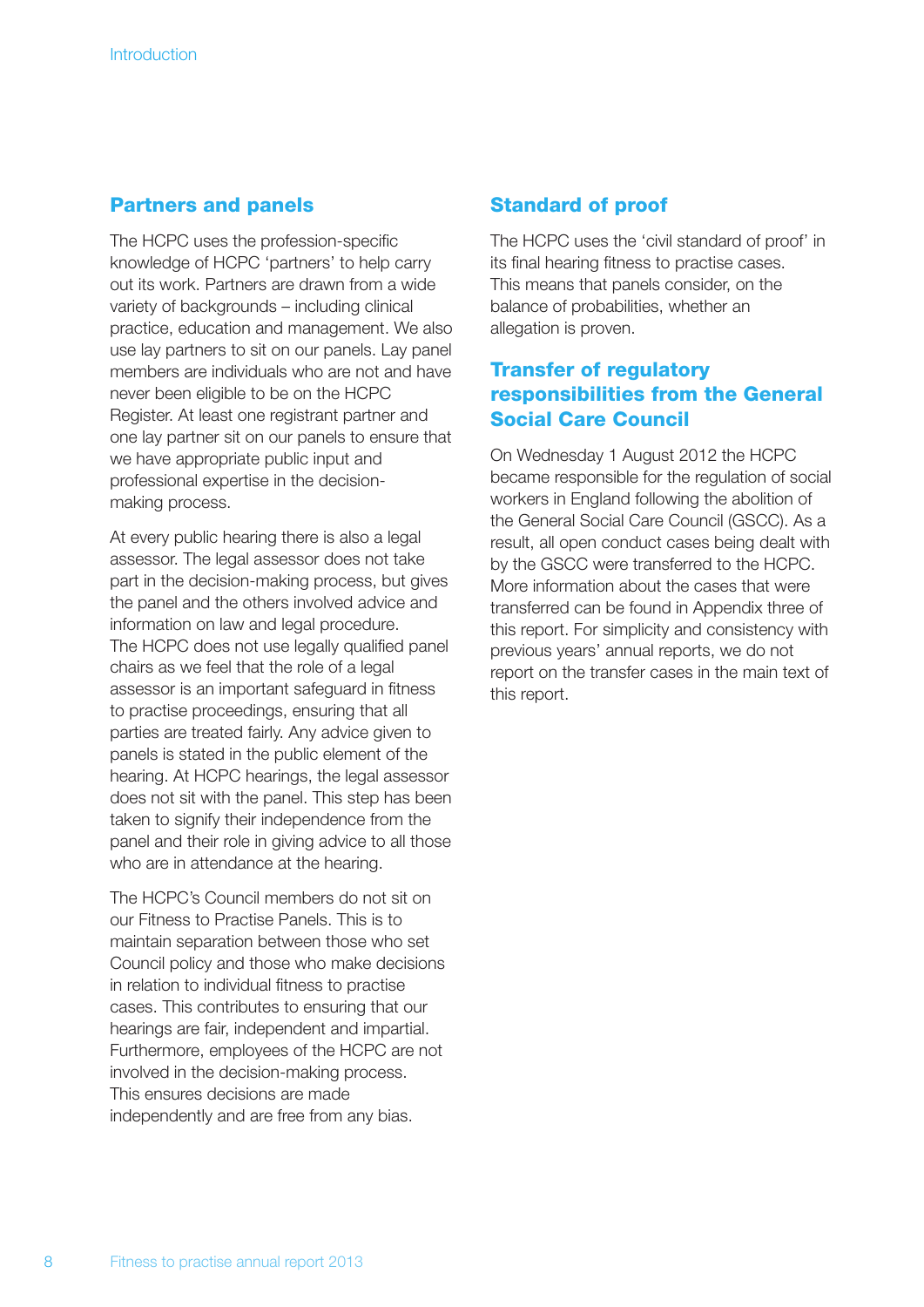# Cases received in 2012–13

This section contains information about the number and the type of fitness to practise concerns received about registrants. It also provides information about who raised these concerns. A concern is only classed as an 'allegation' when it meets our standard of acceptance for allegations.

The standard of acceptance sets out the information we must have for a case to be treated as an allegation. As a minimum this information must:

- be in writing (fitness to practise concerns may also be taken over the telephone if a complainant has any accessibility difficulties);
- include the professional's name; and
- give enough detail about the concerns to enable the professional to understand these concerns and to respond to them.

The policy also recognises that, while concerns are raised about only a small minority of HCPC registrants, investigating these concerns takes a great deal of time and effort. So it is important that HCPC's resources are used effectively to protect the public and are not diverted into investigating matters which do not give cause for concern. Where cases are closed we will, wherever we can, signpost complainants to other organisations that may be able to help with the issues they have raised.

Any case which does not meet the standard of acceptance is classed as an 'enquiry'. In these circumstances we will always seek further information. Many enquiries then become allegations once we have this additional information. The HCPC's Standard of Acceptance for Allegations policy explains our approach more fully. This year we have reviewed the policy to ensure it continues to be fit for purpose. We do not envisage that the changes will significantly affect the numbers of cases that would meet the requirements of the policy. For further information, please see the Standard of Acceptance for Allegations Policy on our website at www.hcpc-uk.org/publications/policy

Table 1 shows the number of cases received in 2012–13 compared to the total number of professionals registered by the HCPC (as of 31 March 2013).

#### **Table 1 Total number of cases received in 2012–13**

|         | <b>Number</b><br>of cases | Total<br>number of<br>registrants | $%$ of<br>registrants<br>subject to<br>complaints |
|---------|---------------------------|-----------------------------------|---------------------------------------------------|
| 2012-13 | 1,653                     | 310,942                           | 0.53                                              |

The proportion of HCPC registrants who have had a fitness to practise concern raised about them has also increased slightly, from 0.42 per cent of all professionals on the Register in 2011–12 to 0.53 per cent in 2012–13. This still means that only about one in 200 registrants were the subject of a concern about their fitness to practise. It should be noted that in a few instances a registrant will be the subject of more than one case.

Compared to 2011–12 the number of cases received in 2012–13 increased by 44 per cent (in actual numbers, an increase of 728 cases). The number of professionals registered by the HCPC has also increased over the same period, by 30 per cent. This reflects the HCPC's regulation of social workers in England from Wednesday 1 August 2012 following the closure of the former General Social Care Council (GSCC).

Graphs 1a and 1b show the number of fitness to practise concerns received between 2008– 09 and 2012–13 compared to the total number of HCPC registrants. The changes in volumes relate to the changes in our standard of acceptance.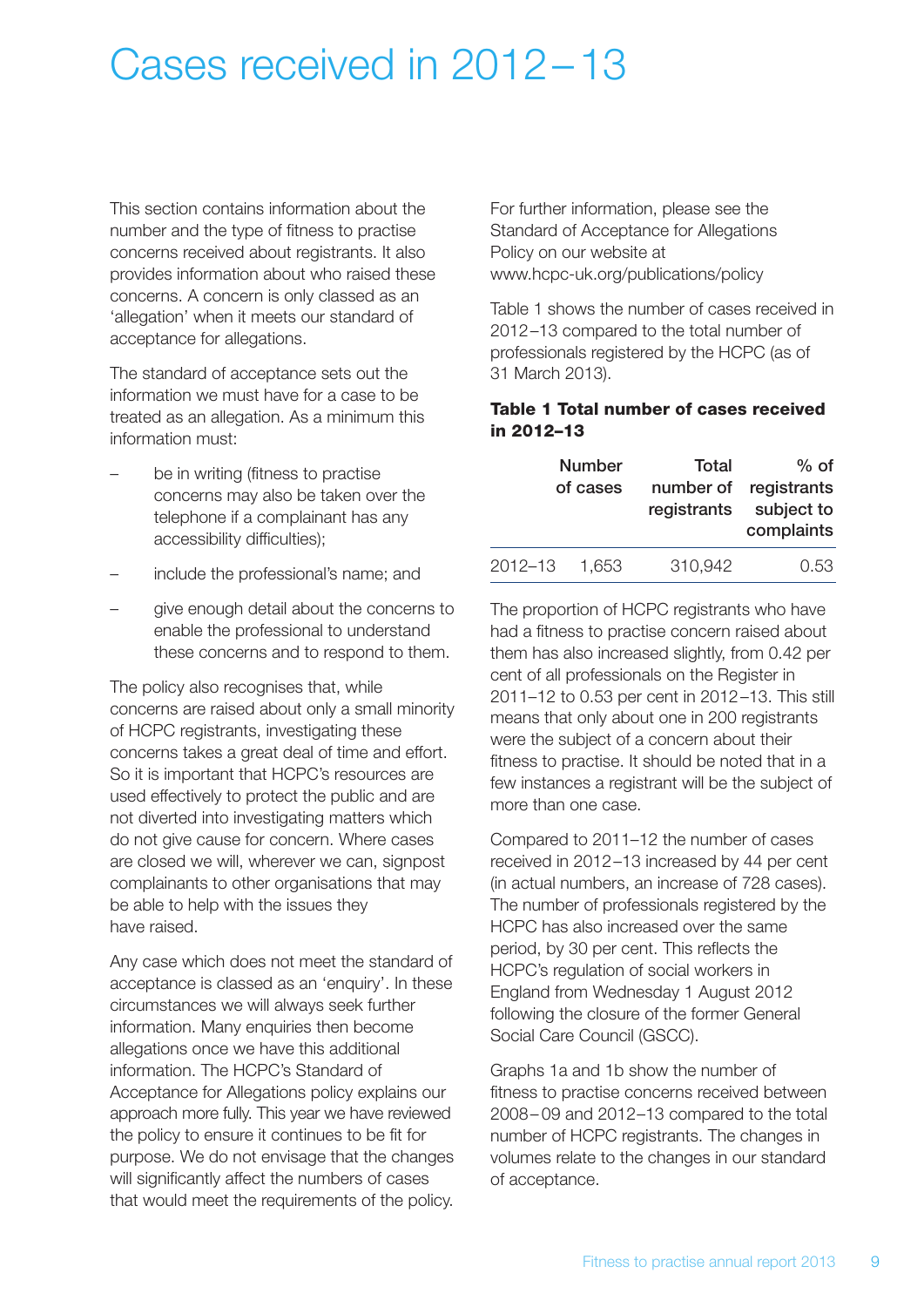

#### **Graph 1a Total numbers of cases and percentage of Register**

**Graph 1b Total number of registrants on the HCPC Register**



Where a case does not meet the standard of acceptance, even after we have sought further information, or the concerns that have been raised do not relate to fitness to practise, the case is closed.

In 2012–13, 706 cases were closed without being considered by a panel of the HCPC's Investigating Committee, a 54 per cent increase compared to 2011–12.

This change relates to the change in the standard of acceptance, and the fact that we have received more complaints overall.

In 2012–13, the average length of time for cases to be closed without being considered by a panel of the Investigating Committee was a median average of three months and a mean average of four months. There has been no change from the previous year.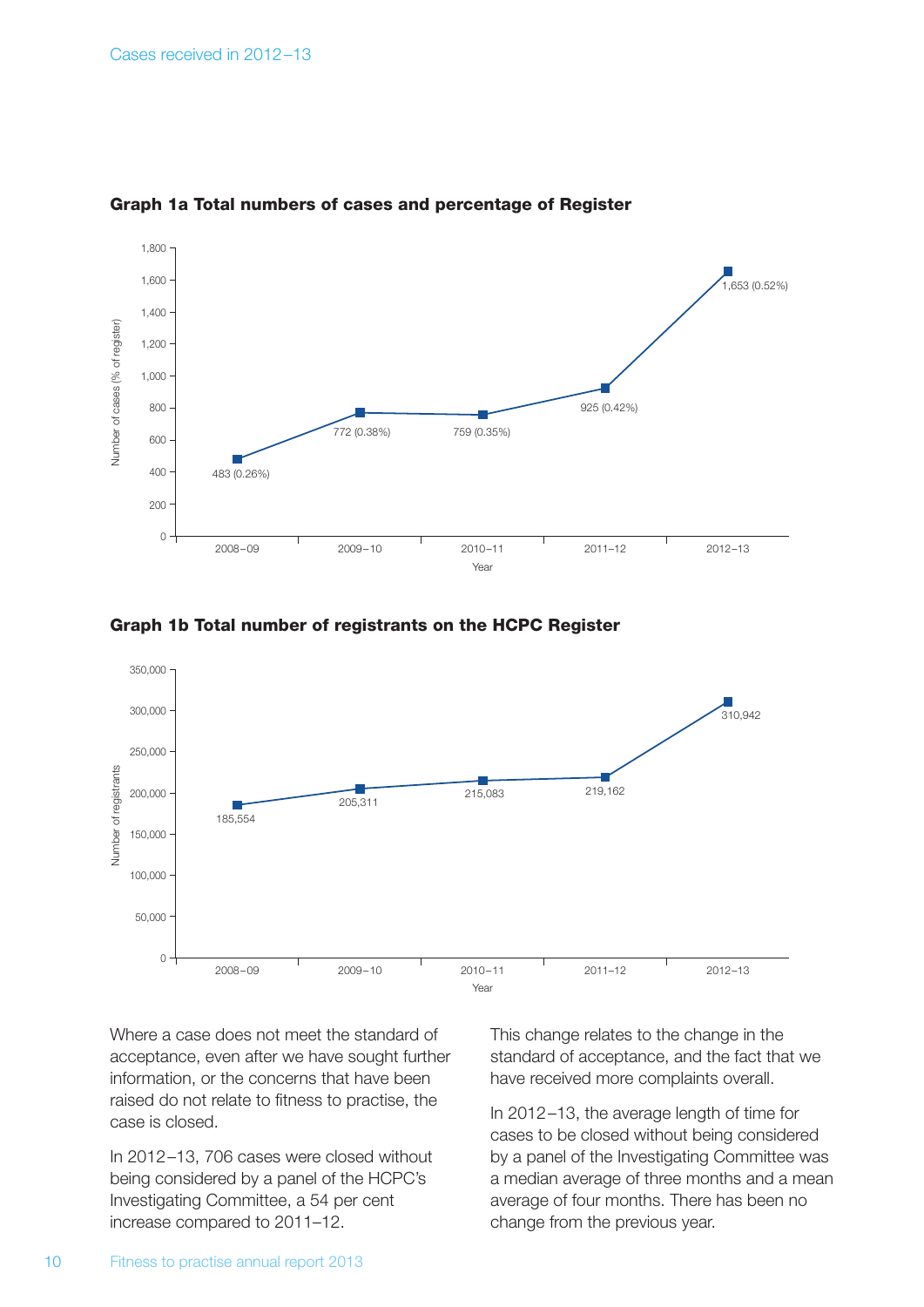| Number of months | Number of<br>cases | Cumulative<br>number<br>of cases | % of cases | Cumulative<br>% of cases |
|------------------|--------------------|----------------------------------|------------|--------------------------|
| $0 - 4$          | 482                | 482                              | 65.5       | 65.5                     |
| $5 - 8$          | 179                | 661                              | 24.3       | 89.8                     |
| $9 - 12$         | 44                 | 705                              | 5.9        | 95.7                     |
| $13 - 16$        | 19                 | 724                              | 2.6        | 98.3                     |
| $17 - 20$        | 10                 | 734                              | 1.4        | 99.7                     |
| over 20          | 2                  | 736                              | 0.3        | 100                      |
| <b>Total</b>     | 736                | 736                              | 100        | 100                      |

#### **Table 2 Length of time from receipt to closure of cases that are not considered by Investigating Committee**

# **Article 22(6) of the Health and Social Work Professions Order 2001**

Article 22(6) of the Health and Social Work Professions Order 2001 enables the HCPC to investigate a matter even where a concern has not been raised with us in the normal way (for example, in response to a media report or where information has been provided by someone who does not want to raise a concern formally). This is an important way we can use our legal powers to protect the public.

Article 22(6) is also important in 'self-referral' cases. We encourage all professionals on the HCPC Register to self-refer any issue which may affect their fitness to practise. Standard 4 of the HCPC's standards of conduct, performance and ethics states that "You must provide (to us and any other relevant regulators) any important information about your conduct and competence". All selfreferrals are assessed to determine if the information provided suggests the registrant's fitness to practise may be impaired and whether it may be appropriate for us to investigate the matter further using the Article 22(6) provision.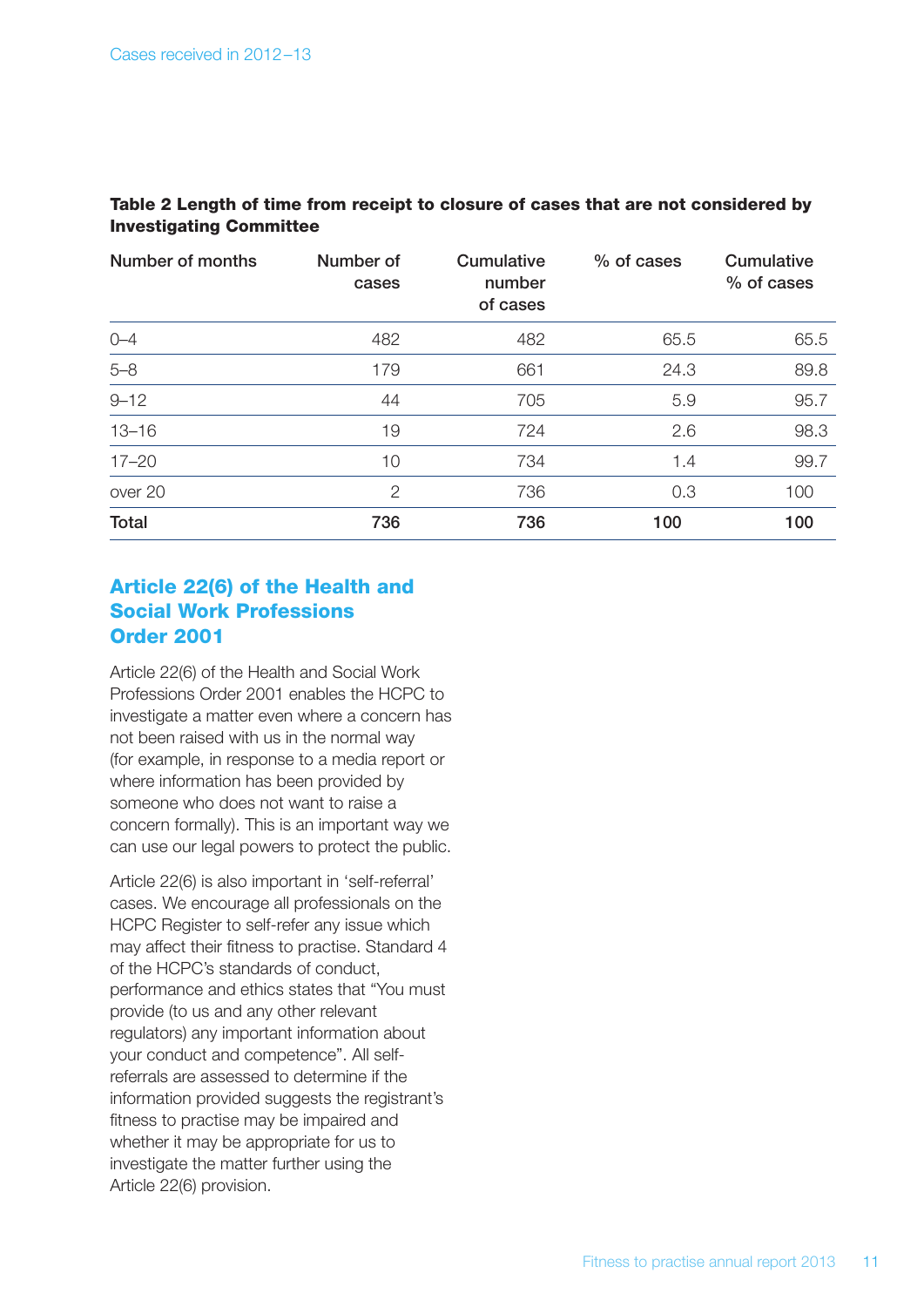# **Cases by profession and complainant type**

The following tables and graphs show information about who raised fitness to practise concerns in 2012–13 and how many cases were received for each of the professions the HCPC regulates. The total number of cases received in 2012–13 was 1,653 (Table 1, page 9).

Table 3 provides information about the source of the concerns which gave rise to these 1,653 cases. In 2012–13 members of the public were the largest complainant group, making up just over 38 per cent of cases (25 per cent in 2011–12). Historically employers have usually been the largest complainant group. The exception was 2010–11 when members of the public again formed the largest group.

In 2012–13 employers were the second largest source of concerns, comprising 26 per cent of the total. This has decreased from the previous year when the proportion was 31 per cent.

#### **Table 3 Who raised concerns in 2012–13?**

| Type of complainant             | $2012 - 13$ | % of<br>cases |
|---------------------------------|-------------|---------------|
| Article 22(6) / anon            | 58          | 3.5           |
| Employer                        | 435         | 26.3          |
| Other                           | 87          | 5.3           |
| Other registrant / professional | 99          | 5.9           |
| Professional body               | 21          | 1.3           |
| Police                          | 27          | 1.6           |
| Public                          | 634         | 38.4          |
| Self referral                   | 292         | 17.7          |
| Total                           | 1,653       | 100           |

The category 'Other' in Table 3 and Graph 2 includes solicitors acting as complainants, hospitals / clinics (when not acting in the capacity of employer), colleagues who are not registrants and the Disclosure and Barring Service (incorporating the former Independent Safeguarding Authority), which notifies us of individuals who have been barred from working with vulnerable adults and / or children.

#### **Graph 2 Who raised concerns in 2012–13?**

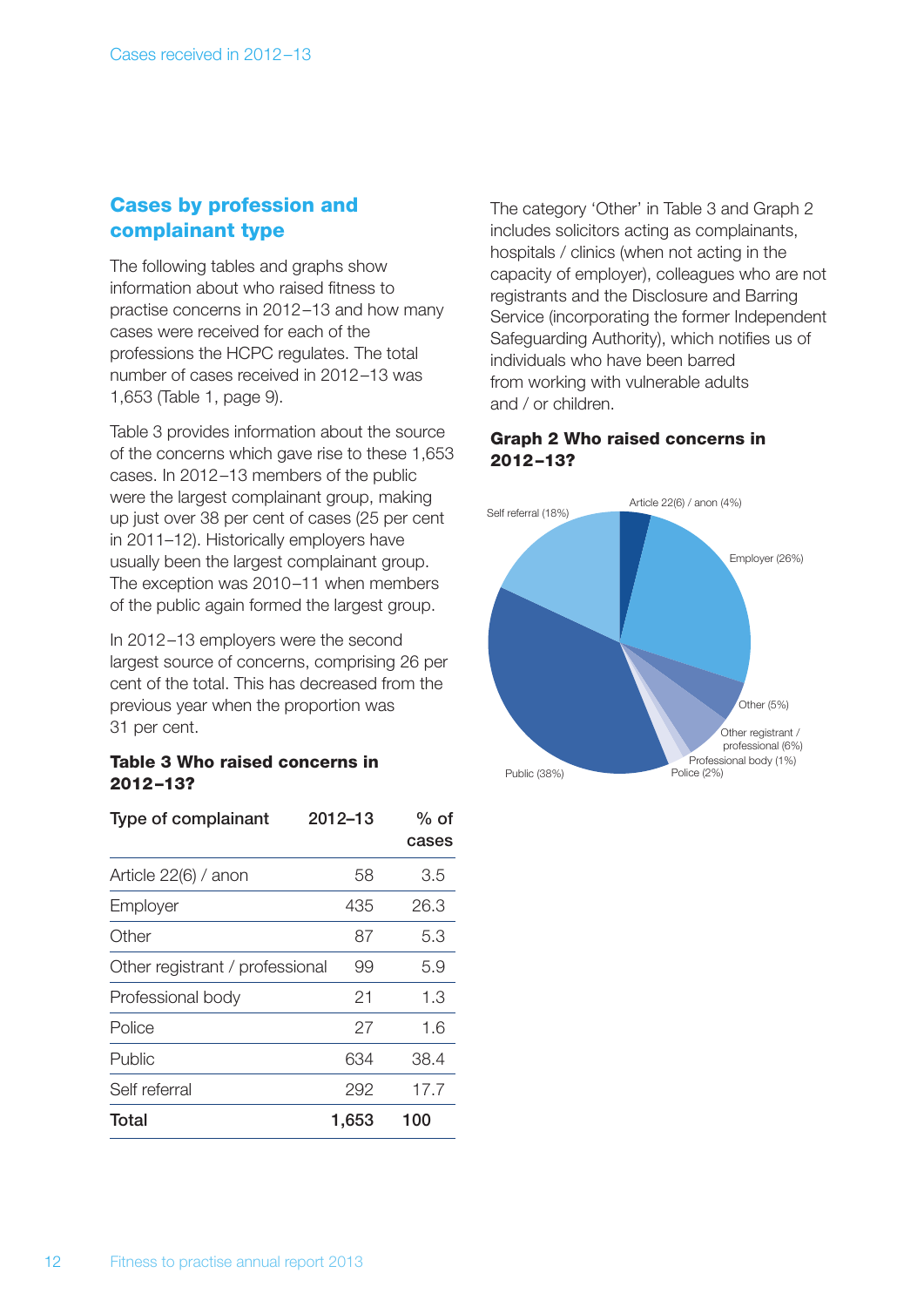Table 4 provides information on the breakdown of cases received by profession and gives a comparison to the Register as a whole.

#### **Table 4 Cases by profession**

| Profession                         | <b>Number</b><br>of cases | $%$ of<br>total cases | Number of<br>registrants | % of the<br>Register | $%$ of<br>registrants<br>subject to<br>concerns |
|------------------------------------|---------------------------|-----------------------|--------------------------|----------------------|-------------------------------------------------|
| Arts therapists                    | $\overline{7}$            | 0.42                  | 3,185                    | 1.02                 | 0.22                                            |
| <b>Biomedical scientists</b>       | 37                        | 2.24                  | 22,402                   | 7.2                  | 0.17                                            |
| Chiropodists / podiatrists         | 53                        | 3.21                  | 12,754                   | 4.1                  | 0.42                                            |
| Clinical scientists                | 9                         | 0.54                  | 4,847                    | 1.56                 | 0.19                                            |
| <b>Dietitians</b>                  | 13                        | 0.79                  | 7,890                    | 2.54                 | 0.16                                            |
| Hearing aid dispensers             | 25                        | 1.51                  | 1,806                    | 0.58                 | 1.38                                            |
| Occupational therapists            | 76                        | 4.6                   | 33,717                   | 10.84                | 0.23                                            |
| Operating department practitioners | 45                        | 2.72                  | 11,246                   | 3.62                 | 0.4                                             |
| Orthoptists                        | $\mathbf{2}$              | 0.12                  | 1,329                    | 0.43                 | 0.15                                            |
| Paramedics                         | 262                       | 15.85                 | 19,373                   | 6.23                 | 1.35                                            |
| Physiotherapists                   | 123                       | 7.44                  | 46,842                   | 15.06                | 0.26                                            |
| Practitioner psychologists         | 179                       | 10.83                 | 19,341                   | 6.22                 | 0.93                                            |
| Prosthetists / orthotists          | 1                         | 0.06                  | 936                      | 0.3                  | 0.11                                            |
| Radiographers                      | 55                        | 3.33                  | 27,820                   | 8.95                 | 0.2                                             |
| Social workers in England          | 733                       | 44.34                 | 83,421                   | 26.84                | 0.88                                            |
| Speech and language therapists     | 33                        | $\mathbf{2}$          | 14,033                   | 4.51                 | 0.24                                            |
| <b>Total</b>                       | 1,653                     | 100                   | 310,942                  | 100                  | 0.53                                            |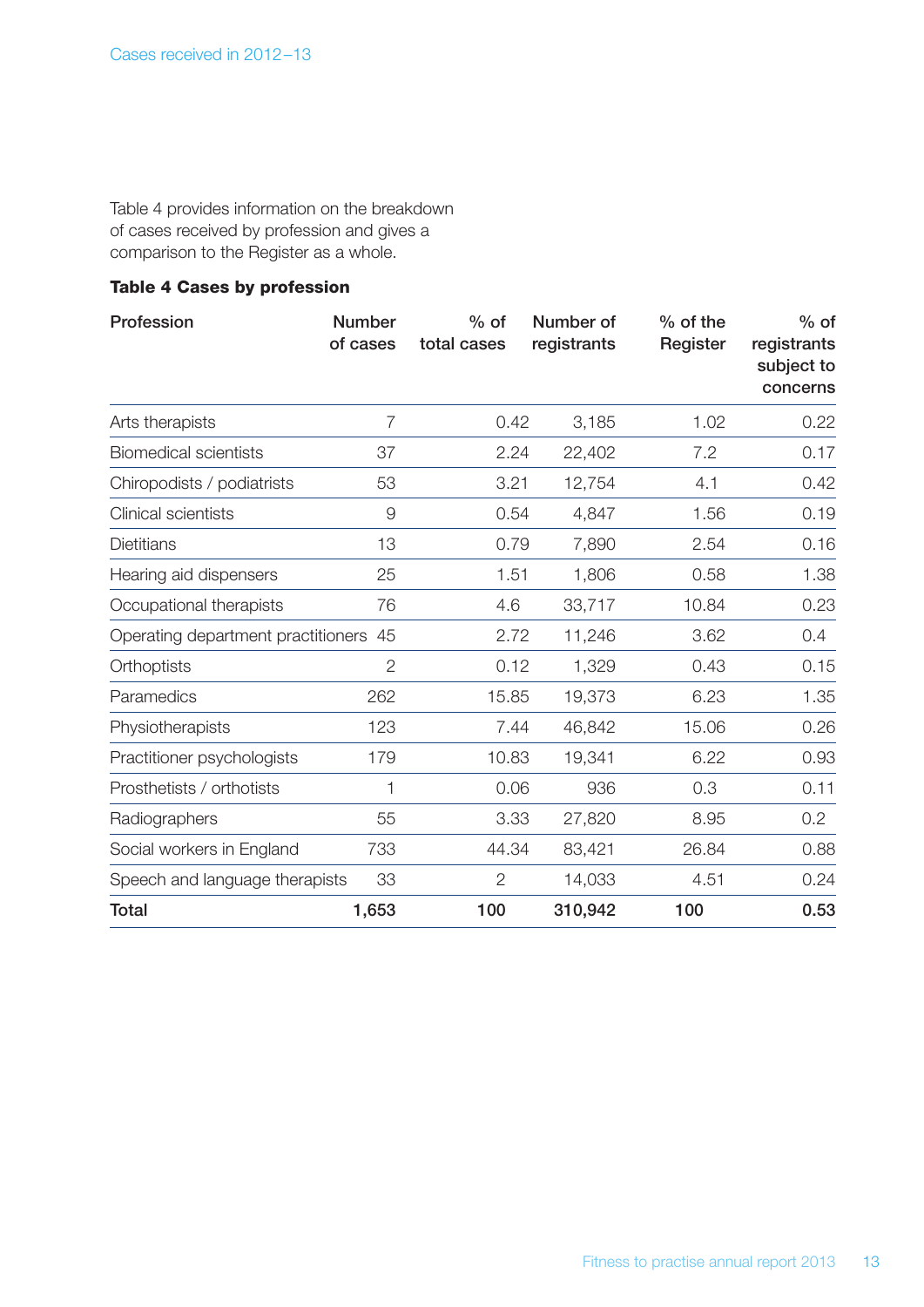| Table 5 Cases by profession and compl |                          | lainant type      |               |                          |               |                             |               |                  |         |
|---------------------------------------|--------------------------|-------------------|---------------|--------------------------|---------------|-----------------------------|---------------|------------------|---------|
| Profession                            | / Anon<br>Article 22(6)  | Employer          | Other         | Other<br>registrant      |               | Police Professional<br>body | Public        | Self<br>referral | Total   |
| Arts therapists                       | $\circ$                  | S                 | $\sim$        | $\circ$                  | O             | $\circ$                     | ┯             |                  |         |
| Biomedical scientists                 | S                        | $\overline{\top}$ | $\sim$        | က်<br>၂                  | O             | O                           | $\circ$       | $\infty$         | 22      |
| Chiropodists / podiatrists            | S                        | $\sim$            | $\mathcal{C}$ | 4                        | S             | ᠇                           | 28            | 5                | 53      |
| Clinical scientists                   | ۳                        | ᠇                 |               | S                        | O             | O                           | $\sim$        |                  | တ       |
| Dietitians                            | т                        | 5                 | O             | O                        | O             |                             | S             | ∞                | က်<br>၂ |
| Hearing aid dispensers                | $\overline{\mathcal{C}}$ | $\infty$          | O             |                          | O             | $\mathcal{C}$               | $\frac{1}{1}$ |                  | 25      |
| Occupational therapists               | 4                        | 27                | $\circ$       | $\sim$                   | O             |                             | $\frac{0}{1}$ | $\frac{8}{1}$    | 76      |
| Operating department practitioners    | 2                        | 29                |               |                          |               |                             | S             | ∼                | 45      |
| Orthoptists                           | O                        | $\circ$           | O             | O                        | O             | O                           |               |                  | $\sim$  |
| Paramedics                            | 26                       | 87                | $\frac{5}{1}$ | $\overline{\phantom{0}}$ |               | O                           | $\frac{8}{1}$ | 98               | 262     |
| Physiotherapists                      | $\circ$                  | 25                | $\frac{0}{1}$ | 4                        | $\circ$       | S                           | 56            | $\frac{0}{1}$    | 123     |
| Practitioner psychologists            | $\sim$                   | $\infty$          | 23            | $\frac{0}{1}$            |               | ᠇                           | <b>COL</b>    | က<br>1           | 179     |
| Prosthetists / orthotists             | T                        | $\circ$           | $\circ$       | $\circ$                  | O             | $\circ$                     | O             | $\circ$          |         |
| Radiographers                         | T                        | 25                | $\mathcal{C}$ | 5                        | 5             | $\circ$                     | 4             | က်<br>၂          | 55      |
| Social workers in England             | $\frac{2}{1}$            | 176               | SO            | 22                       | $\frac{0}{1}$ | ∓                           | 371           | $\overline{101}$ | 733     |

Speech and derection and  $\alpha$  and  $\alpha$  1  $\alpha$  1  $\alpha$  1  $\alpha$  16  $\alpha$  16  $\alpha$  16  $\alpha$  16 Total 58 58 99 89 27 27 27 27 28 99 593 1,653

 $\overline{ }$ 

 $\circ$ 58

Speech and language therapists

Total

က္လ

 $\overline{A}$ 

 $\frac{6}{1}$ 

 $\circ$ 

 $\circ$ 27

1,653

293

633

 $\overline{\mathbf{z}}$ 

57  $\overline{\phantom{0}}$ 

89

435  $\overline{\top}$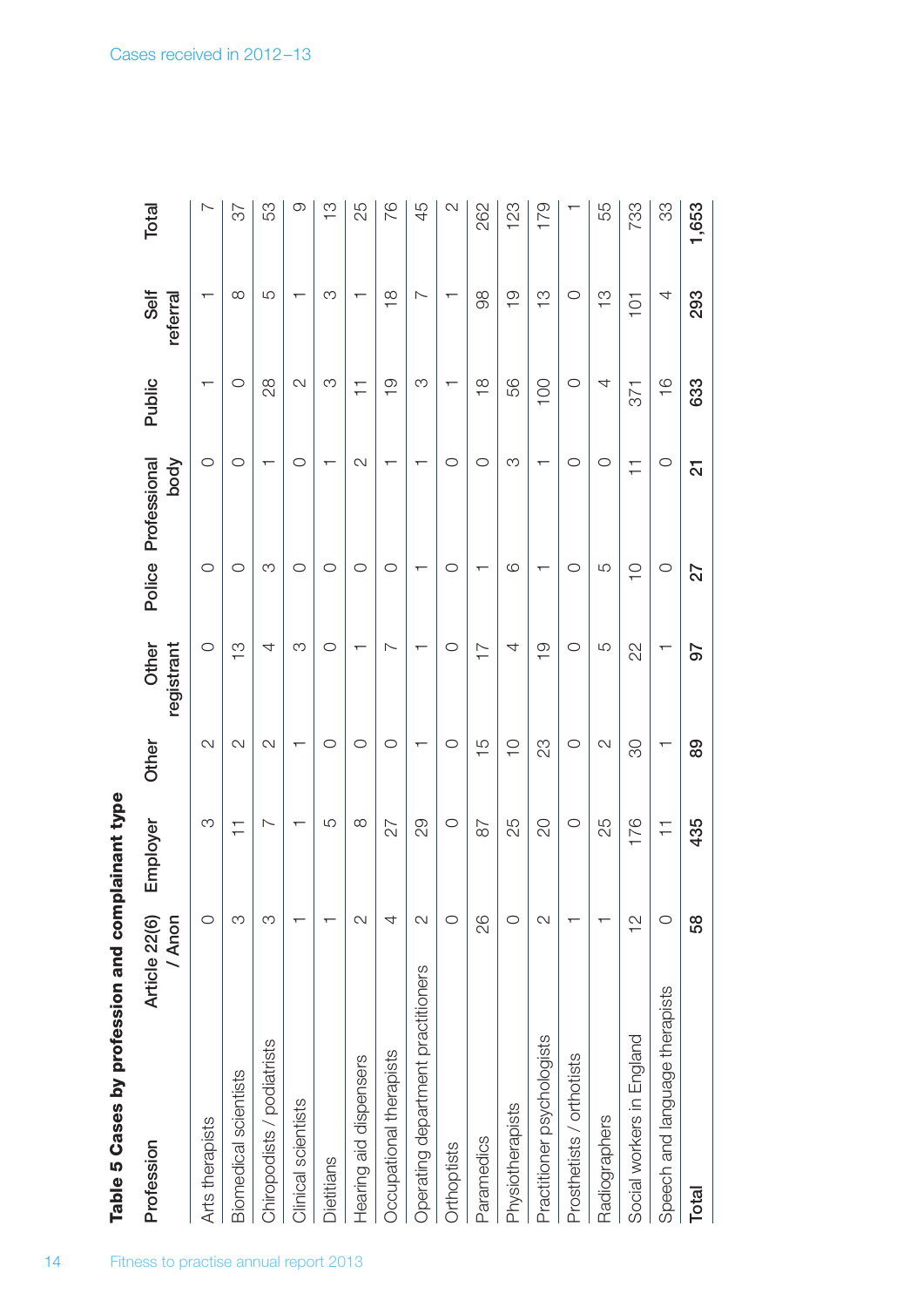### **Cases by route to registration**

Graph 3 shows the number of cases by route to registration and demonstrates a close correlation between the proportion of registrants who entered the HCPC Register by a particular route and the percentage of fitness to practise cases. There were only three grandparenting cases received in 2012–13, and the number of international cases received also fell from the previous year.

#### **Graph 3 Cases by route to registration 2012–13**

The types of offence we have been notified of in 2012–13 have included (this list is not exhaustive):

- assault;
- criminal damage;
- drink driving;
- drugs possession;
- fraud; and
- possession of child pornography.



# **Convictions**

The professions regulated by the HCPC are exempt from the Rehabilitation of Offenders Act. This means that convictions are never regarded as 'spent' and can be taken into account in relation to a registrant's fitness to practise. Home Office Circular 6/2006 provides that the HCPC must be notified when a registrant is convicted or cautioned for an offence in England and Wales. Similar arrangements apply for Northern Ireland and Scotland.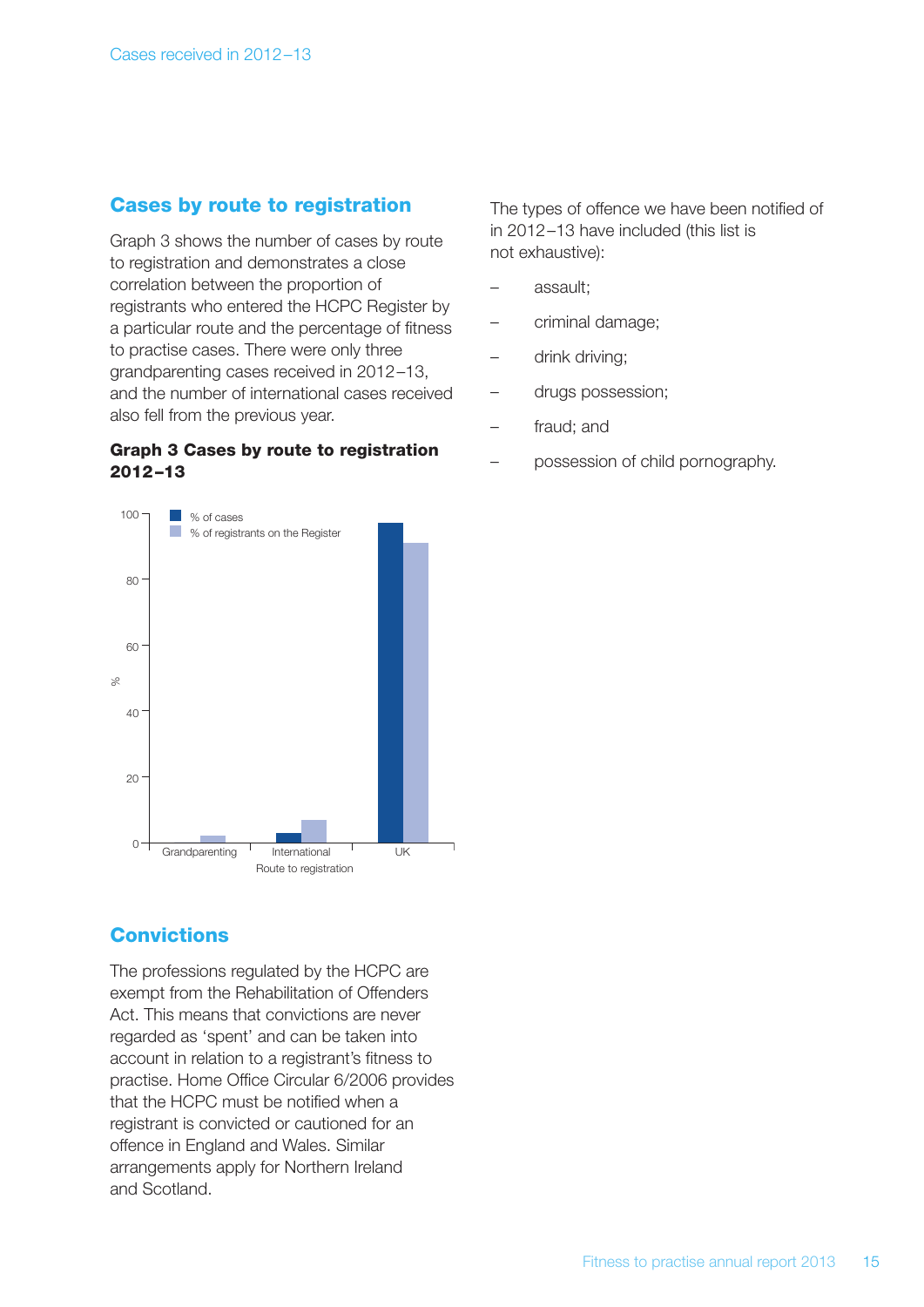# Investigating Committee panels

The role of an Investigating Committee Panel (ICP) is to consider allegations made against registrants and to decide whether there is a 'case to answer.'

The Investigating Committee can decide that:

- more information is needed;
- there is a 'case to answer' (which means the matter will proceed to a final hearing); or
- there is 'no case to answer' (which means that the case does not meet the 'realistic prospect' test).

An ICP meets in private to conduct a paperbased consideration of the allegation. Neither the registrant nor the complainant appears before the ICP. The panel must decide whether or not there is a 'case to answer' based on the documents before it. The test that the panel applies when making its decision is the 'realistic prospect' test. The panel must decide whether there is a 'realistic prospect' that the HCPC will be able to establish that the registrant's fitness to practise is impaired.

The Panel must be satisfied that there is a realistic or genuine possibility that the HCPC, which has the burden of proof, will be able to prove:

- 1. the facts alleged;
- 2. that those facts amount to the statutory ground (eg misconduct); and
- 3. as a result of 1 and 2, that the Registrant's fitness to practise is impaired.

Only cases that meet all three elements of the 'realistic prospect' test can be referred for consideration at a final hearing. Panels must consider the allegation as whole. Examples of 'no case to answer' decisions can be found on page 18.

In some cases there may be information which proves the facts of a case. However, the panel may consider that there is no realistic prospect of establishing that the facts amount to the ground(s) of the allegation (eg misconduct, lack of competence etc). Likewise, panels may consider that there is sufficient information to establish that there is a realistic prospect of proving the facts and the ground(s) of the allegation but there is no realistic prospect of establishing that the registrant's fitness to practise is impaired. This could be because the incident that gave rise to the concern was an isolated lapse that is unlikely to recur, or there is evidence to show the registrant has taken action to correct the behaviour that led to the allegation being made. Such cases would result in a 'no case to answer' decision and the case would not proceed.

The HCPC has been continuing to monitor the number of cases receiving a 'case to answer' decision at ICP stage and to refine the ICP decision-making process. In 2010–11, we introduced the use of 'learning points' as an additional tool available to ICPs. Learning points can only be used by ICPs in cases where the panel concludes that there is a realistic prospect of proving the facts and statutory ground of the allegation but not fitness to practise impairment. The panel may include learning points or comments on other matters arising from the statutory ground of the allegation, which the panel considers should be brought to the attention of the registrant. Learning points must be general in nature and are designed to act as guidance only. The introduction of learning points is considered to help ensure that the fitness to practise process is proportionate and that matters are referred for consideration at a final hearing only when the 'realistic prospect' test is fully met. In 2012–13 ICPs issued learning points in seven cases.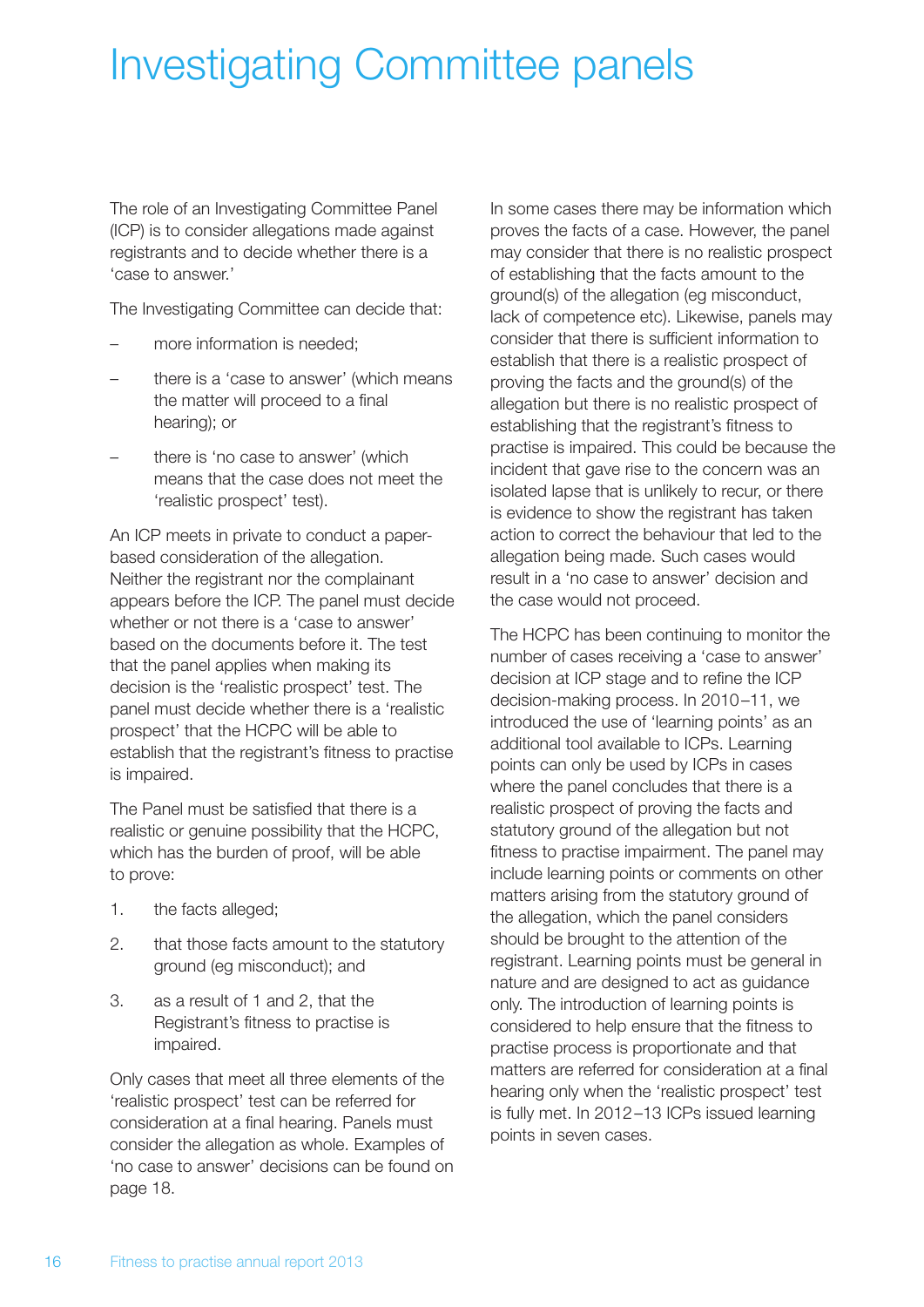In 2012–13, 563 cases were considered by an ICP. Of those cases, 20 were considered at ICP twice as panels had requested further information. This is an increase from the 516 cases that went to an ICP in 2011–12.

Graph 4 shows the percentage of 'case to answer' decisions each year from 2007–08 to 2012–13. The 'case to answer' rate for 2012–13 is 58 per cent. This is up seven per cent from 2011–12. This may in part be explained by the higher number of cases that were closed prior to being considered by an Investigating Committee in 2012–13 on the basis that they did not meet the HCPC's standard of acceptance for allegations.

The 'case to answer' rate for 2012–13 does not include cases where further information was requested by the panel. If those cases were taken into account, the percentage of 'case to answer' decisions would reduce in relation to the total number of cases that were considered at ICP during 2012–13. Similarly, the 'case to answer' rate reduced by 18 per cent of all cases received in 2012–13, including the cases that were closed prior to ICP. The case to answer rate is 24 per cent, when taking into account all cases closed at, or prior to, ICP stage.

#### **Graph 4 Percentage of allegations with a case to answer decision**

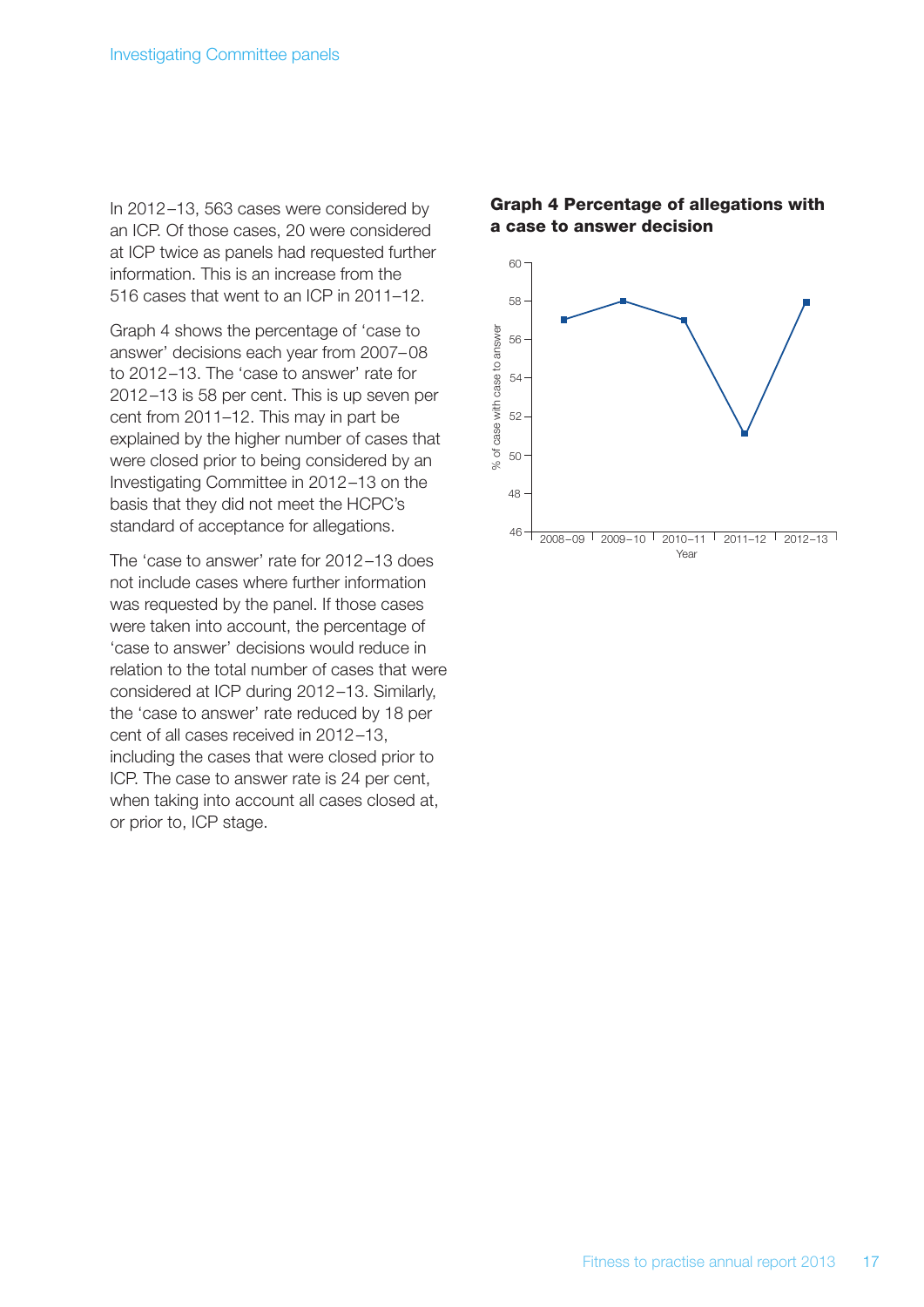# **Decisions by Investigating Committee panels**

#### **Table 6 Examples of no case to answer decisions**

This table shows cases from a range of professions that were considered at Investigating Committee.

|                                                                                                                                                                                                                    | Type of issue                                                                                                                                                                                                                | Reason for no case to answer                                                                                                                                                                                            |  |  |
|--------------------------------------------------------------------------------------------------------------------------------------------------------------------------------------------------------------------|------------------------------------------------------------------------------------------------------------------------------------------------------------------------------------------------------------------------------|-------------------------------------------------------------------------------------------------------------------------------------------------------------------------------------------------------------------------|--|--|
|                                                                                                                                                                                                                    | A biomedical scientist was alleged to have<br>given instructions to colleagues in relation                                                                                                                                   | The Panel was satisfied that there was sufficient<br>evidence to support the facts of the allegation.                                                                                                                   |  |  |
|                                                                                                                                                                                                                    | to genital sample coding cards that was<br>contrary to the instruction agreed at a<br>senior clinical staff meeting. It was further<br>alleged that the registrant did not ensure<br>that his team members coded cards in    | However the Panel considered that the facts alleged<br>were insufficient to establish a realistic prospect that<br>the HCPC would be able to prove that the registrant's<br>fitness to practise was currently impaired. |  |  |
| relation to genital samples in line with the<br>clinical decision at the meeting and that he<br>did not challenge his peers'<br>recommendations for coding of the cards<br>in a professionally appropriate manner. |                                                                                                                                                                                                                              | The Panel particularly noted a degree of insight on<br>the part of the registrant and evidence of his current<br>competence provided by his line manager.                                                               |  |  |
|                                                                                                                                                                                                                    | It was alleged that a dietitian took part in<br>an advertorial to promote a brand of<br>vitamin water and did not give a balanced                                                                                            | The Panel was satisfied that there was credible<br>evidence to provide a realistic prospect of<br>establishing the facts of the allegation.                                                                             |  |  |
|                                                                                                                                                                                                                    | review of the nutritional aspects of the<br>vitamin water in that he highlighted the<br>positive qualities of the vitamin water but<br>did not highlight the potential negative<br>nutritional aspects of the vitamin water. | However, the Panel felt that the registrant provided<br>accurate information but that the registrant could<br>have given a more balanced review of the product by<br>explaining the negative aspects of the product.    |  |  |
| It was further alleged that the registrant's<br>actions had the potential to mislead the<br>public as to nutritional quality of the<br>vitamin water.                                                              |                                                                                                                                                                                                                              | On this occasion the Panel was of the view that the<br>HCPC did not have a realistic prospect of proving<br>misconduct and therefore there was no case<br>to answer.                                                    |  |  |
| Competency concerns in relation to an<br>occupational therapist regarding the<br>assessment of a service user, specifically:                                                                                       |                                                                                                                                                                                                                              | The Panel noted that there was sufficient credible<br>evidence to provide a realistic chance of establishing<br>the facts and the grounds of the allegation.                                                            |  |  |
|                                                                                                                                                                                                                    | acting outside scope of practice;                                                                                                                                                                                            | However, it did not consider that there was a realistic<br>prospect of establishing current impairment. In                                                                                                              |  |  |
|                                                                                                                                                                                                                    | failing to provide evidence to<br>support recommendations;                                                                                                                                                                   | reaching its decision, the Panel noted that the<br>registrant admitted the facts and provided information                                                                                                               |  |  |
|                                                                                                                                                                                                                    | failure to inform colleagues of<br>important information in relation to                                                                                                                                                      | to demonstrate that she had reflected on the matter<br>and shown insight into her failings.                                                                                                                             |  |  |
|                                                                                                                                                                                                                    | a service user; and                                                                                                                                                                                                          | The Panel was satisfied that this was an isolated<br>incident, which was unlikely to be repeated in the                                                                                                                 |  |  |
|                                                                                                                                                                                                                    | failure to liaise with members of the<br>multidisciplinary team in relation to<br>a service user.                                                                                                                            | future. The Panel issued the registrant with a learning<br>point around the need to work collaboratively with<br>members of the multidisciplinary team.                                                                 |  |  |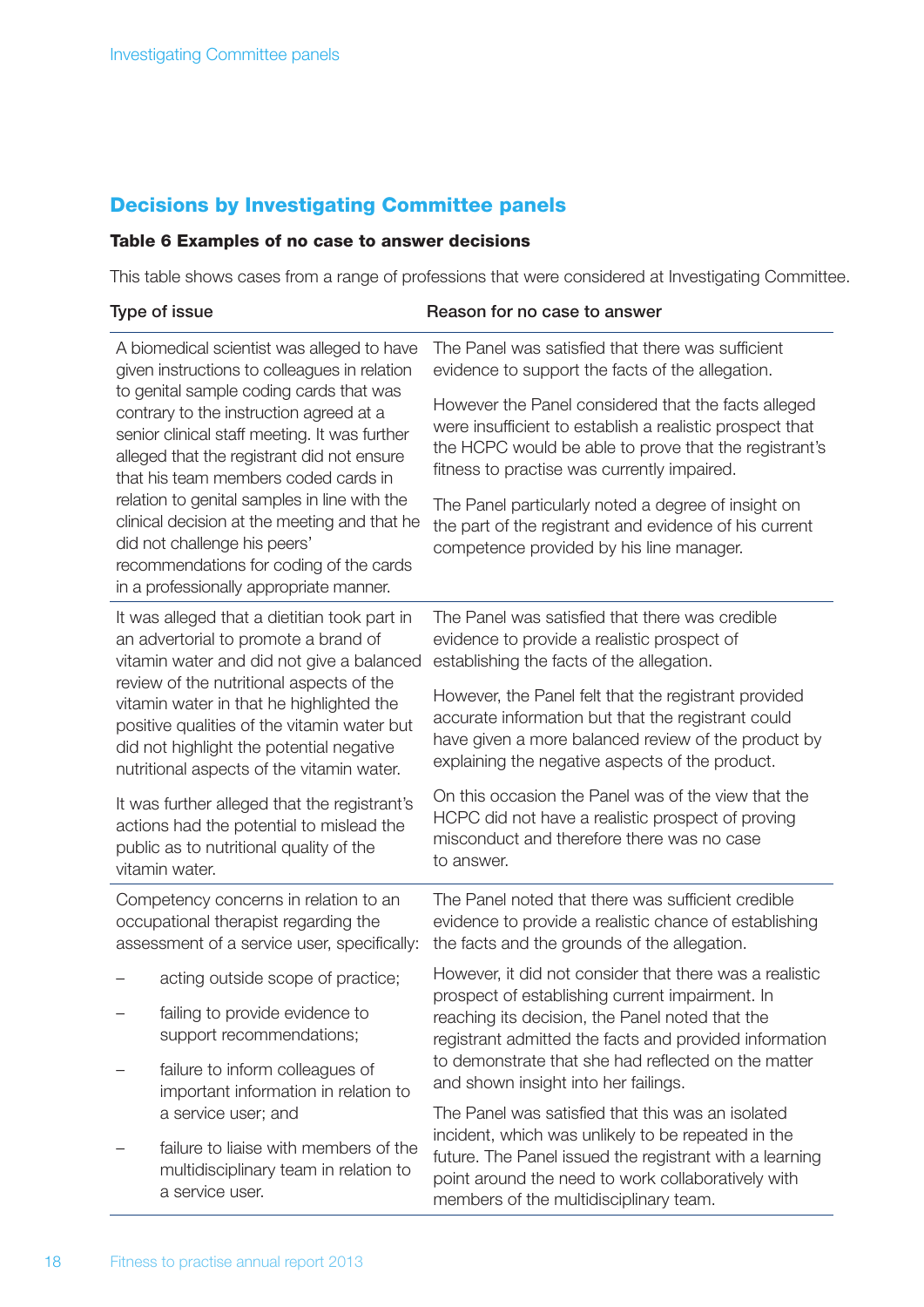| Type of issue                                                                                                                                | Reason for no case to answer                                                                                                                                                                                                                                                                                            |  |  |
|----------------------------------------------------------------------------------------------------------------------------------------------|-------------------------------------------------------------------------------------------------------------------------------------------------------------------------------------------------------------------------------------------------------------------------------------------------------------------------|--|--|
| An operating department practitioner<br>knowingly ordered controlled drugs from<br>a pharmacy using a false name on the<br>requisition form. | The registrant admitted the facts but denied acting<br>dishonestly. The Panel was satisfied that the<br>registrant was not acting dishonestly and that she did<br>not gain from using a false name in that the drugs<br>she ordered were used within a clinical setting for a<br>patient and were not for personal use. |  |  |
|                                                                                                                                              | The Panel also accepted the registrant's submissions<br>that she used a false name to highlight procedural<br>problems around the ordering and dispensations of<br>controlled drugs within the hospital she worked at.                                                                                                  |  |  |
| It was alleged that a paramedic falsified<br>medical records by recording a patient's<br>blood pressure without taking a reading.            | The Panel found that there was sufficient evidence in<br>the available documents to support the facts of<br>the allegation.                                                                                                                                                                                             |  |  |
| It was further alleged that the registrant<br>did not carry out a thorough assessment<br>of the patient.                                     | The Panel determined that the Registrant's actions<br>were considered not to be best practice; however the<br>Panel acknowledged there was no detriment to the<br>service user.                                                                                                                                         |  |  |
|                                                                                                                                              | The Panel concluded that there was no realistic<br>prospect of the HCPC establishing that the<br>registrant's fitness to practice is impaired and noted<br>that the registrant had undertaken additional training,<br>in response to the learning points identified by<br>his employer.                                 |  |  |
| Bullying and harassment of colleagues by<br>a practitioner psychologist.                                                                     | The Panel did not find the realistic prospect test was<br>met in relation to the bulk of the particulars. For those<br>particulars where there was a realistic prospect of<br>establishing the facts, the Panel was also satisfied<br>that those facts, if proven, were capable of<br>amounting to misconduct.          |  |  |
|                                                                                                                                              | However, the Panel was not satisfied that there was a<br>realistic prospect of establishing current impairment<br>as the Panel was of the view that those particulars<br>related to employment issues, which would be more<br>appropriately addressed by the employer at a<br>local level.                              |  |  |
|                                                                                                                                              | The Panel issued the registrant with a learning point,<br>reminding the registrant of the need to communicate<br>professionally and empathetically with colleagues and<br>staff at all levels.                                                                                                                          |  |  |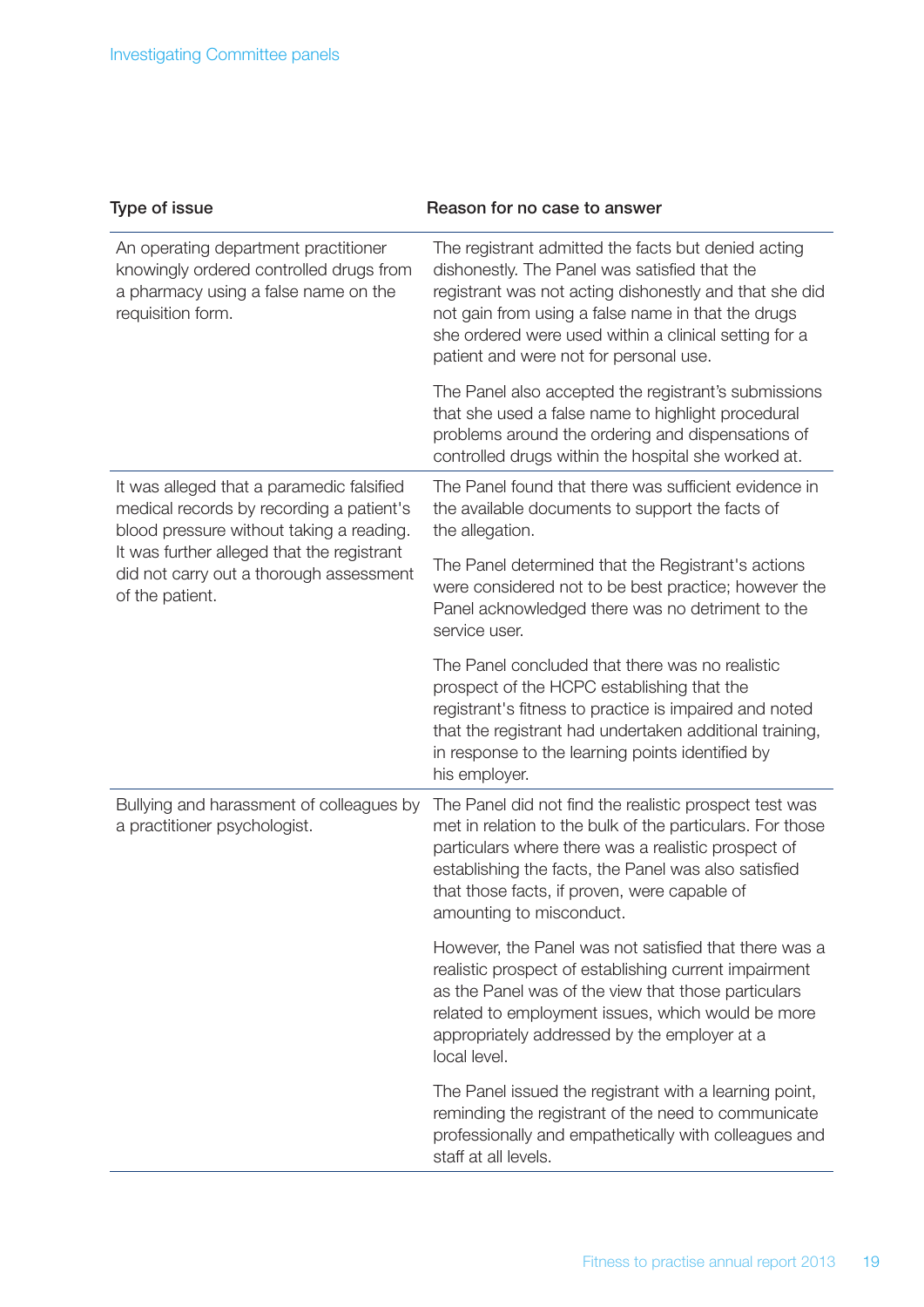|                                                     | Type of issue                                                                                                                                                                                  | Reason for no case to answer                                                                                                                                                                                                                                                                                                                                |
|-----------------------------------------------------|------------------------------------------------------------------------------------------------------------------------------------------------------------------------------------------------|-------------------------------------------------------------------------------------------------------------------------------------------------------------------------------------------------------------------------------------------------------------------------------------------------------------------------------------------------------------|
| and he:                                             | A radiographer was alleged to have<br>performed an x-ray on a colleague<br>without a request card or clinical need<br>falsely advised colleagues that a<br>request card for the x-ray had been | Despite the Panel being of the view that the<br>allegations in this case were very serious, and that<br>there was evidence to provide a realistic prospect of<br>establishing the facts and grounds of the allegation,<br>it considered the registrant's responses to the<br>allegations and the positive references provided to<br>support the registrant. |
| obtained prior to the x-ray being<br>performed; and | Having considered these, the Panel was satisfied that                                                                                                                                          |                                                                                                                                                                                                                                                                                                                                                             |
|                                                     | failed to report the incident to a<br>manager in a timely manner.                                                                                                                              | the registrant had shown insight and remorse regarding<br>his actions and the Panel noted that the conduct which<br>gave rise to the allegations was isolated.                                                                                                                                                                                              |
|                                                     |                                                                                                                                                                                                | As such, on this occasion the Panel was satisfied that<br>there was insufficient evidence to establish that the<br>registrant's fitness to practise was impaired.                                                                                                                                                                                           |

# **Case to answer decisions by complainant type**

Table 7 shows the number of 'case to answer' decisions by complainant type. Fitness to practise concerns received from anonymous complainants and / or where the HCPC proceeds with the case under Article 22(6) of the Health and Social Work Professions Order represent the highest percentage of 'case to answer' decisions. In 2012–13, 68 fitness to practise concerns from that complainant group were considered at ICP. Of those, 77 per cent received a 'case to answer' decision. Members of the public are the largest complainant category. In 2012–13, 634 fitness to practise concerns were raised by the members of the public. Of those cases, 108 were considered at ICP, 19 per cent of which received a 'case to answer' decision. This represents a two per cent increase in the number of 'case to answer' decisions made in respect of concerns raised by members of the public since 2011–12.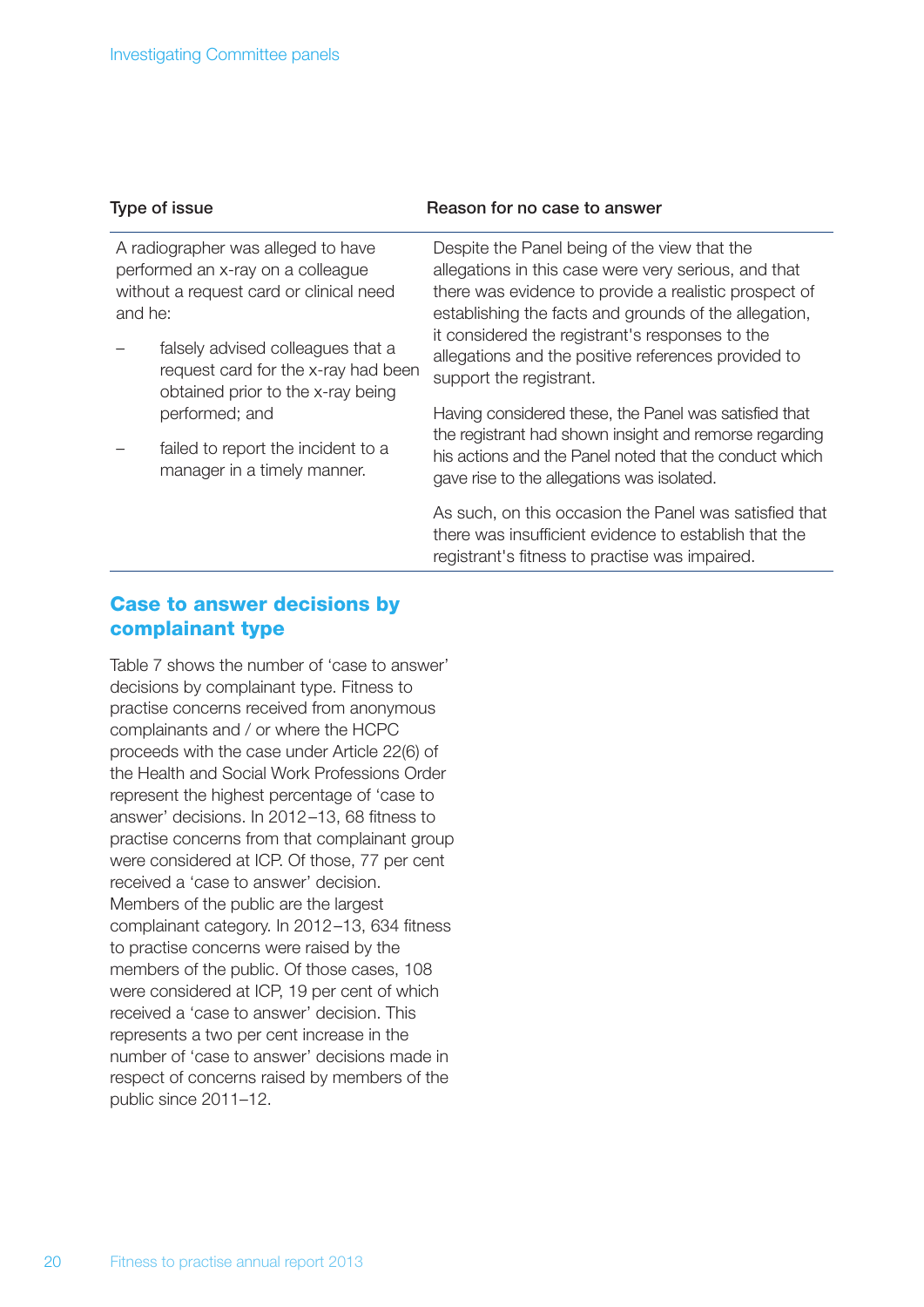#### **Table 7 Case to answer by complainant**

| Complainant          | Number of case<br>to answer | Number of no<br>case to answer | <b>Total</b>   | % case to<br>answer |
|----------------------|-----------------------------|--------------------------------|----------------|---------------------|
| Article 22(6) / anon | 52                          | 16                             | 68             | 76.5                |
| Employer             | 188                         | 68                             | 256            | 73.4                |
| Other                | 14                          | 6                              | 20             | 70                  |
| Other registrant     | 6                           | 16                             | 22             | 27.3                |
| Police               | 7                           | 8                              | 15             | 46.7                |
| Professional body    |                             |                                | $\overline{2}$ | 50                  |
| Public               | 20                          | 88                             | 108            | 18.5                |
| Self referral        | 13                          | 19                             | 32             | 40.6                |
| <b>Total</b>         | 301                         | 222                            | 523            | 57.6                |

# **Case to answer decisions and route to registration**

Table 8 shows that there is a consistency between the percentage of registrants who entered the Register via a certain route and the number of fitness to practise concerns raised in relation to those registrants.

#### **Table 8 Case to answer decisions and route to registration**

| Route to<br>registration | Number of<br>case to<br>answer | $%$ of<br>allegations | <b>Number</b><br>of no<br>case to<br>answer | $%$ of | Total<br>allegations allegations allegations | $%$ of        |
|--------------------------|--------------------------------|-----------------------|---------------------------------------------|--------|----------------------------------------------|---------------|
| Grandparenting           | 6                              | $\mathcal{P}$         | $\mathcal{P}$                               |        | 8                                            | $\mathcal{P}$ |
| International            | 22                             |                       | 13                                          | 6      | 35                                           | 6             |
| UK                       | 273                            | 91                    | 207                                         | 93     | 480                                          | 92            |
| <b>Total</b>             | 301                            | 100                   | 222                                         | 100    | 523                                          | 100           |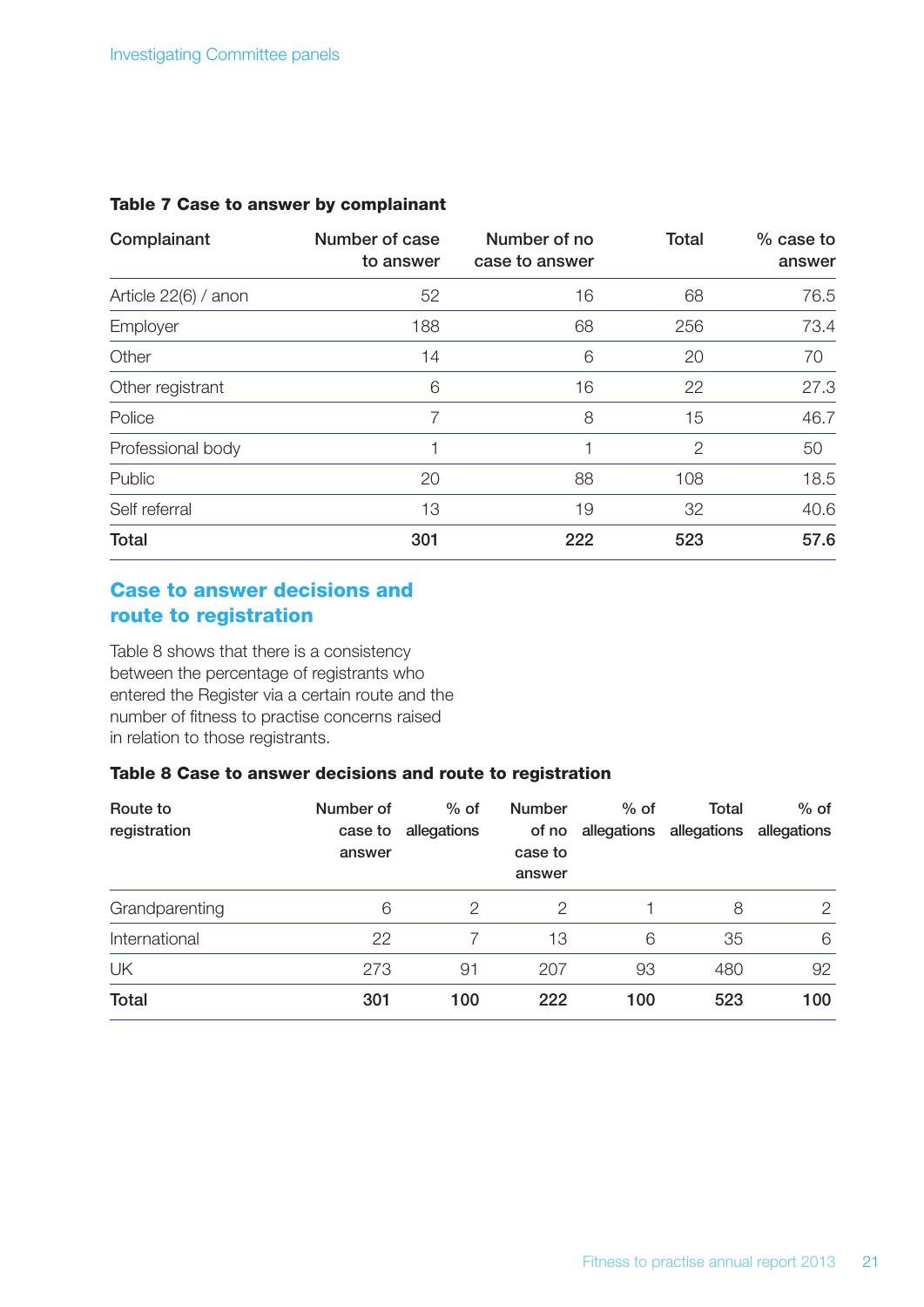# **Time taken from receipt of allegation to Investigating Panel**

Table 9 shows the length of time taken for allegations to be put before an ICP in 2012–13. The table shows that 83 per cent of allegations were considered by a panel within eight months of receipt. This is up from 2011–12, when 77.9 per cent of allegations

were considered by an ICP within eight months of receipt. The mean length of time taken for a matter to be considered by an ICP is seven months from receipt of the allegation and the median length of time is five months. This has remained constant with the 2011–12 cases.

# Number of Mumber of Cumulative 500 % of cases Cumulative months cases number  $\%$  cases of cases 0 to 4 298 298 298 57 57 5 to 8 134 432 25.6 82.6 9 to 12 **41** 473 7.8 90.4 13 to 16 **26** 26 **499** 5 95.4 17 to 20 19 19 19 518 3.6 99 21 to 24 2 320 0.4 99.4 25 to 28 2 522 0.4 99.8 29 to 32 0 522 0 99.8 over 33 **1** 1 523 0.2 100 Total 523 523 100 100

### **Table 9 Length of time from receipt of allegation to Investigating Panel**

# **Case to answer decisions and representation**

Graph 5 provides information on 'case to answer' and 'no case to answer' decisions and representations received in response to allegations. In 2012–13, representations were made to the ICP by either the registrant or their representative in 419 of the 523 cases where a decision was made by a panel of the Investigating Committee. A total of 222 cases considered by an ICP resulted in a 'no case to answer' decision. Of this number, 204 were cases where representations were provided. By contrast, only 18 cases resulted in a 'no case to answer' decision being made where no representations were provided by the registrant or their representative.

#### **Graph 5 Representations provided to Investigating Panel**

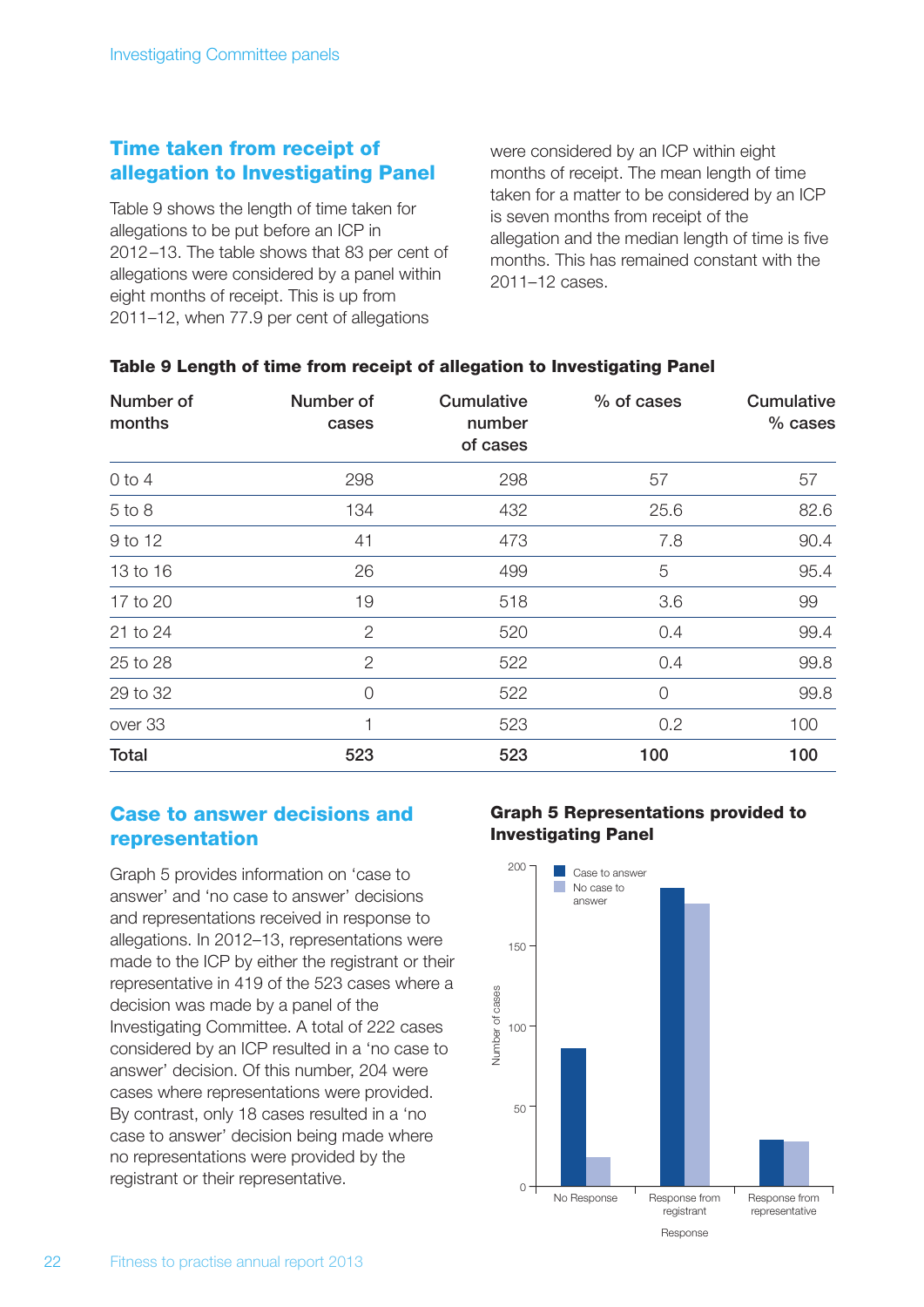# Interim orders

In certain circumstances, panels of our practice committees may impose an 'interim conditions of practice order' or an 'interim suspension order' on registrants subject to a fitness to practise investigation. This power is used when the nature and severity of the allegation is such that, if the registrant remains free to practice without restraint, they may pose a risk to the public or to themselves. Panels will only impose an interim order when they feel that the public or the registrant involved require immediate protection. Panels will also consider the potential impact on public confidence in the regulatory process should a registrant be allowed to continue to practise without restriction whilst subject to an allegation. An interim order takes effect immediately and its duration is set out in the Health and Social Work Professions Order 2001. It cannot last for more than 18 months. If a case has not concluded before the expiry of the interim order, the HCPC must apply to the relevant court to have the order extended.

An interim order prevents a registrant from practising, or places limits on their practice, whilst the investigation is on-going and will remain until the case is heard.

A practice committee panel may make an interim order to take effect either before a final decision is made in relation to an allegation or pending an appeal against such a final decision. Case managers from the Fitness to Practise Department acting in their capacity of presenting officers present the majority of applications for interim orders and reviews of interim orders. This is to ensure resources are used to their best effect.

Table 10 shows the number of interim orders by profession and the number of cases where an interim order has been granted, reviewed or revoked. In 2012–13, 43 applications for interim orders were made. Thirty nine of those orders were granted and four were not granted. Operating department practitioners and paramedics had the highest number of applications considered.

The legislation we are governed by provides that we have to review an interim order six months after it is first imposed and every three months thereafter. The regular review mechanism is particularly important given that an interim order will restrict or prevent a registrant from practising altogether pending a final hearing decision. Applications are usually made at the initial stage of the investigation; therefore a review may also take place if new evidence becomes available after the order was imposed. In some cases an interim suspension order may be replaced with an interim conditions of practice order if the panel consider this will adequately protect the public. In 2012–13 there were eight cases where an interim order was revoked by a review panel.

The maximum length of time a panel can impose an interim order is 18 months, therefore in 2012–13 we applied to the High Court for an extension of an interim order in ten cases. All of the applications were granted and extended for a period between four and twelve months.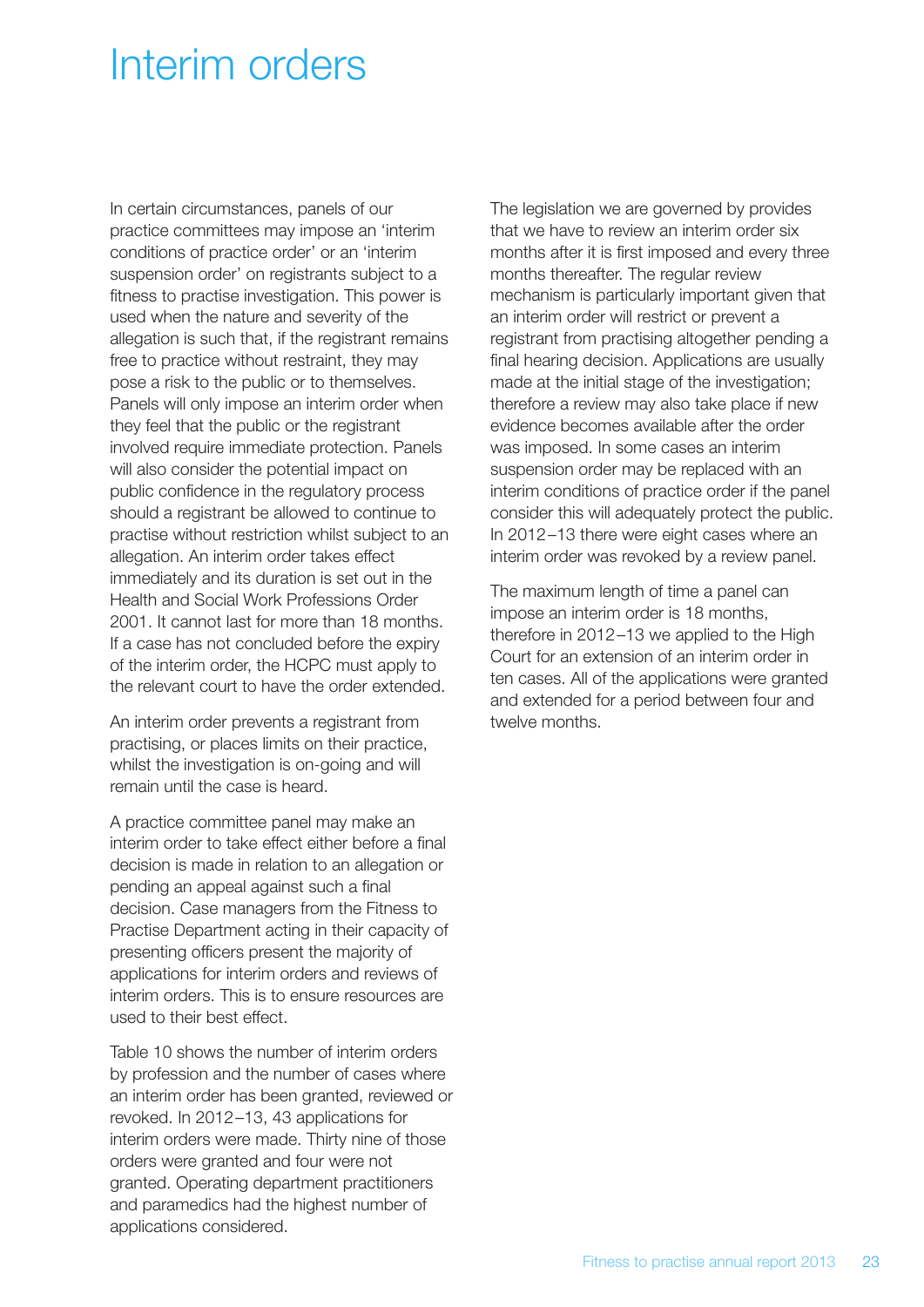| Profession                         | <b>Applications</b><br>considered | Applications<br>granted | <b>Applications</b><br>not<br>granted | <b>Orders</b><br>reviewed | <b>Orders</b><br>revoked<br>on review |
|------------------------------------|-----------------------------------|-------------------------|---------------------------------------|---------------------------|---------------------------------------|
| Arts therapists                    | $\overline{O}$                    | $\overline{0}$          | 0                                     | 0                         | 0                                     |
| <b>Biomedical scientists</b>       |                                   |                         | 0                                     | 16                        | $\Omega$                              |
| Chiropodists / podiatrists         | 4                                 | 4                       | $\overline{O}$                        | 7                         | $\overline{2}$                        |
| Clinical scientists                | 0                                 | 0                       | $\overline{0}$                        | $\overline{0}$            | $\mathcal{O}$                         |
| <b>Dietitians</b>                  | $\Omega$                          | $\overline{0}$          | $\overline{0}$                        | 0                         | 0                                     |
| Hearing aid dispensers             | $\overline{2}$                    | 1                       | 1                                     | 0                         | 0                                     |
| Occupational therapists            | 3                                 | 3                       | $\overline{O}$                        | $\overline{9}$            | $\mathcal{O}$                         |
| Operating department practitioners | $\mathcal{G}$                     | 8                       | 1                                     | 42                        | $\mathbf{2}$                          |
| Orthoptists                        | 0                                 | 0                       | $\overline{O}$                        | 0                         | $\overline{O}$                        |
| Paramedics                         | $\overline{9}$                    | $\mathcal{G}$           | $\overline{O}$                        | 33                        | $\mathbf{2}$                          |
| Physiotherapists                   | 3                                 | 3                       | $\overline{0}$                        | 26                        | $\mathbf{2}$                          |
| Practitioner psychologists         | $\mathbf{2}$                      | $\overline{2}$          | $\overline{O}$                        | $\Theta$                  | $\mathcal{O}$                         |
| Prosthetists / orthotists          | $\overline{O}$                    | $\overline{O}$          | $\overline{O}$                        | $\overline{0}$            | $\mathcal{O}$                         |
| Radiographers                      |                                   |                         | 0                                     | 5                         | $\Omega$                              |
| Social workers in England          | 7                                 | 5                       | $\overline{2}$                        | 0                         | $\Omega$                              |
| Speech and language therapists     | $\mathbf{2}$                      | $\mathbf{2}$            | $\overline{O}$                        | 4                         | $\circ$                               |
| <b>Total</b>                       | 43                                | 39                      | 4                                     | 151                       | 8                                     |

# **Table 10 Number of interim orders by profession**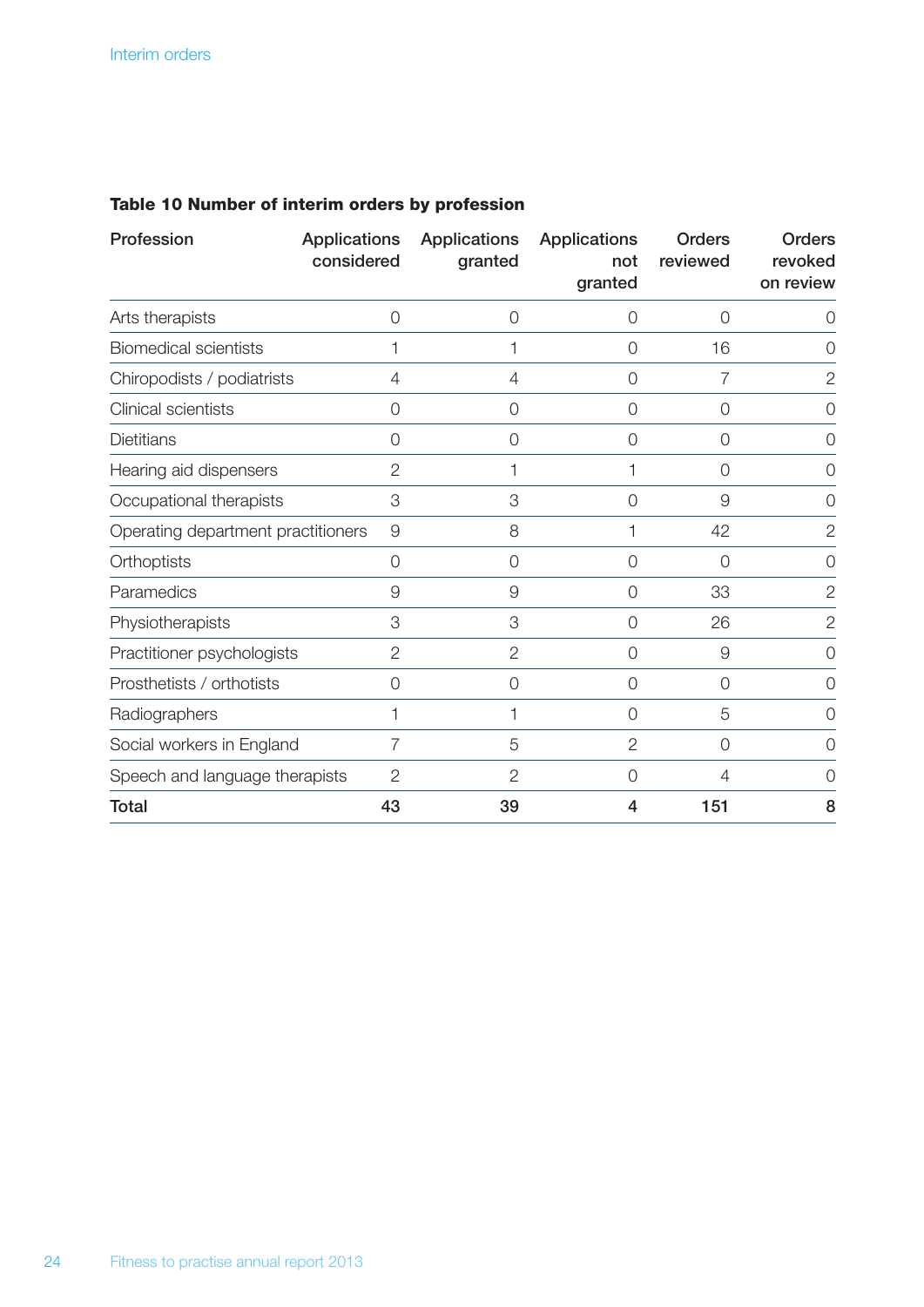# Final hearings

Two hundred and twenty eight cases were concluded in 2012–13, involving 226 registrants (two registrants had more than one allegation considered at their hearing). Hearings where allegations were well founded concerned only 0.07 per cent of registrants on the HCPC Register.

Most hearings are held in public, as required by our legislation, the Health and Social Work Professions Order 2001. Occasionally a hearing, or part of it, may be heard in private in certain circumstances.

The HCPC is obliged to hold hearings in the UK country of the registrant concerned. The majority of hearings take place in London at the HCPC's offices. Where appropriate, proceedings are held in locations other than regional centres, for example, to

accommodate attendees with restricted mobility. In 2012–13 hearings took place in Aberdeen, Belfast, Cardiff, Durham, Dundee, Edinburgh, Glasgow, London, Manchester, Newcastle and Nottingham.

Table 11 illustrates the number of public hearings that were held from 2008–09 to 2012–13, including cases that were adjourned or were not concluded. It details the number of public hearings heard in relation to interim orders, final hearings and reviews of substantive decisions. Some cases will have been considered at more than one hearing in the same year, for example, if proceedings ran out of time and a new date had to be arranged. Further sections of this report deal specifically with cases that were concluded at final hearing.

|             | Interim order<br>and review | <b>Final</b><br>hearing | <b>Review</b><br>hearing | hearing | Restoration Article 30 (7)<br>hearing | Total |
|-------------|-----------------------------|-------------------------|--------------------------|---------|---------------------------------------|-------|
| $2008 - 09$ | 85                          | 219                     | 92                       |         | $\bigcirc$                            | 396   |
| $2009 - 10$ | 141                         | 331                     | 95                       |         | $\left( \right)$                      | 567   |
| $2010 - 11$ | 171                         | 404                     | 99                       |         |                                       | 677   |
| $2011 - 12$ | 197                         | 405                     | 126                      | З       |                                       | 732   |
| $2012 - 13$ | 194                         | 228                     | 141                      |         |                                       | 565   |

#### **Table 11 Number of public hearings**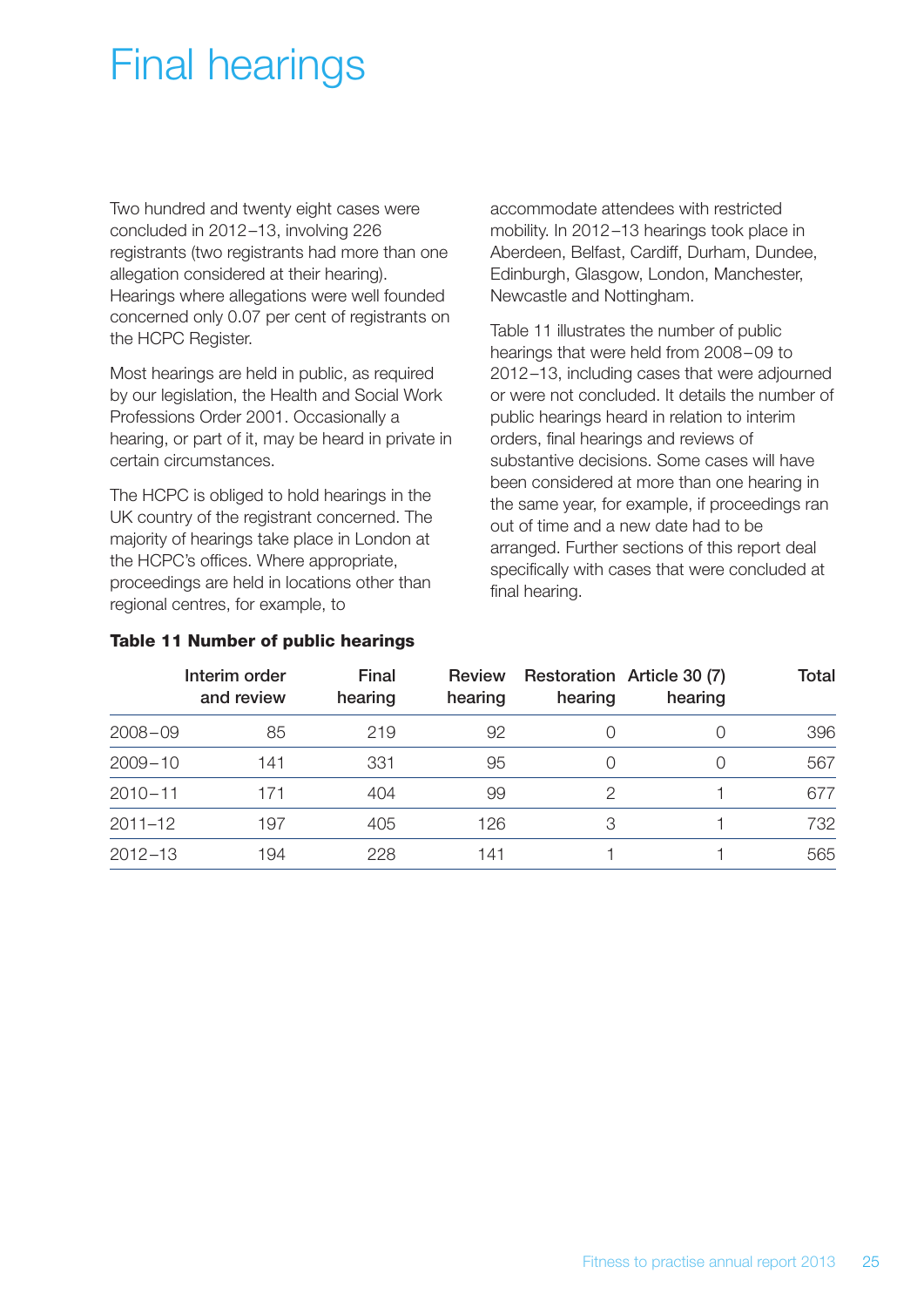# **Time taken from receipt of allegation to final hearing**

Table 12 shows the length of time it took for cases to conclude, measured from the date of receipt of the allegation. The table also shows the number and percentage of allegations cumulatively as the length of time increases.

The length of time taken for cases that were referred for a hearing to conclude was a mean of 16 and a median of 14 months from receipt of the allegation. In 2011–12 the mean average length of time was 17 months and the median average length of time was 15 months.

The length of hearings can be extended for a number of reasons. These include protracted investigations, legal argument, availability of parties and requests for adjournments, which can all delay proceedings. Where criminal investigations have begun, the HCPC will wait for the conclusion of court proceedings. Criminal cases are often lengthy in nature and can extend the time it takes for a case to reach a hearing.

Table 12 sets out the length of time for a case to conclude from receipt of the allegation to final hearing, which was a mean average of 16 months and median average of 14 months.

| Number of<br>months | Number of<br>cases | Cumulative<br>number<br>of cases | % of cases     | Cumulative<br>% cases |
|---------------------|--------------------|----------------------------------|----------------|-----------------------|
| $0$ to $4$          | $\overline{0}$     | $\mathcal{O}$                    | $\overline{O}$ | 0                     |
| $5$ to $8$          | 23                 | 23                               | 10.1           | 10.1                  |
| 9 to 12             | 66                 | 89                               | 28.9           | 39                    |
| 13 to 16            | 62                 | 151                              | 27.2           | 66.2                  |
| 17 to 20            | 37                 | 188                              | 16.3           | 82.4                  |
| 21 to 24            | 13                 | 201                              | 5.7            | 88.1                  |
| 25 to 28            | 6                  | 207                              | 2.6            | 90.7                  |
| 29 to 32            | 10                 | 217                              | 4.4            | 95.1                  |
| 33 to 36            | 5                  | 222                              | 2.2            | 97.3                  |
| Over 36             | 6                  | 228                              | 2.6            | 100                   |
| <b>Total</b>        | 228                | 228                              | 100            | 100                   |

#### **Table 12 Length of time from receipt of allegation to final hearing**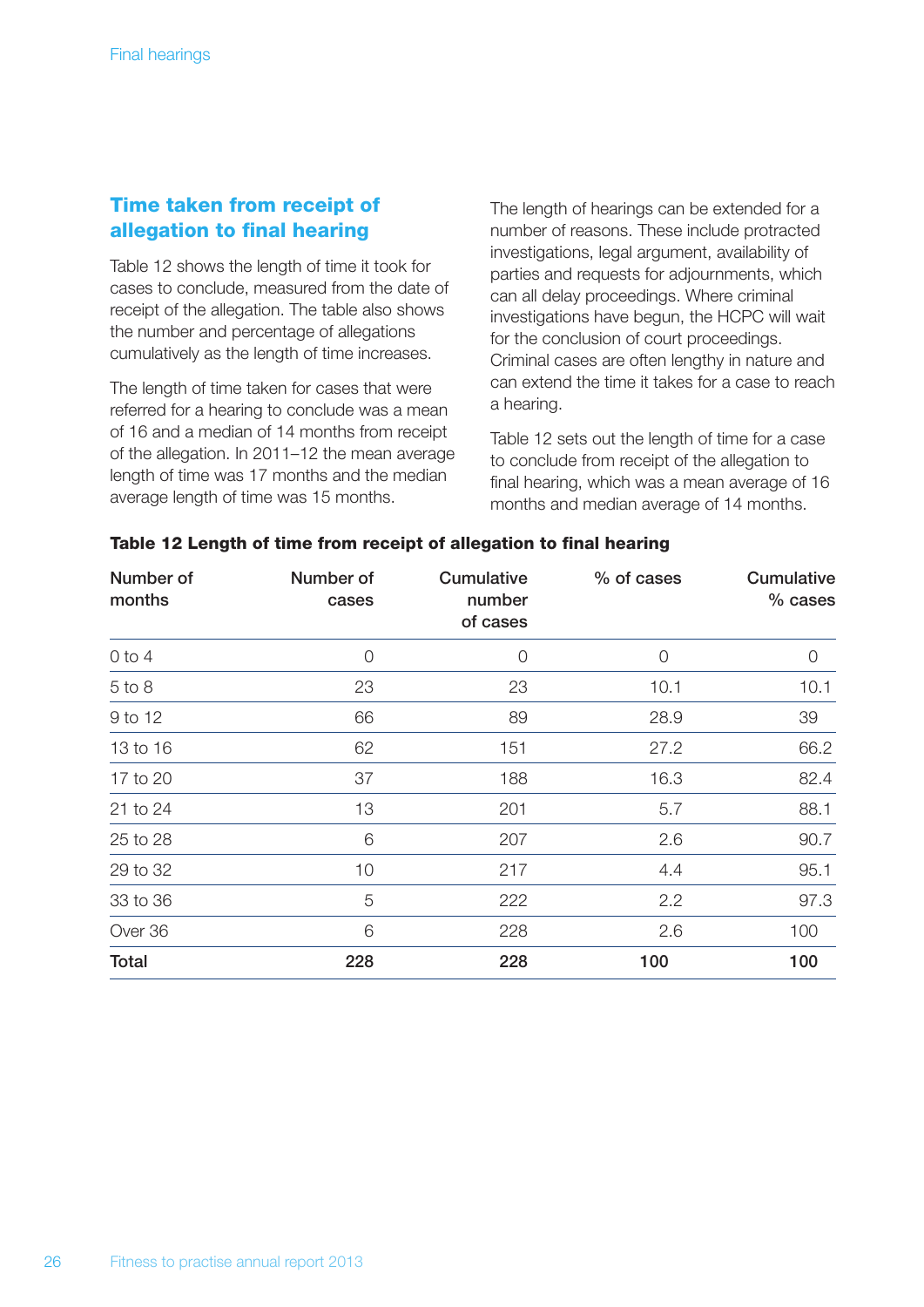Table 13 sets out the total length of time to close all cases from the point an allegation was received to case closure at different points in the fitness to practise process. The total length of time was a mean average of nine months and a median average of six months.

#### **Table 13 Length of time to close all cases, including those closed pre-ICP, those where no case to answer is found and those concluded at final hearing**

| Number of<br>months | Number of<br>cases | Cumulative<br>number<br>of cases | % of cases | Cumulative<br>% cases |
|---------------------|--------------------|----------------------------------|------------|-----------------------|
| $0$ to $4$          | 560                | 560                              | 47.2       | 47.2                  |
| $5$ to $8$          | 303                | 863                              | 25.6       | 72.8                  |
| 9 to 12             | 137                | 1,000                            | 11.6       | 84.4                  |
| 13 to 16            | 92                 | 1,092                            | 7.8        | 92.2                  |
| 17 to 20            | 51                 | 1,143                            | 4.3        | 96.5                  |
| 21 to 24            | 14                 | 1,157                            | 1.2        | 97.7                  |
| 25 to 28            | 6                  | 1,163                            | 0.5        | 98.2                  |
| 29 to 32            | 10                 | 1,173                            | 0.8        | 99                    |
| 33 to 36            | 5                  | 1,178                            | 0.4        | 99.4                  |
| Over 36             | $\overline{7}$     | 1,185                            | 0.6        | 100                   |
| Total               | 1,185              | 1,185                            | 100        | 100                   |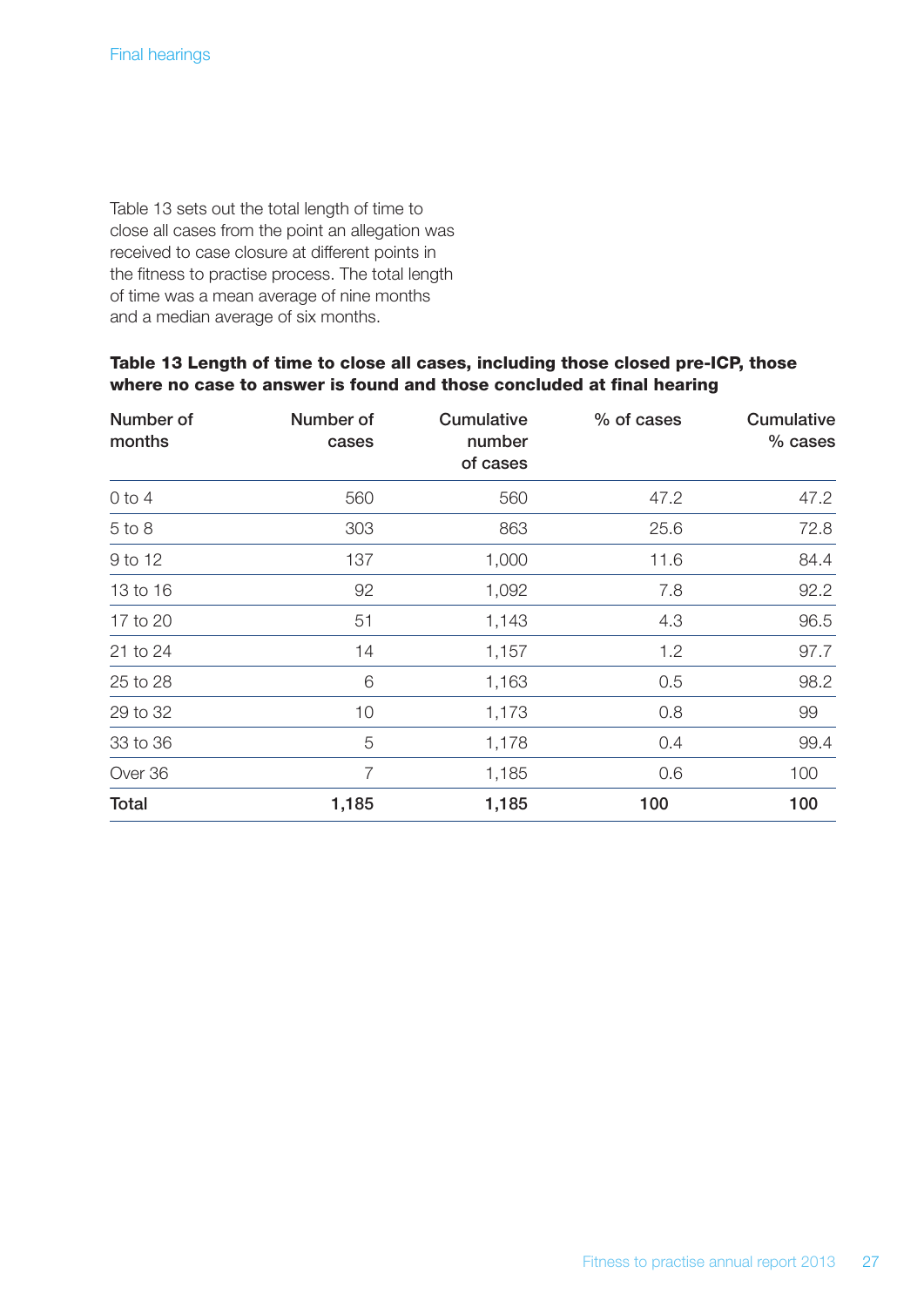### **Days of hearing**

Panels of the Investigating Committee, Conduct and Competence Committee and Health Committee met on 894 hearing days in 2012–13 to consider final hearing cases. This includes where more than one hearing takes place on the same day. This number includes cases that were part heard or adjourned.

Panels of the Investigating Committee hear final hearing cases concerning fraudulent or incorrect entry to the Register only. There was one case in 2012–13.

Panels may hear more than one case on some days to make the best use of time available. Of the 228 final hearing cases that concluded in 2012–13, it took an average of 2.5 days to conclude cases. This has increased slightly from 2011–12, when the average was two days and reflects the increasing complexity of cases.

### **What powers do panels have?**

The purpose of fitness to practise proceedings is to protect the public, not to punish registrants. Panels carefully consider all the individual circumstances of each case and take into account what has been said by all parties involved before making any decision.

Panels must first consider whether the facts of any allegations against a registrant are proven. They then have to decide whether any of the proven facts amount to the 'ground' set out in the allegation, for example misconduct or lack of competence and if, as a result, the registrant's fitness to practise is currently impaired. If the panel decide a registrant's fitness to practise is impaired they will then go on to consider whether to impose a sanction.

In cases where the ground of the allegations solely concerns health or lack of competence, the panel hearing the case does not have the option to make a striking off order in the first instance. It is recognised that in cases where ill health has impaired fitness to practise or where competence has fallen below expected standards, it may be possible for the registrant to remedy the situation over time. The registrant may be provided the opportunity to seek treatment or training and may be able to return to practice if a panel is satisfied that it is a safe option.

If a panel decides there are still concerns about the registrant being fit to practise, they can:

- take no further action or order mediation (a process where an independent person helps the registrant and the other people involved agree on a solution to issues);
- caution the registrant (place a warning on their registration details for between one to five years);
- make conditions of practice that the registrant must work under;
- suspend the registrant from practising; or
- strike the registrant's name from the Register, which means they cannot practice.

In cases of incorrect or fraudulent entry to the Register, the options available to the panel are to take no action, to amend the entry on the Register (for example to change the modality of a registrant) or to remove the person from the Register.

Suspension or conditions of practice orders must be reviewed before they expire. At the review a panel can continue or vary the original order. For health and competency cases, registration must have been suspended, or had conditions, or a combination of both, for at least two years before the panel can make a striking off order. Registrants can also request early reviews of any order if circumstances have changed and they are able to demonstrate this to the panel.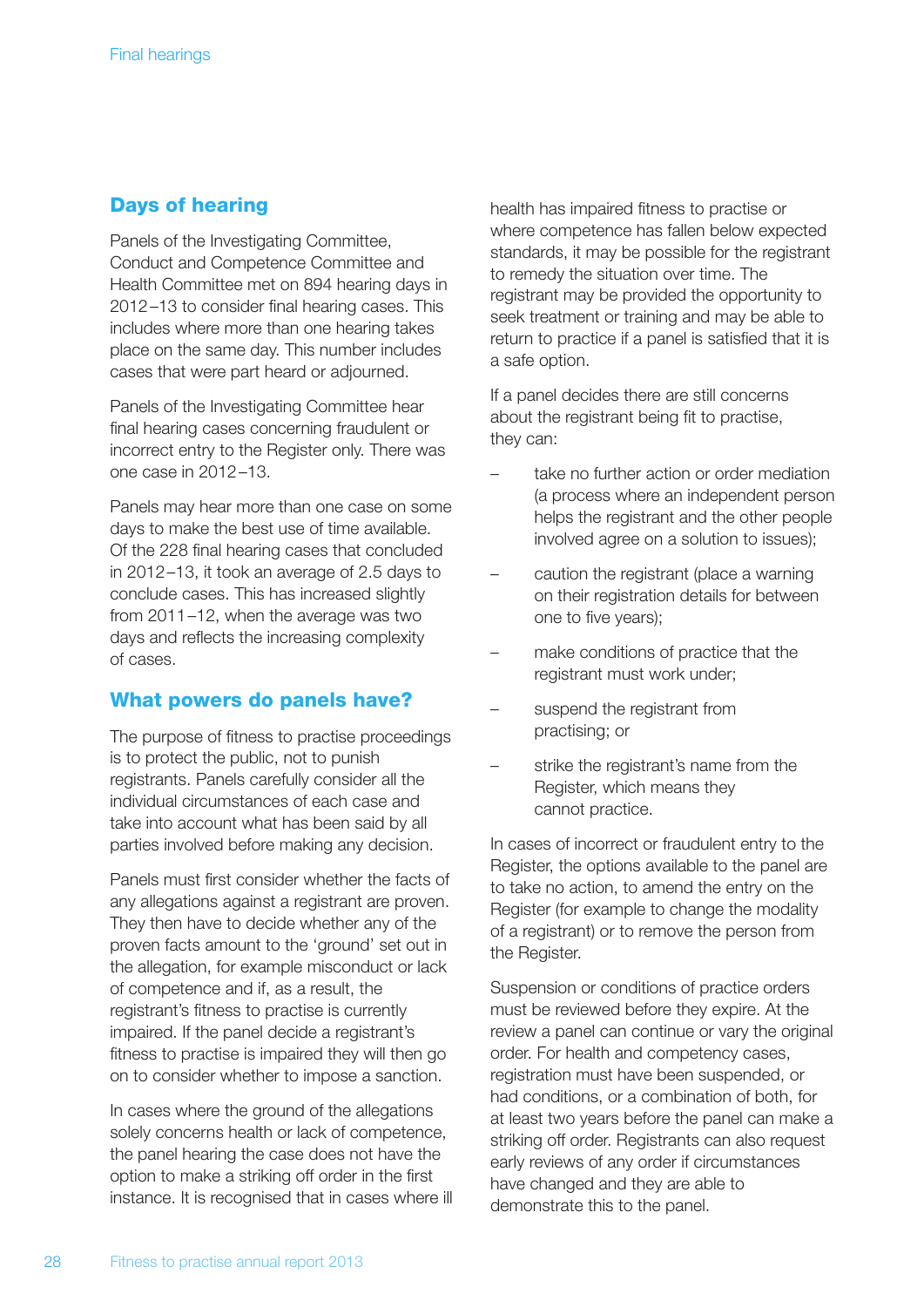### **Outcomes at final hearings**

Table 14 is a summary of the outcomes of hearings that concluded in 2012–13. It does not include cases that were adjourned or part heard. Decisions from all public hearings where fitness to practise is considered to be impaired are published on our website at www.hcpc-uk.org. Details of cases that are considered to be not well founded are not published on the HCPC website unless specifically requested by the registrant concerned. A list of cases that were well founded is included in Appendix one of this report.

#### **Table 14 Outcome by type of committee**

| Committee                                                            | Am <sub>ended</sub> | Caution        | Conditions of Practise | Mo further action | I Not well founded | Remo <sub>ved (incorrect)</sub><br><b>fraudulent</b> entry | Struck off     | Suspension     | Voluntary removal | Total          |
|----------------------------------------------------------------------|---------------------|----------------|------------------------|-------------------|--------------------|------------------------------------------------------------|----------------|----------------|-------------------|----------------|
| Conduct and<br>Competence<br>Committee                               | $\overline{O}$      | 40             | 14                     | 1                 | 53                 | $\mathcal{O}$                                              | 44             | 61             | 12                | 225            |
| Health<br>Committee                                                  | $\overline{0}$      | 1              | $\overline{O}$         | $\overline{O}$    |                    | $\overline{O}$                                             | $\overline{O}$ | $\overline{0}$ | $\overline{O}$    | $\overline{2}$ |
| Investigating<br>Committee<br>(fraudulant<br>and incorrect<br>entry) | $\mathcal{O}$       | $\overline{O}$ | $\mathcal{O}$          | $\mathcal{O}$     | $\mathcal{O}$      | 1                                                          | $\mathcal{O}$  | $\overline{O}$ | $\mathcal{O}$     | 1              |

### **Outcome by profession**

Table 15 shows what sanctions were made in relation to the different professions the HCPC regulates. In some cases there was more than one allegation against the same registrant. The table sets out the sanctions imposed per case, rather than by registrant.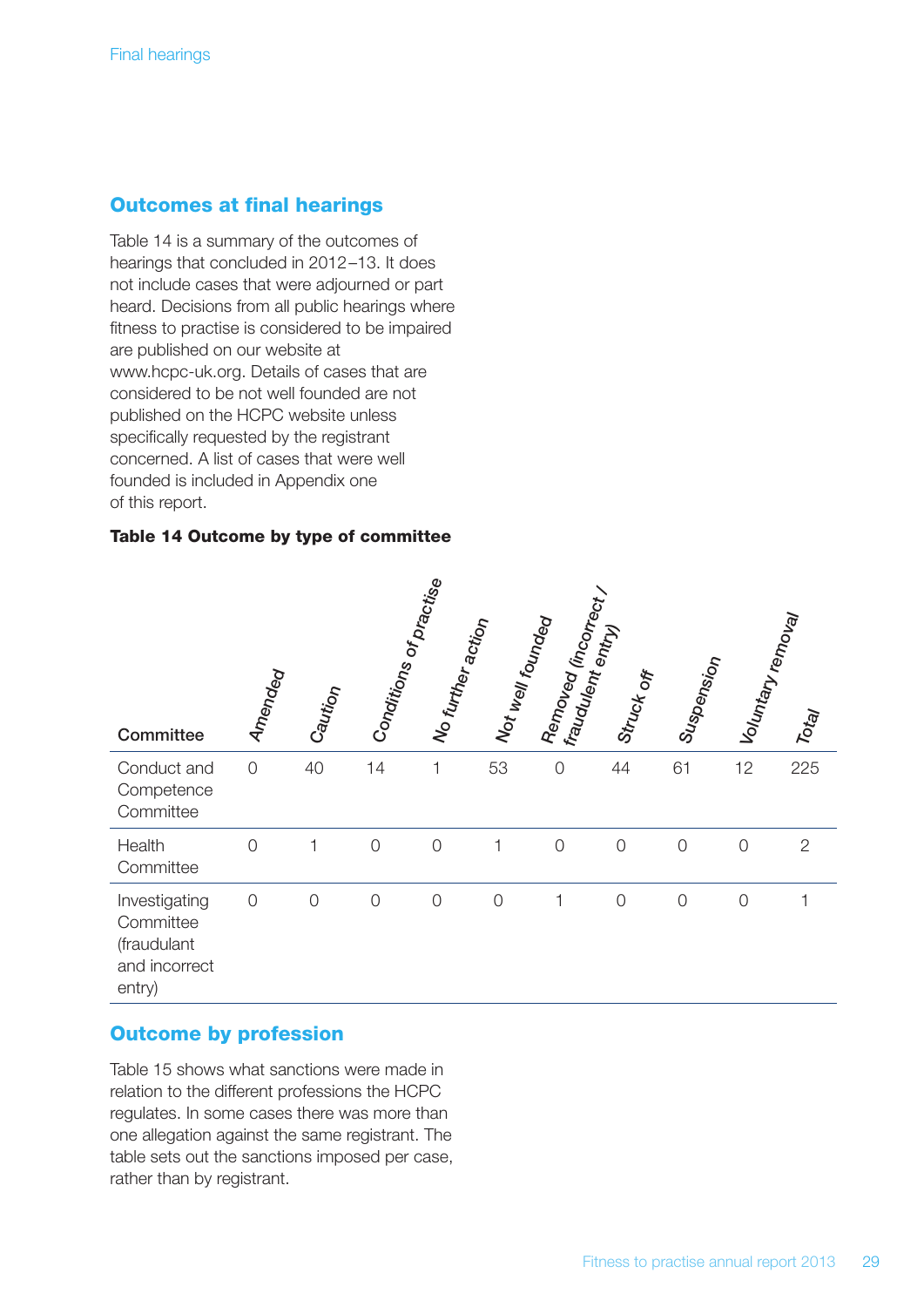| Table 15 Sanctions imposed by profession |                          |                             |                      |                          |                                             |                     |                          |                                   |                          |
|------------------------------------------|--------------------------|-----------------------------|----------------------|--------------------------|---------------------------------------------|---------------------|--------------------------|-----------------------------------|--------------------------|
| Profession                               | Caution                  | Conditions<br>practice<br>ð | No further<br>action | Not well<br>founded      | <i>(incorrect</i><br>Removed<br>fraudulent) | <b>Struck</b><br>tó | Suspension               | Voluntary<br>(Consent)<br>removal | Total                    |
| Arts therapists                          | O                        | $\circ$                     | O                    | $\circ$                  | $\circ$                                     | O                   | $\circ$                  | $\circ$                           | O                        |
| Biomedical scientists                    | 4                        | 4                           | O                    | S                        |                                             | 4                   |                          | $\circ$                           | $\overline{\phantom{0}}$ |
| Chiropodists / podiatrists               | O                        | O                           | O                    | ဖ                        | $\circ$                                     | Μ                   | $\sim$                   | O                                 | $\frac{1}{1}$            |
| Clinical scientists                      | O                        | O                           |                      | ┯                        | O                                           | ᠇                   | O                        | $\circ$                           | က                        |
| Dietitians                               | O                        | O                           | O                    | $\circ$                  | O                                           | O                   |                          | O                                 |                          |
| Hearing aid dispensers                   | $\circ$                  | O                           | O                    | $\sim$                   | O                                           |                     | ┯                        | ┯                                 | 5                        |
| Occupational therapists                  | S                        | S                           | $\circ$              | 4                        | $\circ$                                     | 4                   | $\frac{1}{1}$            | ↽                                 | 80                       |
| Operating department practitioners       | 5                        | ┯                           | O                    | $\sim$                   | $\circ$                                     | 4                   | $\sim$                   | $\overline{\phantom{0}}$          | $\overline{C}$           |
| Orthoptists                              | O                        | O                           | O                    | $\circ$                  | O                                           | O                   | O                        | $\circ$                           | $\circ$                  |
| Paramedics                               | $\frac{1}{1}$            |                             | O                    | $\frac{6}{1}$            | O                                           | $\frac{6}{1}$       | 24                       | $\sim$                            | 20                       |
| Physiotherapists                         | တ                        | 4                           | O                    | $\sim$                   | O                                           | $\sim$              | 4                        | $\mathcal{C}$                     | ကွ                       |
| Practitioner psychologists               | Ω                        | $\circ$                     | O                    | $\overline{\phantom{1}}$ | $\circ$                                     | O                   | Ω                        | $\circ$                           | က္                       |
| Prosthetists / orthotists                | $\overline{\phantom{0}}$ | $\circ$                     | O                    | O                        | O                                           | O                   | $\circ$                  | $\circ$                           |                          |
| Radiographers                            | 5                        | O                           | O                    | စ                        | O                                           | S                   | က                        | S                                 | SO                       |
| Social workers in England*               | $\circ$                  | $\circ$                     | O                    | $\circ$                  | $\circ$                                     | O                   | $\overline{\phantom{0}}$ | $\circ$                           |                          |
| Speech and language therapists           | $\circ$                  | ┯                           | O                    | O                        | $\circ$                                     | ┯                   | S                        | ┯                                 | ဖ                        |
| Total                                    | 4                        | $\frac{1}{4}$               |                      | 54                       | ┯                                           | 4                   | 61                       | ∓                                 | 227                      |
|                                          |                          |                             |                      |                          |                                             |                     |                          |                                   |                          |

\*This number reflects cases directly referred to the HCPC. For those transferred from the GSCC see Appendix three. \*This number reflects cases directly referred to the HCPC. For those transferred from the GSCC see Appendix three.

3 0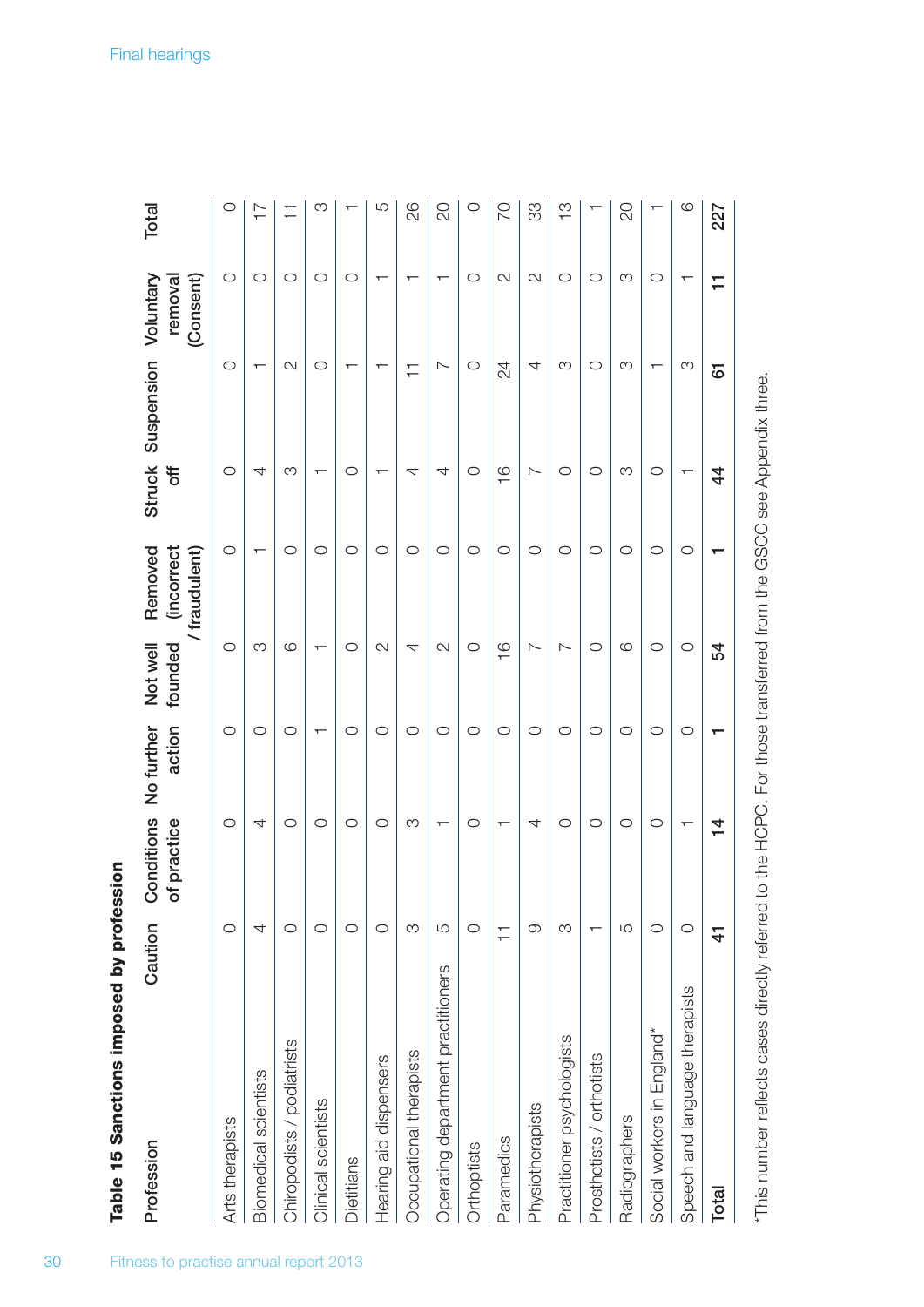# **Outcome and representation of registrants**

All registrants are invited to attend their final hearing. Some attend and represent themselves, whilst others bring a union or professional body representative or have professional representation, for example a solicitor or lawyer. Some registrants choose not to attend, but they can submit written representations for the panel to consider in their absence.

The HCPC encourages registrants to participate in their hearings where possible. It aims to make information about hearings and their procedures accessible and transparent in order to maximise participation.

Panels may proceed in a registrant's absence if they are satisfied that the HCPC has properly served notice of the hearing and that it is just to do so. Panels cannot draw any adverse conclusions from the fact that a registrant may fail to attend their hearing. They will receive independent legal advice from the legal assessor in relation to choosing whether or not to proceed in the absence of the registrant.

The panel must be satisfied that in all the circumstances, it would be appropriate to proceed in the registrant's absence. The HCPC's practice note, Proceeding in the absence of the registrant, provides further information on this.

In 2012–13, 14 per cent of registrants represented themselves, with a further 45 per cent choosing to be represented by a professional. This combined figure of 59 per cent is a slight reduction from 2011–12, when registrants or representatives attended in 67 per cent of cases.

#### **Graph 6 Representation at final hearings**



Graph 6 shows that the proportion of registrants at a final hearing representing themselves has remained constant with 14 per cent of cases in 2012–13, compared with 13 per cent in 2011–12. The number of registrants with a representative dropped from 54 per cent in 2011–12 to 45 per cent in 2012–13. There was also a change in the number of final hearings with no representation, rising from 33 per cent in 2011–12 to 41 per cent in 2012–13.

Table 16 details outcomes of final hearings and whether the registrant attended alone, with a representative or was absent from proceedings.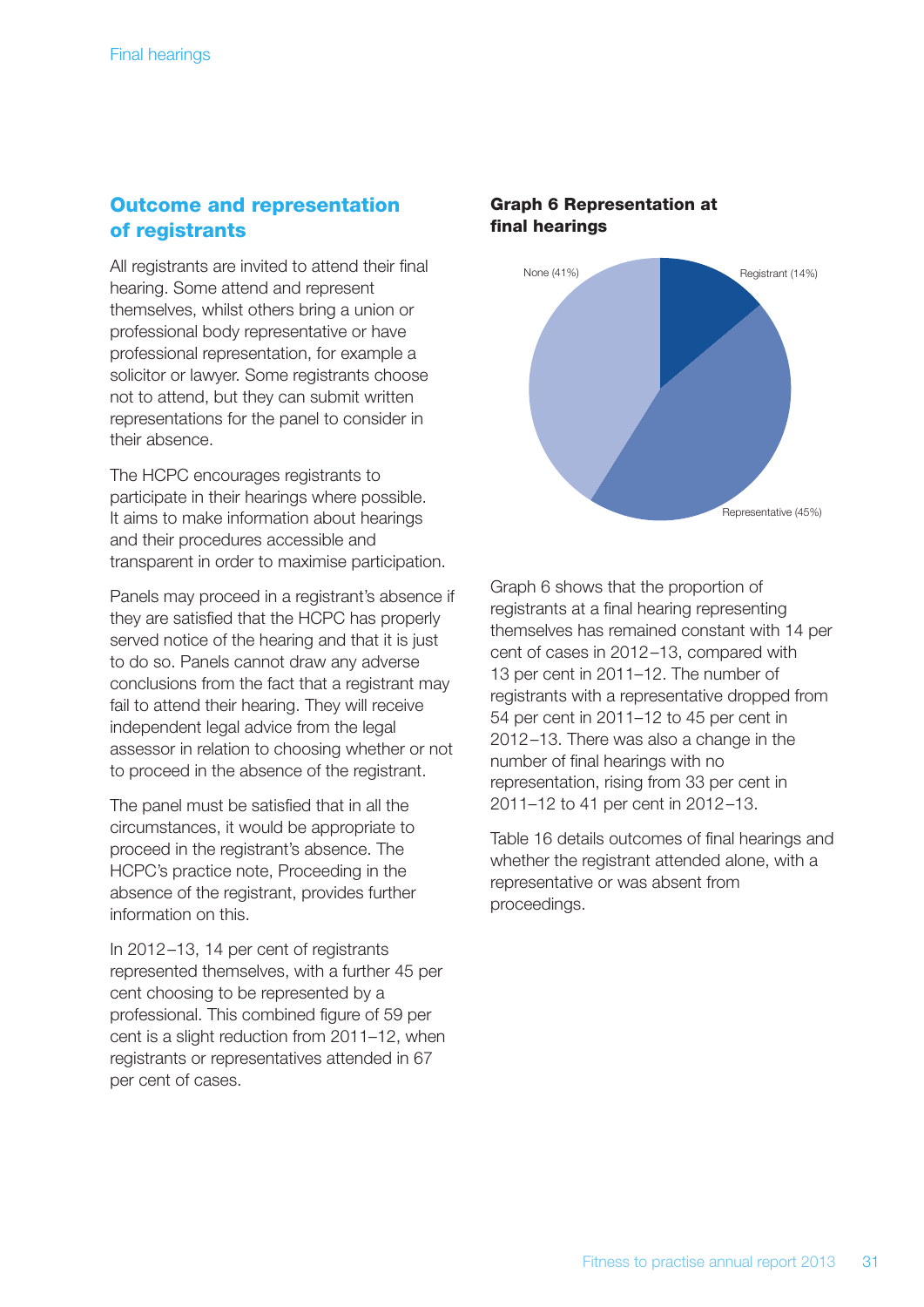| Outcome                | Registrant       | Representative | <b>None</b> | Total            |
|------------------------|------------------|----------------|-------------|------------------|
| Amended                | Ω                |                |             | $\left( \right)$ |
| Caution                | 11               | 19             | 11          | 41               |
| Conditions of practice |                  | 13             | ( )         | 14               |
| No further action      | $\left( \right)$ |                |             |                  |
| Not well found         | 6                | 42             | 6           | 54               |
| Removed                | 0                | $\Omega$       |             |                  |
| Struck off             | 3                | 8              | 33          | 44               |
| Suspension             | 9                | 19             | 33          | 61               |
| Voluntary removal      |                  | $\Omega$       | 11          | 12               |
| <b>Total</b>           | 31               | 102            | 95          | 228              |

#### **Table 16 Outcome and representation at final hearing**

### **Outcome and route to registration**

Table 17 shows the correlation between routes to registration and the outcomes of final hearings. As with case to answer decisions at ICP, the percentage of hearings where fitness to practise is found to be impaired broadly correlates with the percentage of registrants on the Register and their route to registration. The number of hearings concerning registrants who entered the Register via the UK approved route was 87 per cent.

#### **Table 17 Outcome and route to registration**

| Route to<br>registration | Amended        | Caution        | Conditions of Practice | No further action | Not well founded | Removed        | Struck off     | Suspension     |    | Voluntary removal | of cases<br>Total cases<br>$\%$ | $\delta$<br>of registrants<br>Register<br>$\frac{1}{\sqrt{2}}\delta$ |
|--------------------------|----------------|----------------|------------------------|-------------------|------------------|----------------|----------------|----------------|----|-------------------|---------------------------------|----------------------------------------------------------------------|
| Grandparenting           | $\circ$        | $\overline{0}$ | $\overline{O}$         | $\circ$           | 3                | $\overline{0}$ | 3              | $\overline{0}$ | 0  | 6                 | 2.6                             | $\overline{2}$                                                       |
| International            | $\overline{O}$ | 6              | $\overline{O}$         | $\circ$           | 6                | $\overline{0}$ | $\overline{4}$ | 6              | 0  | 22                | 9.6                             | 7                                                                    |
| UK                       | 0              | 35             | 14                     |                   | 45               |                | 37             | 55             | 12 | 200               | 87.8                            | 91                                                                   |
| <b>Total</b>             | 0              | 41             | 14                     |                   | 54               |                | 44             | 61             | 12 | 228               | 100                             | 100                                                                  |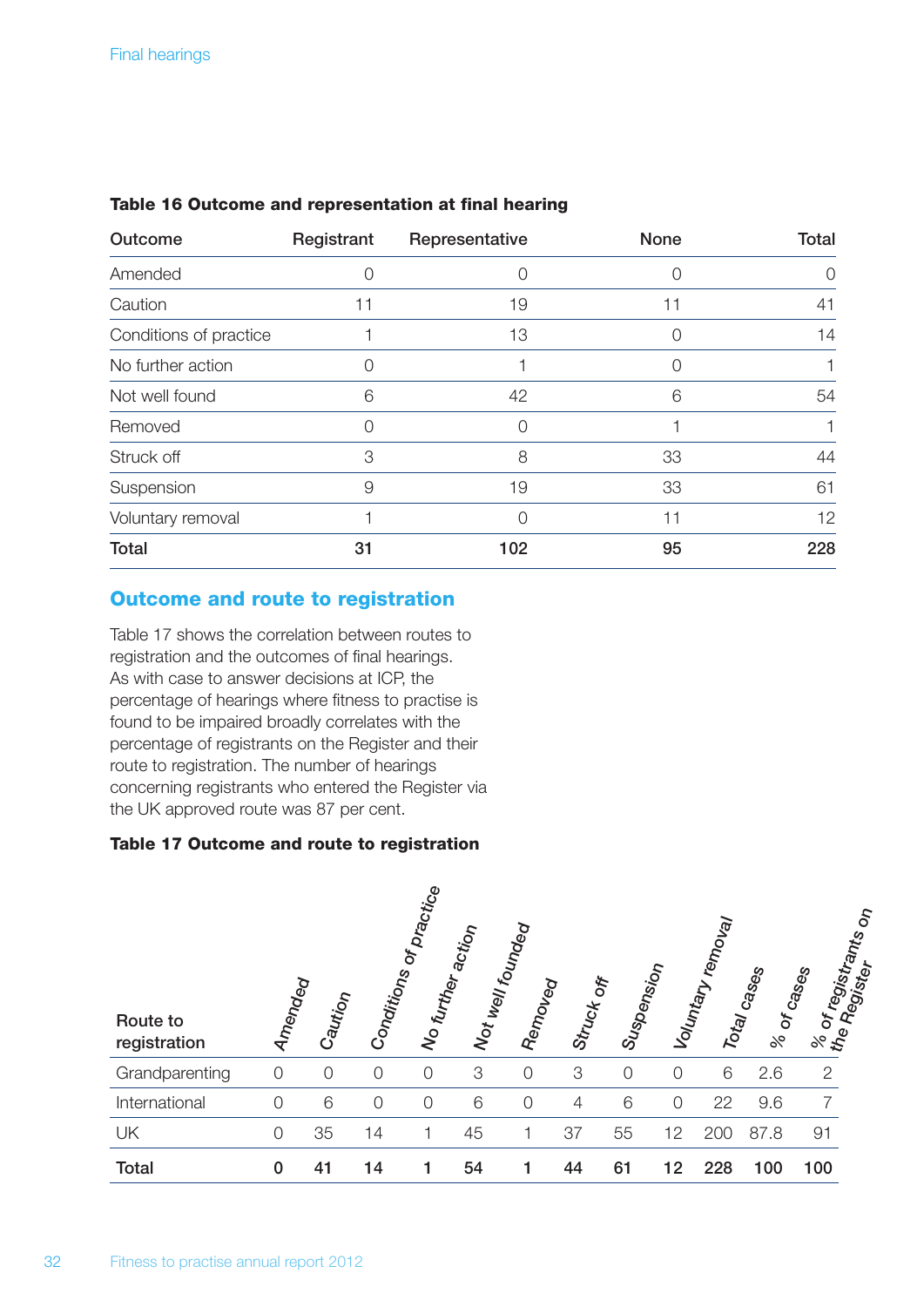# **Conduct and Competence Committee panels**

Panels of the Conduct and Competence Committee consider allegations that a registrant's fitness to practise is impaired by reason of misconduct, lack of competence, a conviction or caution for a criminal offence, or a determination by another regulator responsible for health or social care.

### **Misconduct**

In 2012–13 the majority of cases heard at a final hearing, 72 per cent, related to allegations that the registrant's fitness to practise was impaired by reason of their misconduct. In 2011–12, the proportion of misconduct cases was 77 per cent. Some cases also concerned other types of allegations concerning lack of competence or a conviction. Some of the misconduct allegations that were considered included:

- attending work under the influence of alcohol;
- bullying and harassment of colleagues;
- engaging in a sexual relationship with a service user;
- failing to provide adequate care;
- false claims to qualifications; and
- self-administration of medication.

Case studies 1 and 2 below give an illustration of the types of issue that are considered where allegations relate to matters of misconduct. They have been based on real cases that have been anonymised.

#### **Misconduct case study 1**

A physiotherapist received a Caution Order after being found to have entered appointments in the physiotherapy department's diary for 'ghost patients'. The registrant entered fictitious service user names and also entered appointments for dates when service users did not in fact have appointments.

In giving evidence the registrant admitted the allegation. The explanation given was that he had done this in order to provide free time for research, audit and development purposes. The registrant acknowledged that his actions were dishonest.

In considering whether the registrant's behaviour amounted to misconduct the panel had regard to his 20 years' experience as a physiotherapist and the fact that he must have known the importance in a busy health department of maintaining an accurate diary system. The panel observed that any dishonest interference with that diary system is an extremely serious matter.

Considering the question of whether the registrant's fitness to practise was impaired by his misconduct the panel acknowledged his admission that he had recorded false appointments and that his actions had been dishonest. The panel also noted though, that the registrant had not been entirely cooperative with the investigation carried out by his employer. The panel considered too that the registrant displayed limited insight. He did not fully appreciate the significance of his dishonest actions and had not fully understood the impact of what he had done because he continued to maintain that service users had not been put at risk.

The panel remarked in particular that a departmental diary system is put in place so that service users are offered a service that responds to their needs. Undermining the integrity of the system in the way the registrant had done potentially puts service users at risk of not receiving treatment in a timely manner.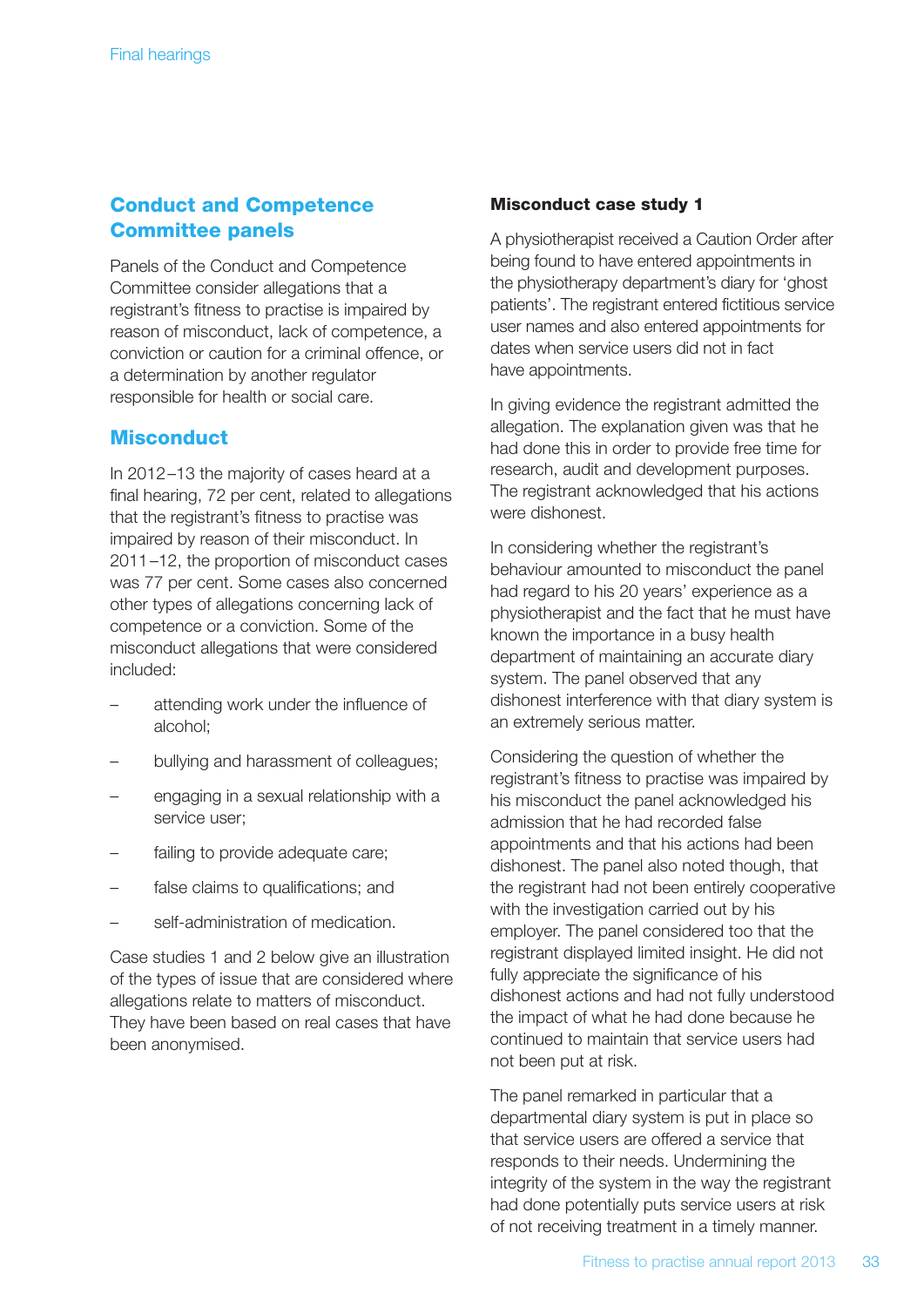In determining the appropriate sanction the panel had regard to the nature of the dishonesty and found it to be at the lower end of the scale. The panel noted in particular that the registrant had received no financial or personal gain by his dishonesty. The dishonesty appeared to the panel to be an aberration in an otherwise glowing 20-year career.

The panel was also impressed by evidence it heard from the registrant's colleagues who spoke highly of his commitment, his professional abilities and the trust they placed in him. In conclusion the panel was reassured that there was a very low risk of repetition of the misconduct and took the view that the public interest would not be served by removing the registrant from his professional practice.

#### **Misconduct case study 2**

A practitioner psychologist who was responsible for assessments and clinical care of service users with learning difficulties and behavioural problems was given a Suspension Order for twelve months after a panel of the Conduct and Competence Committee found that his record-keeping had been unsatisfactory over a lengthy period. This poor record-keeping included failure to maintain clinical records and to complete discharge summaries, letters and reports.

The panel found that as an experienced practitioner who had previously demonstrated competence the registrant should have been aware of the need to communicate effectively with service users and other practitioners, including through timely letters, reports and written summaries. The fact that he did not do so put service users and others at risk.

The panel commented that effective communication and records are essential to plan and monitor treatments and outcomes. There were lengthy periods when the registrant did not record notes for service users and he also treated vulnerable service users using his memory of previous visits rather than written records. The panel considered that these failures amounted to misconduct.

Although the registrant expressed his deep shame and admitted poor prioritisation of his record-keeping the panel had no evidence that the weaknesses impairing his fitness to practise at the time had been remedied. In the panel's view the registrant's misconduct created a serious risk of harm to service users. The panel therefore found the registrant's fitness to practise continued to be impaired.

In the judgement of the panel there was a real risk of repetition of the misconduct because the lapses were neither isolated nor minor. There had been a sustained course of misconduct involving a serious lack of professionalism. The panel decided that a Suspension Order was the appropriate sanction.

### **Lack of competence**

There were 110 allegations heard at final hearing that concerned issues of lack of competence in 2012–13. These included:

- failure to provide adequate service user care;
- inadequate clinical knowledge; and
- poor record-keeping.

Lack of competence allegations were most frequently cited as a reason of impairment of fitness to practise after allegations of misconduct in 2012–13. Of the 110 allegations concerning competence, only 25 related solely to lack of competence, rather than being alleged in the alternative (ie misconduct and / or lack of competence). In 2011–12, there were similar proportions of these cases, with 151 allegations relating to lack of competence, with only 22 having no misconduct or other aspects.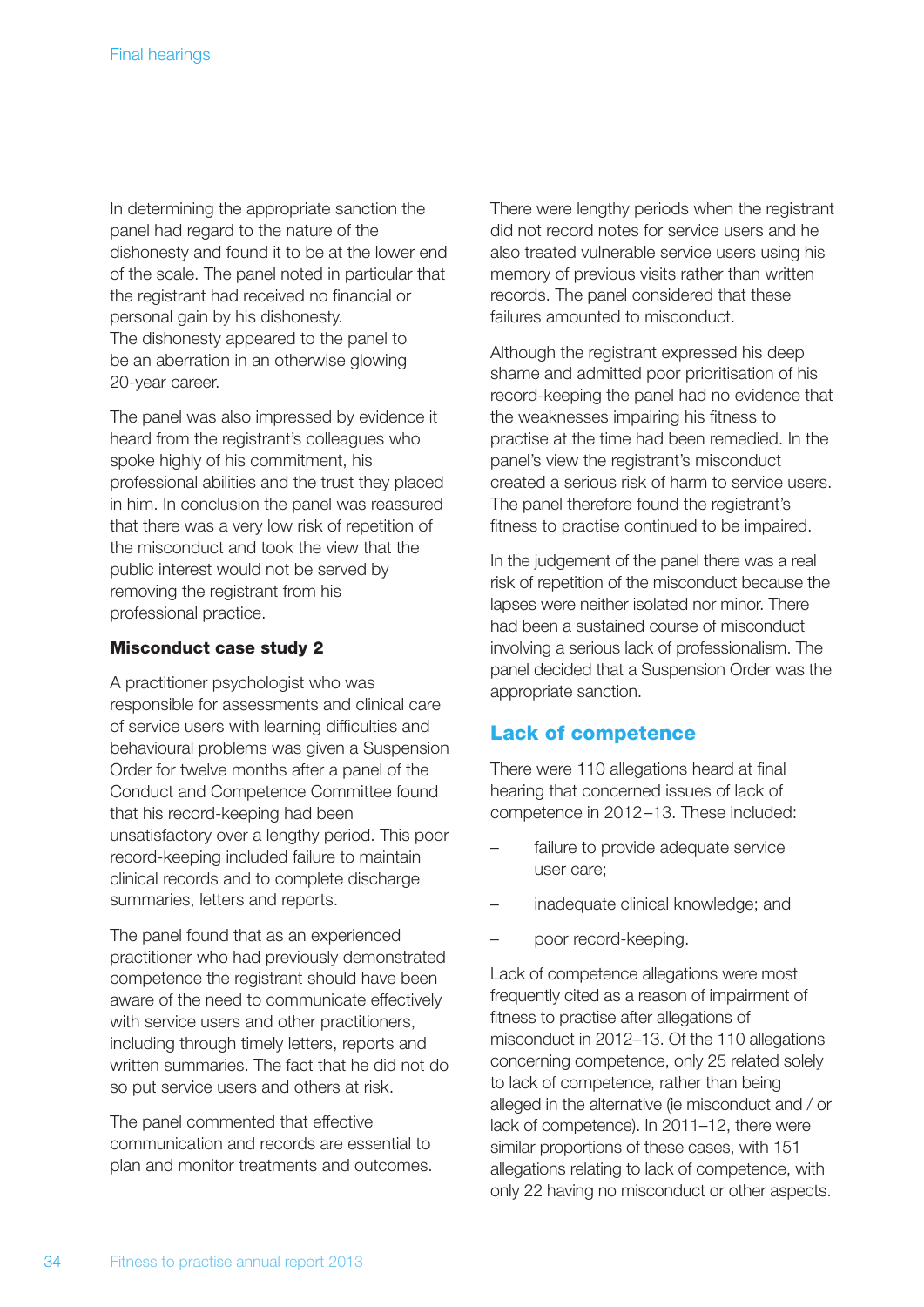The case studies below are examples of hearings that considered an allegation that related solely to lack of competence.

#### **Lack of competence case study 1**

A speech and language therapist was suspended from the Register for a period of twelve months after a panel of the Conduct and Competence Committee found persistent failings in the registrant's performance in a number of key areas, and in particular her communication skills and the application of clinical skills and judgement.

The panel determined that the facts proved amounted to a lack of competence and not misconduct. In reaching this conclusion the panel was influenced by the evidence it heard from the registrant's supervisor that the registrant always displayed a cooperative attitude and endeavoured to reach the professional standards expected of her. The panel commended the registrant for acknowledging areas where she agreed she had fallen below the required standard and where she believed she could have done better.

The panel found the registrant's fitness to practise to be impaired because, although she gave evidence that she had tried to maintain her professional knowledge, there was no evidence that she had been able to satisfactorily address what were persistent and significant failures in key areas of professional competence.

From the evidence of her employer it was also clear to the panel that the shortcomings in the registrant's performance had impacted on her work for some years. It appeared to the panel that, during at least her final year of practice, a genuine effort had been made to assist her to return to an acceptable level of professional practice.

Despite the best efforts of those involved, however, this attempt had failed and the difficulties of achieving further significant progress were described by her supervisor as "insurmountable". It was also apparent to the panel that, while no service users came to harm, there was a significant potential for harm if the registrant's supervisor had not been present to intervene and assist as necessary.

The panel was urged by the registrant's representative to consider a Conditions of Practice Order as an appropriate, proportionate and adequate sanction. The panel gave that option a great deal of careful thought but concluded that there were no conditions of practice which could adequately protect the public unless these were so tightly drawn as to prevent the registrant from working other than under close and detailed direction by an experienced practitioner. In the panel's view such conditions would be unrealistic and unworkable and would effectively amount to a suspension.

Accordingly the panel concluded that a Suspension Order was the only sanction available to it which could provide an adequate level of public protection.

#### **Lack of competence case study 2**

A biomedical scientist was made the subject of conditions of practice after a panel found that on two occasions the registrant had failed to report blood sample abnormalities, indicating possible acute leukaemia, to a consultant haematologist. On the first occasion the registrant had also not recognised the salient features in the sample.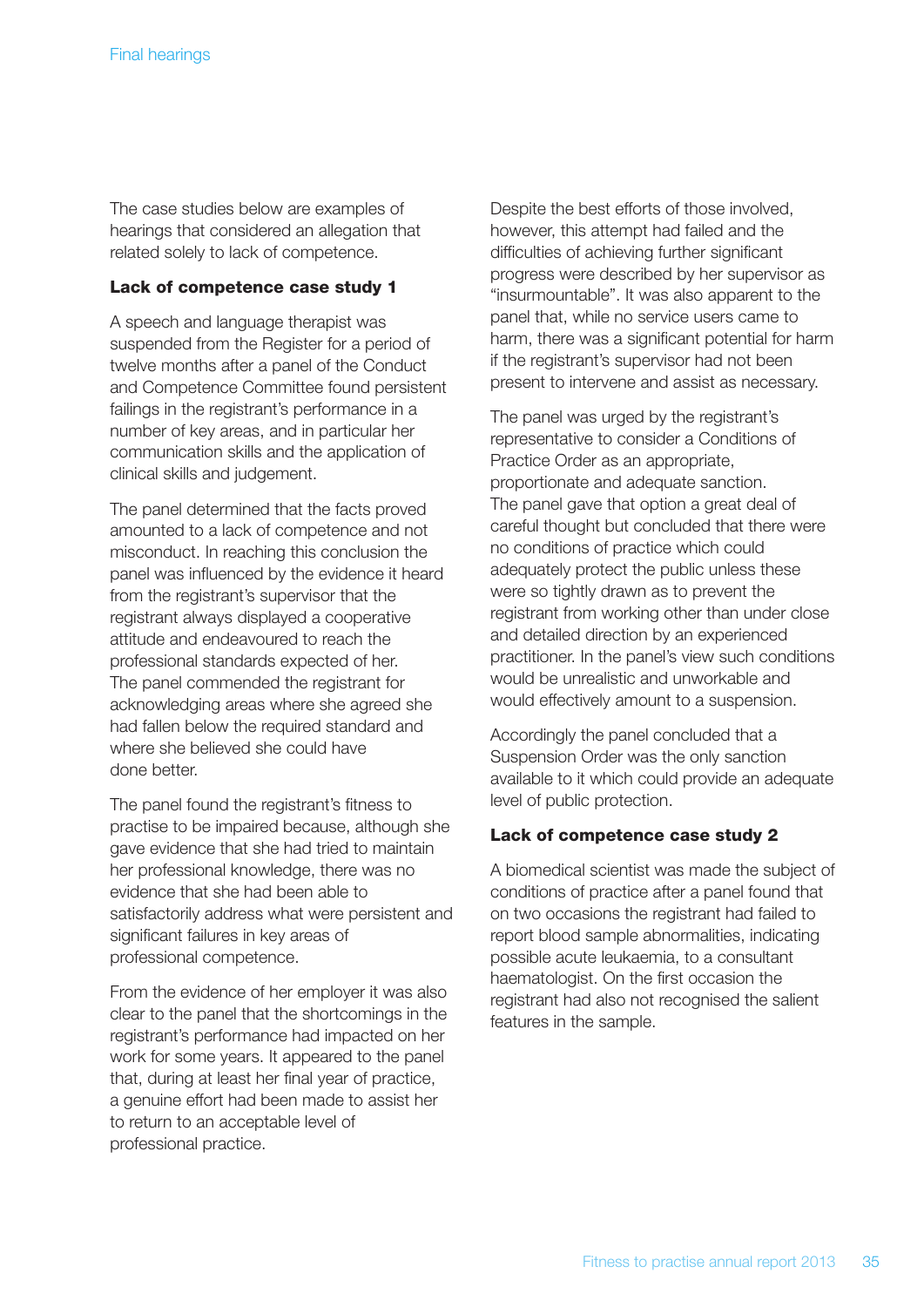The panel considered whether the facts proved amounted to misconduct but found that the registrant's errors were in the nature of mistakes. There had been no wilful acts or omissions. The panel found the registrant open and honest in the evidence he gave and it was apparent to the panel that he was an experienced, professional and dedicated biomedical scientist who understood the potentially serious consequences of the errors he had made.

The registrant had genuinely tried to explain or find reasons for the errors. The panel therefore found that the facts amounted to a lack of competence.

The panel also found the registrant's fitness to practise to be impaired by reason of his lack of competence. This was because, although he had shown some insight by accepting he had made mistakes, the registrant had not undertaken remediation since he was no longer working as a biomedical scientist. Furthermore his errors were such that the likelihood of their being repeated was unpredictable. The registrant had demonstrated competence in his biomedical scientist role for most of the time but there had nonetheless been serious lapses. The panel noted too that leukaemia may need to be treated urgently and delayed diagnosis may have had serious consequences.

The panel found that the registrant was not safe to practise as an autonomous biomedical scientist.

In the panel's judgement a Conditions of Practice Order would protect the public and be proportionate as it would allow the registrant to continue to work in the profession in which he had worked without any issues for a number of years and allow him to remediate his lack of competence.

### **Convictions / cautions**

There were 47 cases considered by panels where the registrant had been convicted or cautioned for a criminal offence. Of those, 40 related solely to allegations of convictions or cautions and did not include other types of allegation.

Criminal convictions or cautions were the third most frequent ground of allegations considered in 2012–13. This situation was unchanged from 2011–12. Under the Home Office Circular 6/2006, the HCPC is notified when a registrant is convicted or cautioned for an offence in England and Wales. Separate but similar arrangements apply in Scotland and Northern Ireland. The case study below is an example of a case concerning an allegation relating to a criminal conviction.

#### **Conviction case study**

An operating department practitioner was suspended for twelve months after being cautioned by police for two offences of theft by an employee.

The panel noted that the offences related to theft by the registrant of Remifentanil – a morphine-based controlled drug – from hospitals where he was working.

The panel noted from evidence provided by the police that the registrant had been seen in an operating theatre, apparently alone, with a syringe in his hand. The syringe was taken from him and a search of the theatre revealed a blood-stained tissue and three empty ampoules of Remifentanil. Irregularities were also found with the last two entries in the drugs record book for the theatre.

In a police interview the registrant admitted that he had taken two ampoules of the controlled drug from the drugs cabinet while he was at work and that he had mixed the drug with water and self-administered it by injection. He told police that the solution gave him a five minute "high".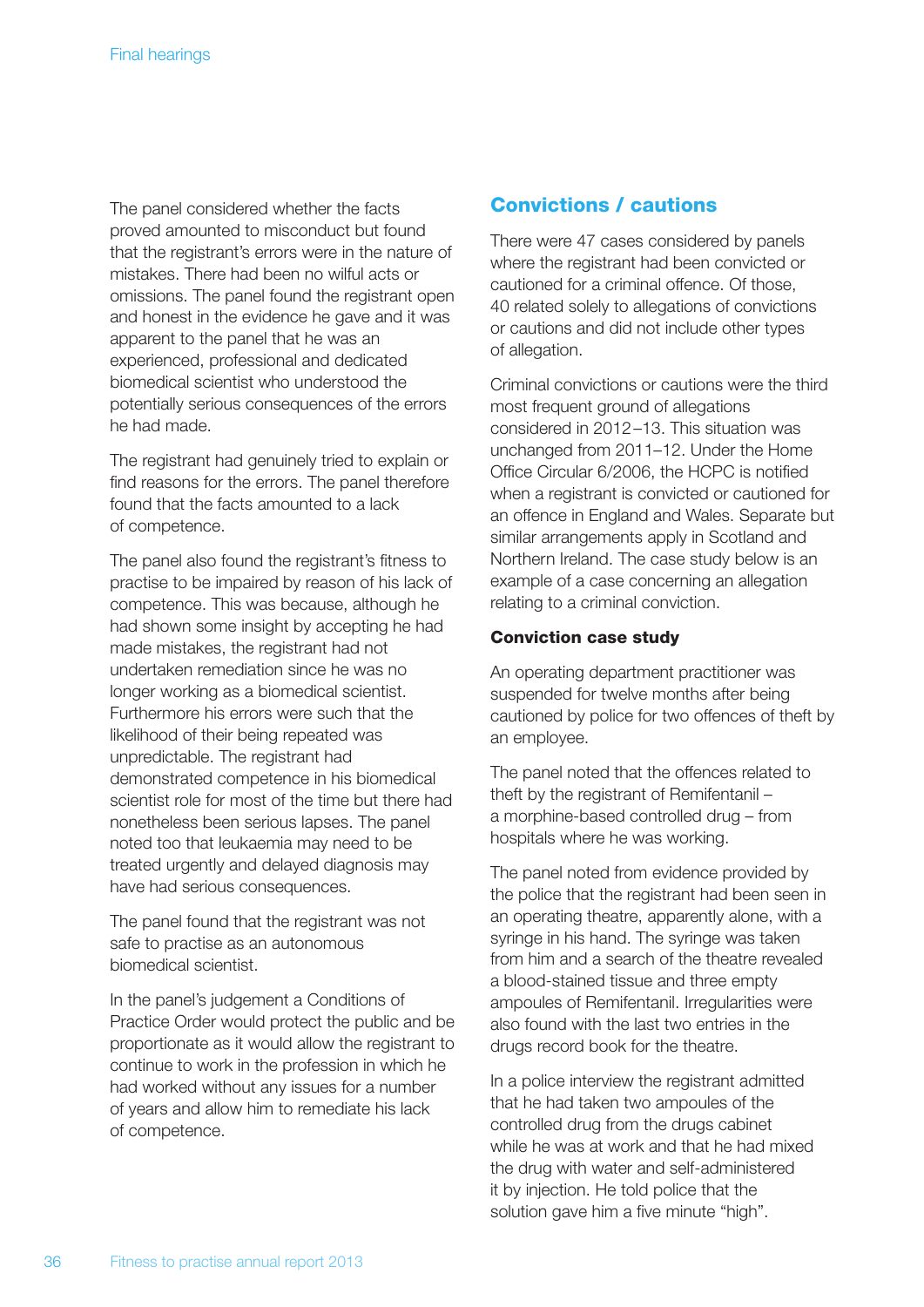The registrant also told police that he had previously stolen two ampoules of Remifentanil from another hospital within the preceding two weeks.

The panel regarded the registrant's actions as a serious matter. His self-administration of a controlled drug while at work inevitably had an adverse impact on his ability to function effectively as an operating department practitioner, and so was bound to present a risk to patients.

The offences were also ones of dishonesty, made the more serious as involving, albeit indirectly, theft from the public purse. The registrant had not engaged with the fitness to practise process and had neither shown insight nor expressed regret for his criminal behaviour. The panel was satisfied that he had breached fundamental tenets of the requirement that registrants should act in the interests of service users and should act always with integrity. Accordingly the panel found the registrant's fitness to practise to be impaired.

The panel found a Suspension Order to be the appropriate sanction. In reaching this conclusion the panel noted that, as is made clear in the HCPC's Indicative Sanctions Policy, such an order is punitive in nature and if the evidence suggests a registrant will be unable to resolve his failings striking off may be the more appropriate option.

The panel stopped short of striking off the registrant, however, because a relatively short period had elapsed since his drugs misuse had come to light and he had so far been afforded little opportunity to address issues which may have contributed to that misuse.

### **Health Committee panels**

Panels of the Health Committee consider allegations that registrants' fitness to practise is impaired by reason of their physical and / or mental health. Many registrants manage a health condition effectively and work within any limitations their condition may present. However the HCPC can take action when the health of a registrant is considered to be affecting their ability to practice safely and effectively.

The HCPC presenting officer at a Health Committee hearing will often make an application for proceedings to be heard in private. Often sensitive matters regarding registrants' ill-health are discussed and it may not be appropriate for that information to be discussed in public session.

The Health Committee considered two cases in 2012–13. Of those cases one resulted in a caution and the other was not well founded.

### **Not well founded**

Once a panel of the Investigating Committee has determined there is a case to answer in relation to the allegation made, the HCPC is obliged to proceed with the case. Final hearings that are 'not well founded' involve cases where, at the hearing, the panel does not find the facts have been proved to the required standard or concludes that, even if those facts are provided they do not amount to the statutory ground (eg misconduct) or show that fitness to practise is impaired. In that event, the hearing concludes and no further action is taken. In 2012–13 there were 54 cases considered to be not well founded at final hearing. This is a reduction of 14 cases (21%) compared to last year. There was a similar drop of 20 per cent in the previous year, which illustrates that the quality of allegations and investigations continues to improve.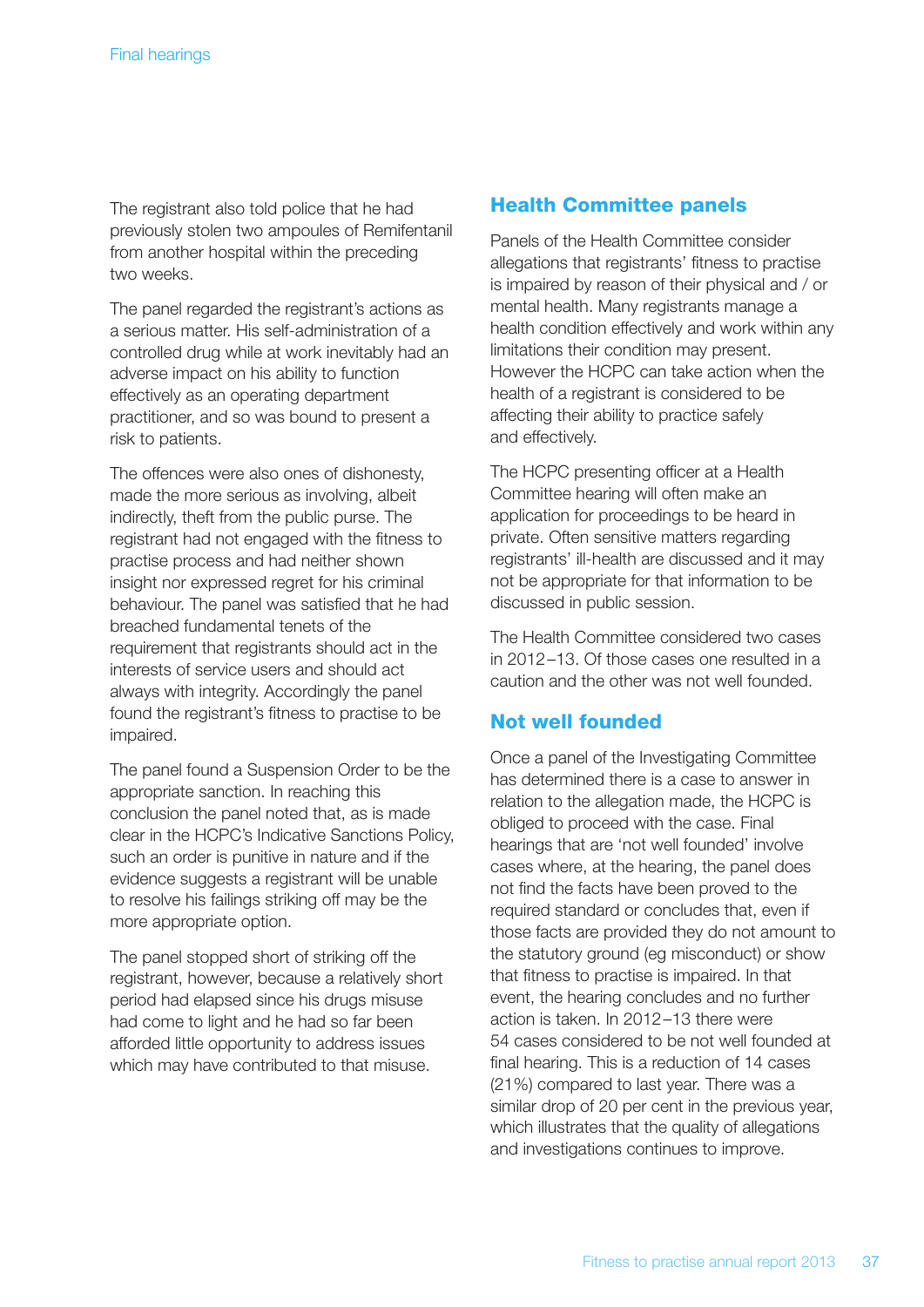The Fitness to Practise Department has continued to ensure that Investigating Panels receive regular refresher training on the 'case to answer' stage in order to ensure that only cases that meet the realistic prospect test as outlined on page 16 are referred to a final hearing.

Table 18 sets out the number of not well founded cases between 2008–09 and 2012–13.

| Year        | Number<br>of not<br>well<br>founded | Total<br>number of<br>concluded<br>cases | % of cases<br>not well<br>founded |
|-------------|-------------------------------------|------------------------------------------|-----------------------------------|
| $2008 - 09$ | 40                                  | 175                                      | 22.9                              |
| $2009 - 10$ | 76                                  | 256                                      | 29.7                              |
| $2010 - 11$ | 85                                  | 315                                      | 27.0                              |
| $2011 - 12$ | 68                                  | 287                                      | 23.7                              |
| $2012 - 13$ | 54                                  | 228                                      | 23.7                              |

#### **Table 18 Cases not well-founded**

In half of the cases (27 cases) which were not well founded, registrants demonstrated that their fitness to practise was not impaired. The test is that fitness to practise is impaired and so is based on a registrant's circumstances at the time of the hearing. If registrants are able to demonstrate insight and can show that any shortcomings have been remedied, panels may not find fitness to practise currently impaired.

In some cases, even though the facts may be judged to amount to the ground of the allegation (eg misconduct, lack of competence), a panel may determine that the ground does not amount to an impairment of current fitness to practise. For example, if an allegation was minor in nature or an isolated incident, and where reoccurrence is unlikely a panel may not find impairment. In 2012–13 this occurred in nine cases (17%).

In other cases the facts of an allegation may not be proved to the required standard (the balance of probabilities). This may be due to the standard or nature of the evidence before the Panel. We review any cases that are not well founded on facts to explore if an alternative form of disposal would have been appropriate, and links to our work on discontinuance of allegations where there is insufficient evidence to prove the case, or where a registrant can enter an agreement to voluntarily be removed from the Register. We are monitoring the numbers of not well founded cases to ensure that we are utilising our resources appropriately, and that we minimise the impact of public hearings on the parties involved.

#### **Not well founded case study**

A panel of the Conduct and Competence Committee considered an allegation that the registrant, a paramedic, had failed to maintain adequate security in respect of a controlled drug. In particular the registrant had stored a morphine sulphate injection in a jacket pocket and had subsequently become unaware of the location of the jacket.

The Panel heard oral evidence from a Clinical Support Officer from the registrant's employing trust along with oral representations from the HCPC and the registrant.

The registrant admitted the facts of the allegations but did not accept that they amounted to misconduct. The registrant stated that the morphine had been placed into a fleece jacket with the intention of putting it in the ambulance safe. The fleece was removed, however, upon entering the ambulance and the registrant had forgotten where it had been placed following an emergency call. The registrant told the Panel that this practice for storing morphine had been changed immediately after the incident and morphine was now always stored in a pouch affixed to the paramedic's belt.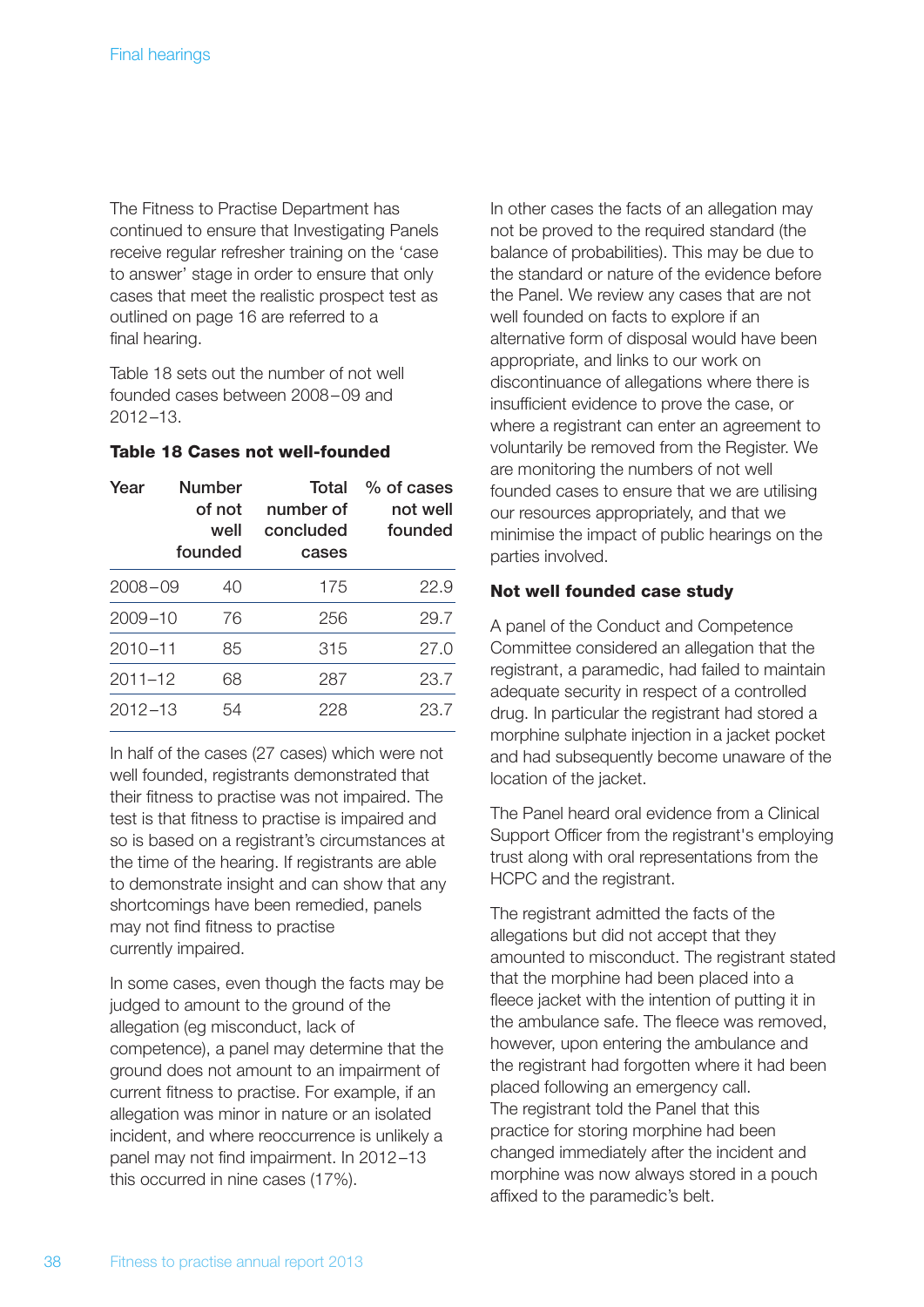The Panel decided that the actions of the registrant amounted to misconduct. The Panel noted that the registrant was in breach of the protocol for the storage of morphine sulphate and that this was not admitted to the registrant's employers afterwards for fear of the consequences.

It was noted, however, that this was an isolated incident and the registrant had demonstrated insight by fully adhering to the appropriate storage procedures following the receipt of a written warning from the trust. Accordingly the Panel was satisfied that there was no risk of repetition in the future. Furthermore, although there had been a breach of in-house protocol, the Panel was satisfied that the fleece in which the morphine had been placed was at all times in a secure place and presented no risk to patients. Consequently the Panel found that the allegation that the registrant's fitness to practise was impaired as a result of misconduct was not well founded.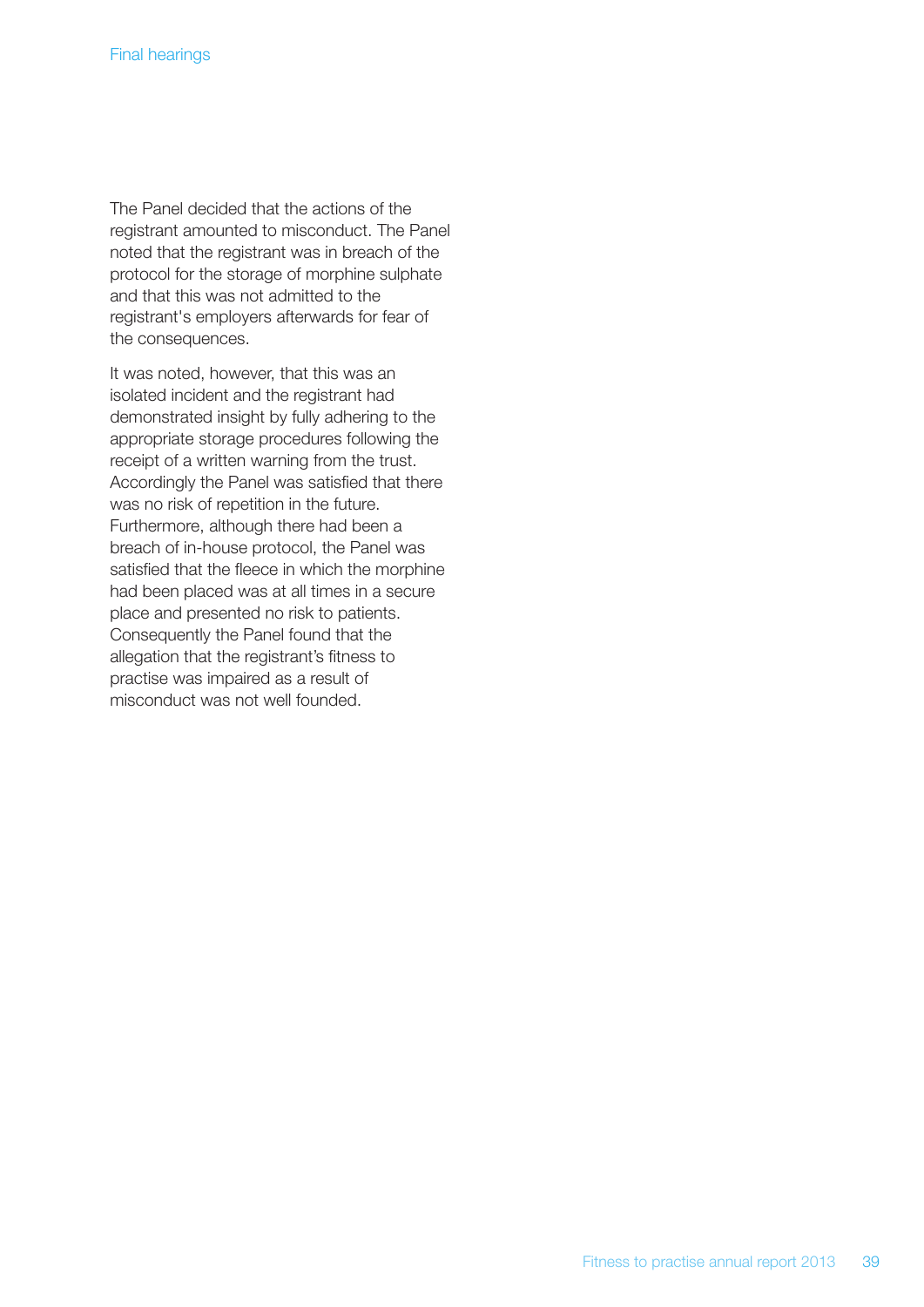# Suspension and conditions of practice review hearings

Any suspension or conditions of practice order that is imposed must be reviewed by a further panel prior to its expiry date. A review may also take place at any time at the request of the registrant concerned or the HCPC. Registrants may request reviews if they are experiencing difficulties complying with conditions imposed or if new evidence relating to the original order comes to light.

The HCPC can also request a review of an order if, for example, it has evidence that the registrant concerned has breached any condition imposed by a panel.

If a suspension order was imposed, a review panel will look for evidence to satisfy it that the issues that led to the original order have been addressed and that the registrant concerned no longer poses a risk to the public.

If a review panel is not satisfied that the registrant concerned is fit to practice, the panel may:

- extend an existing conditions of practice order;
- further extend a suspension order; or
- strike the registrant's name from the Register, which means they cannot practice.

In 2012–13 141 review hearings were held. Table 19 shows the decisions that were made by review panels in 2012–13.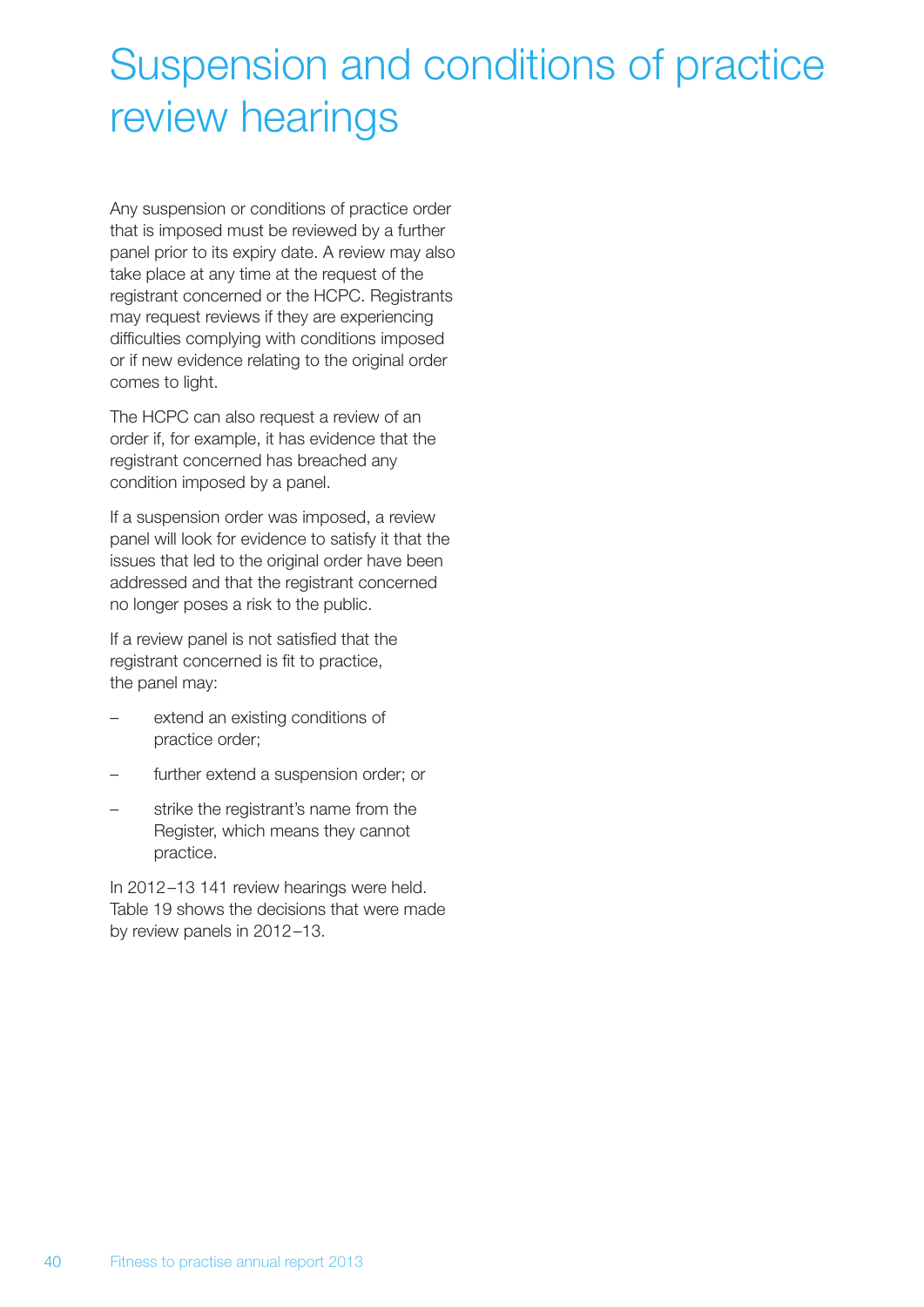| Table 19 Review hearing decisions     |                               |                                                         |                          |                                              |                          |                      |                 |                          |                          |                                                                     |                          |
|---------------------------------------|-------------------------------|---------------------------------------------------------|--------------------------|----------------------------------------------|--------------------------|----------------------|-----------------|--------------------------|--------------------------|---------------------------------------------------------------------|--------------------------|
|                                       | <b>DABALLED</b><br>/ paunolpy | $\mathcal{A}_{\mathcal{M}^{1}$ c/e 30 $(\gamma)_{\ast}$ | $\frac{U_{Q}}{U_{Q}}$    | <b>Practice</b><br>Jo suoitipuo <sup>O</sup> | Order revoked            | $\frac{1}{\sqrt{2}}$ | <b>Peatored</b> | <b>HO YONUS</b>          | u <sub>ojsuadsng</sub>   | IBAOW <sub>BI</sub> AIBJUNON<br>$(iu_{\partial SU_{O_\mathcal{O}}}$ | <b>Jotar</b>             |
| Arts therapists                       | $\bigcirc$                    | $\bigcirc$                                              | $\circ$                  | $\circ$                                      | $\mathcal{Q}$            | $\circ$              | $\circ$         | $\circ$                  | ↽                        | $\circ$                                                             | S                        |
| Biomedical scientists                 | $\circ$                       | $\circ$                                                 | $\circ$                  | 5                                            | က                        | $\circ$              | $\circ$         | $\overline{\phantom{0}}$ | $\sim$                   | $\circ$                                                             | $\frac{6}{1}$            |
| Chiropodists / podiatrists            | $\circ$                       | $\circ$                                                 | $\bigcirc$               | $\overline{\phantom{0}}$                     | $\circ$                  | $\bigcirc$           | $\bigcirc$      | S                        | 4                        | $\overline{\phantom{0}}$                                            | $\infty$                 |
| Clinical scientists                   | $\circ$                       | $\circ$                                                 | $\circ$                  | $\overline{\phantom{0}}$                     | $\circ$                  | $\circ$              | $\circ$         | $\circ$                  | $\overline{\phantom{0}}$ | $\overline{\phantom{0}}$                                            | က                        |
| Dietitians                            | $\circ$                       | $\circ$                                                 | $\circ$                  | $\circ$                                      | $\circ$                  | $\circ$              | $\circ$         | $\circ$                  | $\mathbf{\Omega}$        | $\overline{\phantom{0}}$                                            | S                        |
| Hearing aid dispensers                | $\circ$                       | $\circ$                                                 | $\circ$                  | $\circ$                                      | $\overline{\phantom{0}}$ | $\circ$              | $\circ$         | $\sim$                   | $\overline{\phantom{0}}$ | $\circ$                                                             | 4                        |
| Occupational therapists               | $\circ$                       | $\circ$                                                 | $\circ$                  | $\mathcal{C}$                                | S                        | $\circ$              | $\circ$         | 4                        | $\sim$                   | $\circ$                                                             | $\frac{6}{1}$            |
| Operating department<br>practitioners | $\bigcirc$                    | $\bigcirc$                                              | $\circ$                  | $\bigcirc$                                   | $\circ$                  | $\bigcirc$           | $\bigcirc$      | 4                        | 4                        | $\bigcirc$                                                          | $\infty$                 |
| Orthoptists                           | $\circ$                       | $\circ$                                                 | $\bigcirc$               | $\circ$                                      | $\circ$                  | $\circ$              | $\circ$         | $\circ$                  | $\circ$                  | $\circ$                                                             | $\circ$                  |
| Paramedics                            | $\circ$                       | $\circ$                                                 | $\overline{\phantom{0}}$ | $\circ$                                      | 5                        | $\circ$              | $\circ$         | $\sim$                   | $\infty$                 | $\overline{\phantom{0}}$                                            | $\overline{\phantom{0}}$ |
| Physiotherapists                      | $\overline{\phantom{0}}$      | $\overline{\phantom{0}}$                                | $\overline{\phantom{0}}$ | 4                                            | တ                        | $\circ$              | $\circ$         | 4                        | $\sim$                   | $\circ$                                                             | 27                       |
| Practitioner psychologists            | $\top$                        | $\circ$                                                 | $\circ$                  | $\circ$                                      | 4                        | $\circ$              | $\circ$         | $\overline{\phantom{0}}$ | $\top$                   | $\circ$                                                             | ∼                        |
| Prosthetists / orthotists             | $\circ$                       | $\circ$                                                 | $\circ$                  | $\overline{\phantom{0}}$                     | $\overline{\phantom{0}}$ | $\circ$              | $\circ$         | $\circ$                  | $\circ$                  | $\circ$                                                             | $\sim$                   |
| Radiographers                         | $\circ$                       | $\circ$                                                 | $\circ$                  | 5                                            | $\overline{\phantom{0}}$ | O                    | O               | 6                        | 5                        | O                                                                   | $\overline{\top}$        |
| Social workers in England             | $\bigcirc$                    | $\circ$                                                 | $\circ$                  | $\circ$                                      | $\circ$                  | $\circ$              | $\circ$         | $\circ$                  | $\circ$                  | $\circ$                                                             | $\circ$                  |
| Speech and language<br>therapists     | $\circ$                       | $\circ$                                                 | $\circ$                  | $\circ$                                      | $\overline{\phantom{0}}$ | $\circ$              | $\circ$         | $\mathcal{C}$            | $\circ$                  | $\circ$                                                             | $\infty$                 |
| Total                                 | $\mathbf{\Omega}$             | $\mathbf{\tau}$                                         | $\mathbf{\Omega}$        | $\frac{6}{10}$                               | 80                       | $\circ$              | $\circ$         | 29                       | 54                       | 4                                                                   | 4<br>$\leftarrow$        |

**ble 19 R e vie w h e arin g d e cisio n**

\*S e e

p a g e

4 4.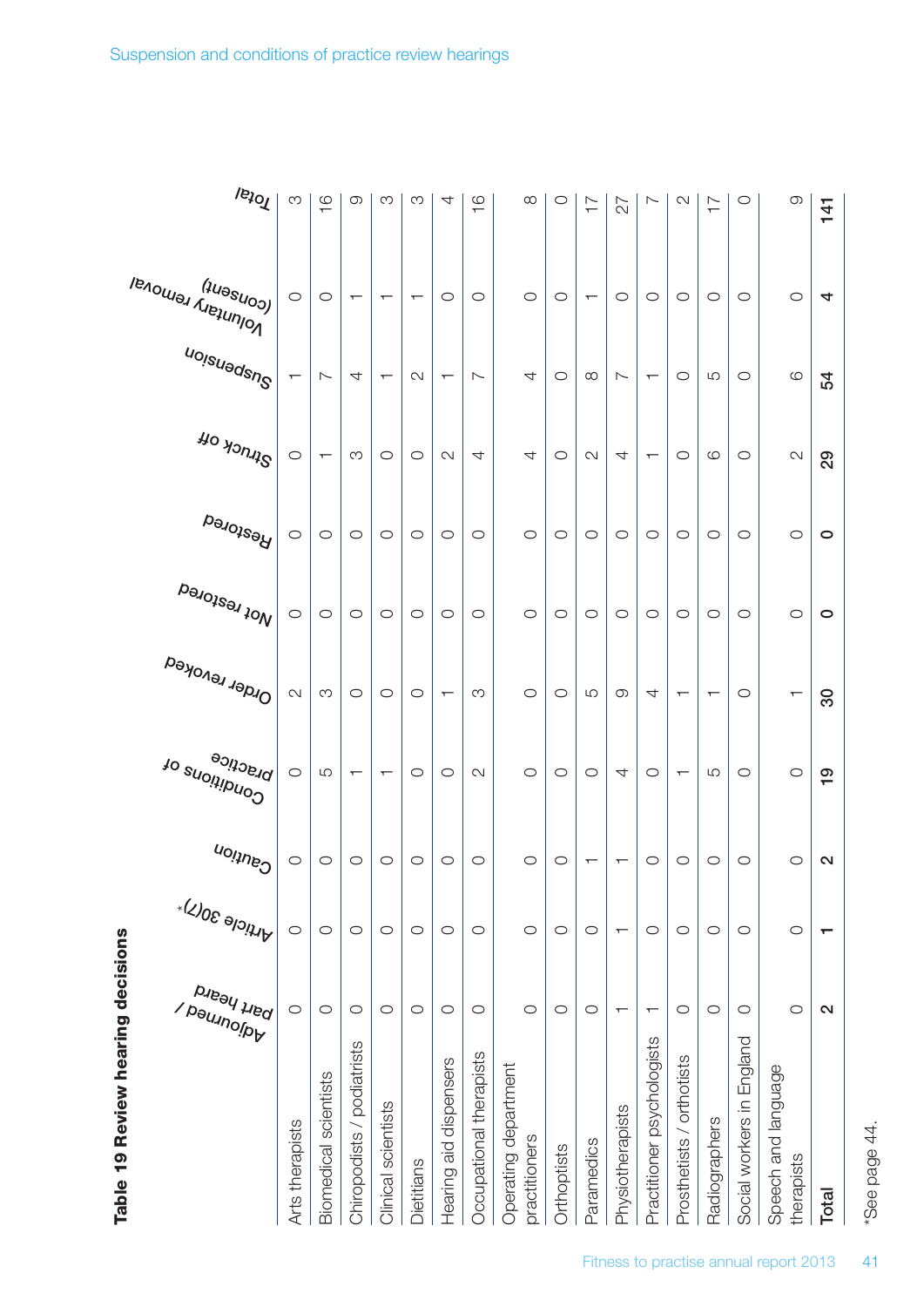The reviews of the suspension and conditions of practice orders are described in detail below:

#### **Table 20 Suspension orders**

| <b>Outcome of review</b>                                                       | Number | $\%$ |
|--------------------------------------------------------------------------------|--------|------|
| Suspension confirmed at review                                                 | 46     | 46   |
| Existing suspension replaced with<br>conditions of practice                    | З      | З    |
| Suspension expired, further<br>suspension imposed                              | 6      | 6    |
| Caution imposed at review of<br>suspension                                     | 2      | 2    |
| Registrant struck off following<br>review of suspension                        | 28     | 28   |
| Registrant removed by voluntary<br>agreement following period<br>of suspension | 4      |      |
| No further action following<br>review of suspension                            | 11     | 11   |
| Total                                                                          | 100    | 100  |

### **Table 21 Conditions of practice orders**

| Outcome of review                                       | Number | $\%$ |
|---------------------------------------------------------|--------|------|
| Conditions confirmed                                    | 4      | 10.2 |
| Conditions varied                                       | 12     | 30.8 |
| Existing conditions replaced with<br>suspension         | 2      | 5.1  |
| Registrant struck off following<br>review of conditions | 1      | 26   |
| No further action following<br>review of suspension     | 20     | 51.3 |
| Total                                                   | 39     |      |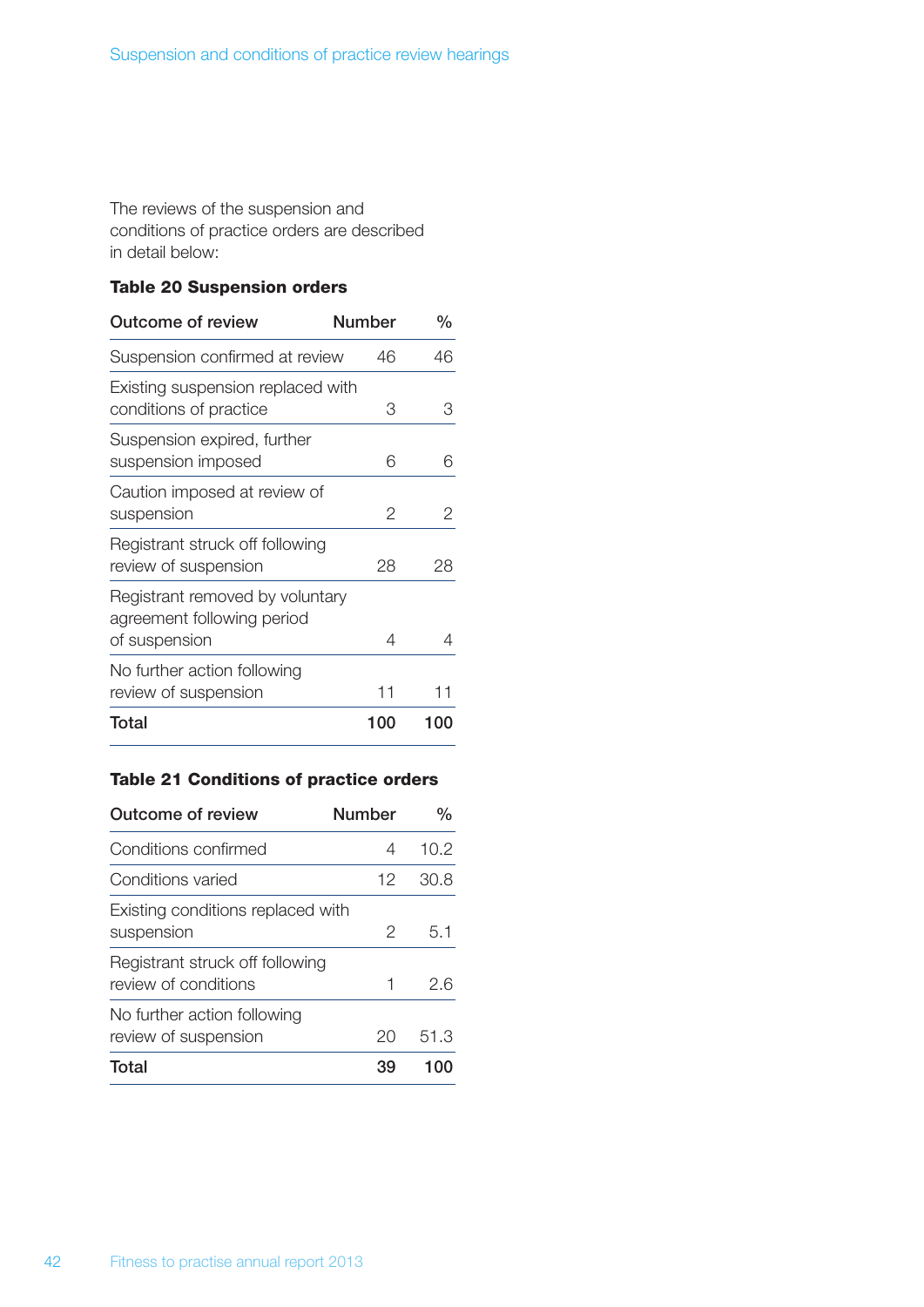# Restoration hearings

A person who has been struck off the HCPC Register by a Practice Committee and wishes to be restored to the Register, can apply for restoration under Article 33(1) of the Health and Social Work Professions Order 2001.

An application for restoration to the Register following a striking-off order cannot be made until five years have elapsed since the striking off order came into force. In addition, a person may not make more than one application for restoration in any twelve-month period.

In applying for restoration, the burden of proof is upon the applicant. This means it is for the applicant to prove that he or she should be restored to the Register and not for the HCPC to prove the contrary. The procedure is generally the same as other fitness to practise proceedings. However, in accordance with Rule 13(10) of the procedural rules, the applicant presents his or her case first and then it is for the HCPC presenting officer to make submissions after that.

If a Panel grants an application for restoration, it may do so unconditionally or subject to the applicant:

- meeting any applicable education and training requirements specified by the Council; or
- complying with a conditions of practice order imposed by the Panel.

In 2012–13, one applicant was granted restoration to the Register.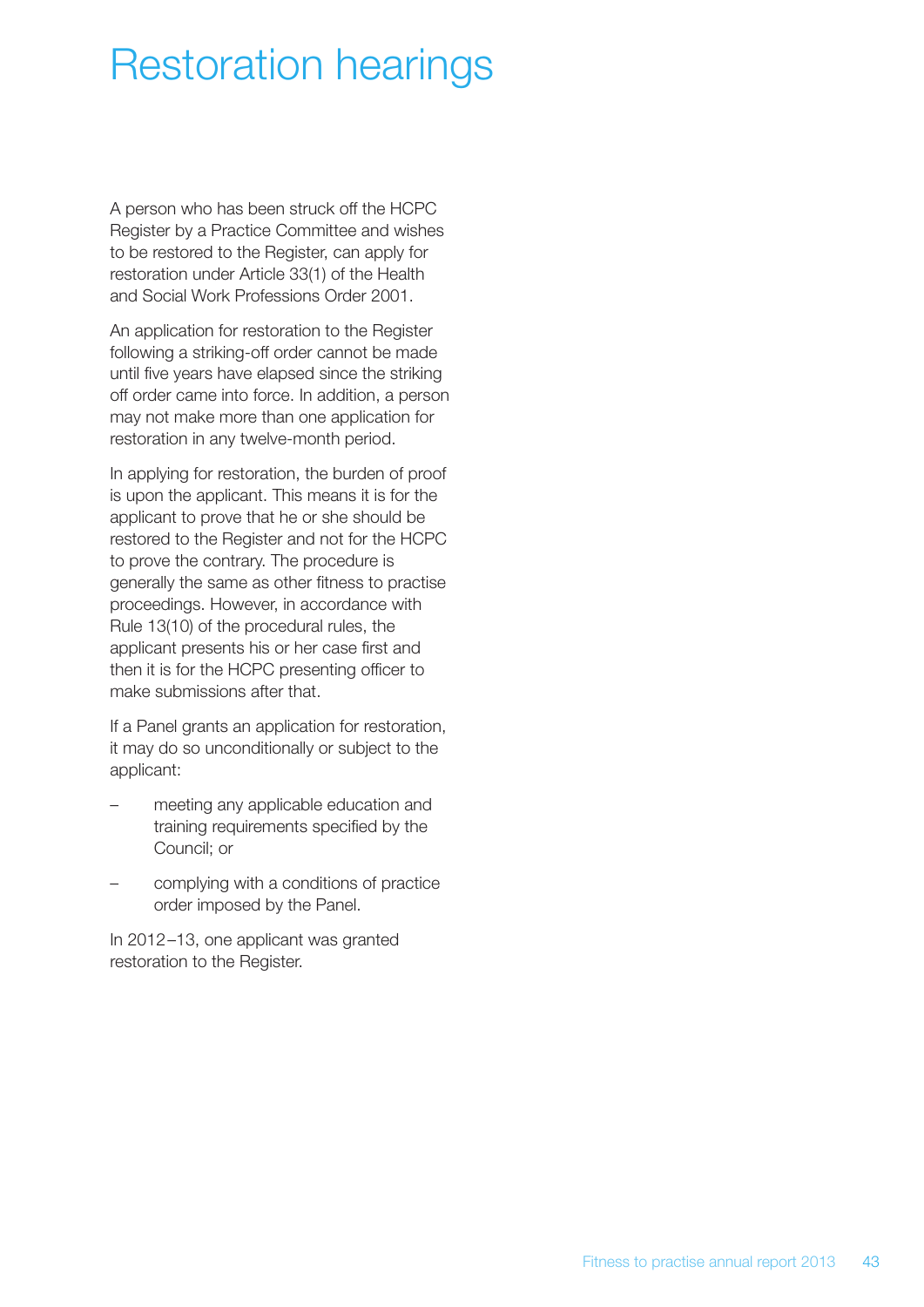# Article 30(7) hearings

Article 30(7) of the Health and Social Work Professions Order 2001 enables a striking off order to be reviewed at any time where "new evidence relevant to a striking off order" becomes available after a striking off order has been made.

Registrants making applications under Article 30(7) must demonstrate to a Practice Committee that:

- they are in possession of "new evidence" which has not been considered as part of the previous investigation or hearing;
- the new evidence is relevant to any or all of the following:
	- the finding that the allegations were well founded
	- the finding that fitness to practise is impaired
	- the decision to impose a striking off order; and
- there is a reasonable explanation as to why the evidence was not available at the time of the original hearing; or
- provide evidence that the registrant was not afforded a reasonable opportunity to attend (if the registrant did not attend the hearing at which the striking off order was made).

In 2012–13 one application for a review of a striking-off order was considered under Article 30(7) of the Health and Social Work Professions Order 2001. At that review, a Panel decided that the striking off order should remain.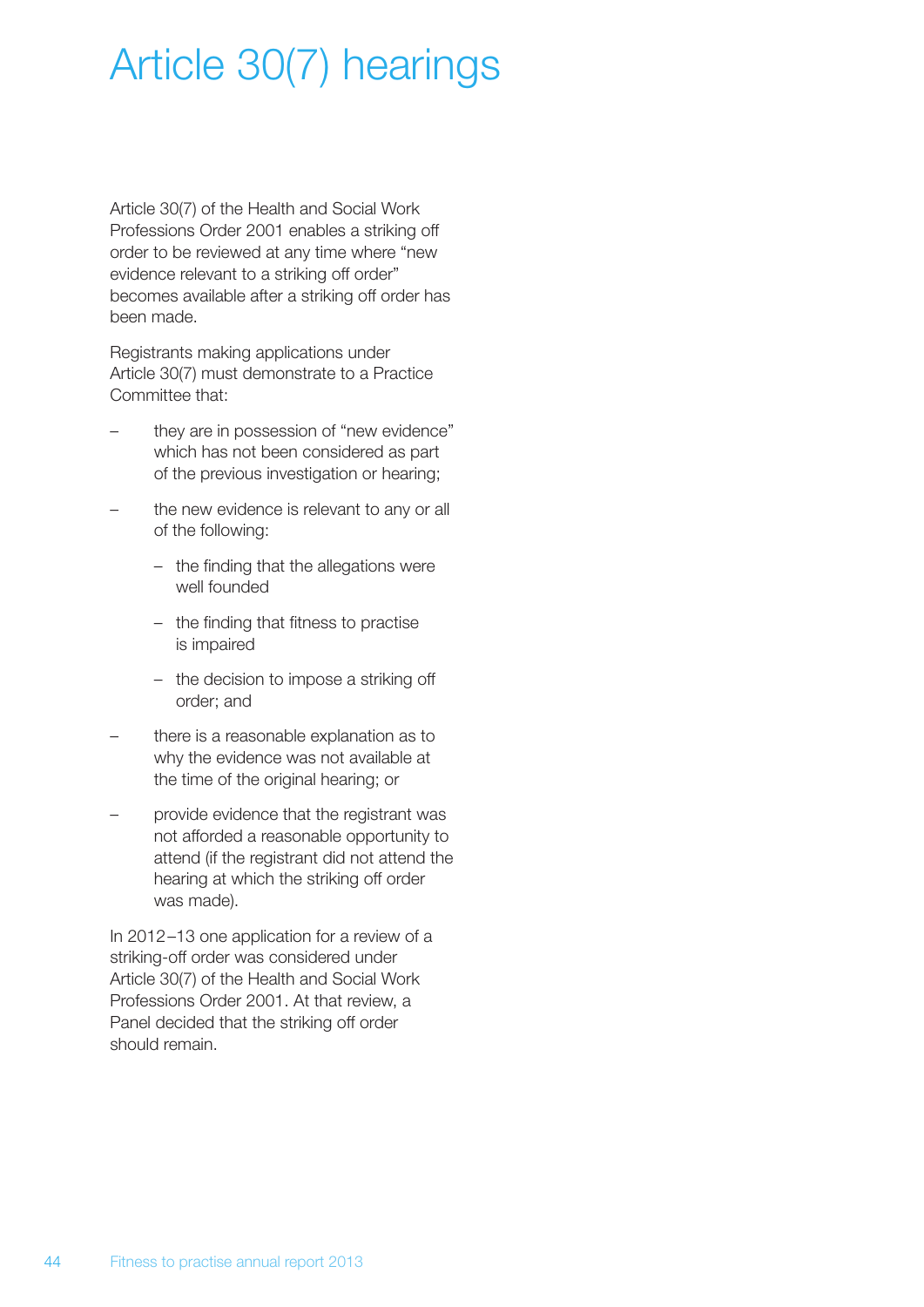# Disposal of cases by consent

The HCPC's consent process is a means by which the HCPC and the registrant concerned may seek to conclude a case without the need for a contested hearing. In such cases, the HCPC and the registrant consent to conclude the case by agreeing an order of the kind which the Panel would have been likely to make had the matter proceeded to a fully contested hearing. The HCPC and the registrant may also agree to enter into a Voluntary Removal Agreement, whereby the HCPC agrees to allow the registrant to remove themselves from the HCPC Register on the provision that the registrant fully admits the allegation that has been made against them and no longer wishes to practise in their profession. Voluntary Removal Agreements have the effect of a striking off order.

Cases can only be disposed of in this manner with the authorisation of a panel of a Practice Committee.

The HCPC will only consider resolving a case by consent:

- after an Investigating Committee Panel has found that there is a 'case to answer', so that a proper assessment has been made of the nature, extent and viability of the allegation;
- where the registrant is willing to admit the allegation in full (a registrant's insight into, and willingness to address failings are key elements in the fitness to practise process and it would be inappropriate to dispose of a case by consent where the registrant denies liability); and
- where any remedial action agreed between the registrant and the HCPC is consistent with the expected outcome if the case was to proceed to a contested hearing.

The process may also be used when existing conditions of practice orders or suspension orders are reviewed. This enables orders to be varied, replaced or revoked without the need for a contested hearing.

In order to ensure the HCPC fulfils its obligation to protect the public, neither the HCPC nor a Panel would agree to resolve a case by consent unless they are satisfied that:

- the appropriate level of public protection is being secured; and
- doing so would not be detrimental to the wider public interest.

In 2012–13, eleven cases were concluded via the HCPC's consent arrangements at final hearing.

Further information on the process can be found in the Disposal of cases by consent practice note at www.hcpc-uk.org/publications/practicenotes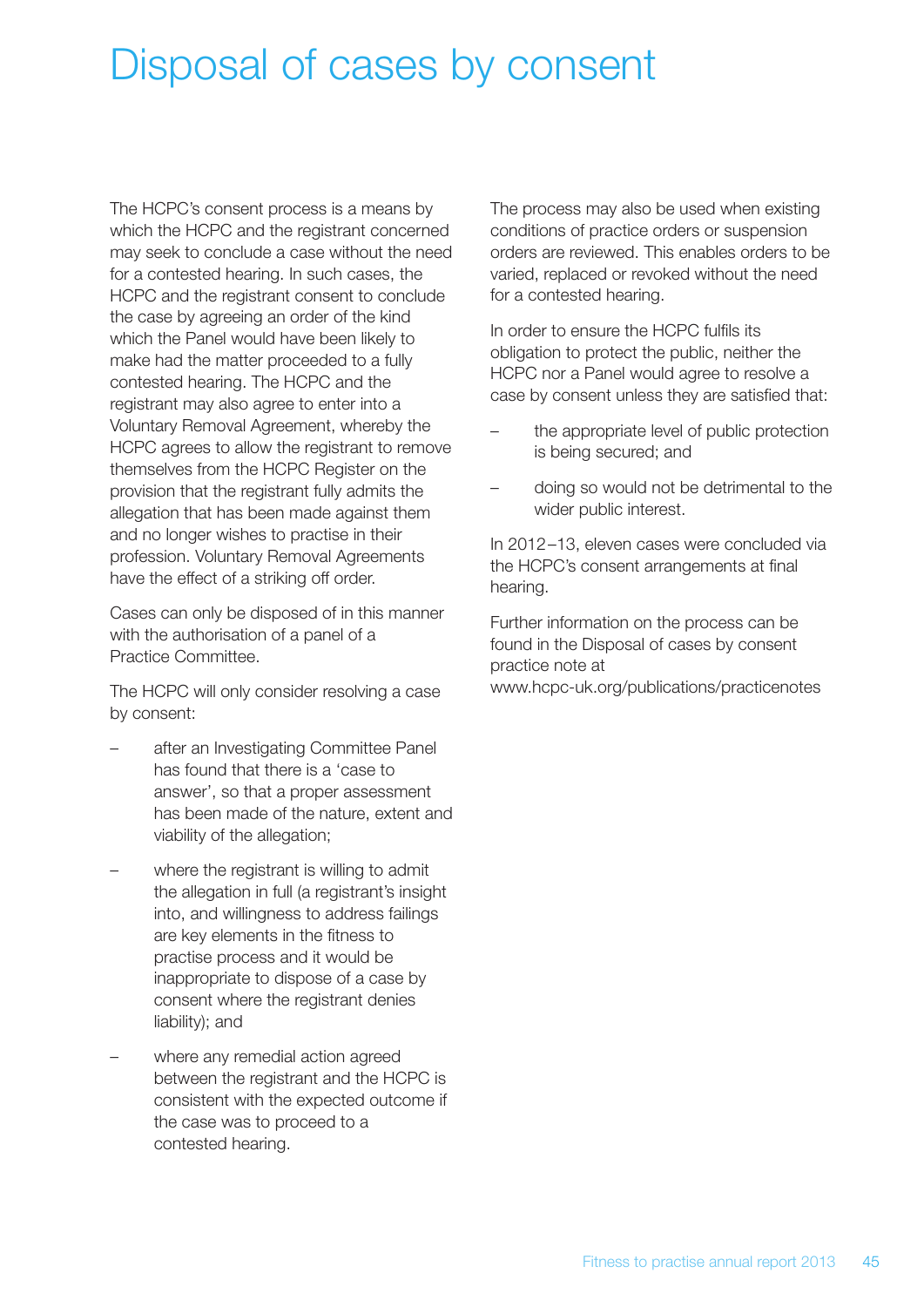# **Discontinuance**

Occasionally, after the Investigating Committee has determined that there is a 'case to answer' in respect of an allegation, objective appraisal of the detailed evidence which has been gathered since that decision was made may reveal that it is insufficient for the HCPC to sustain a realistic prospect of proving the whole or part of the allegation at a final hearing.

Where such a situation arises, the HCPC may apply to a panel to discontinue the proceedings. The HCPC may apply to discontinue the whole or part of an allegation.

In 2012–13, following applications by the HCPC, allegations were discontinued in eight separate cases by a panel.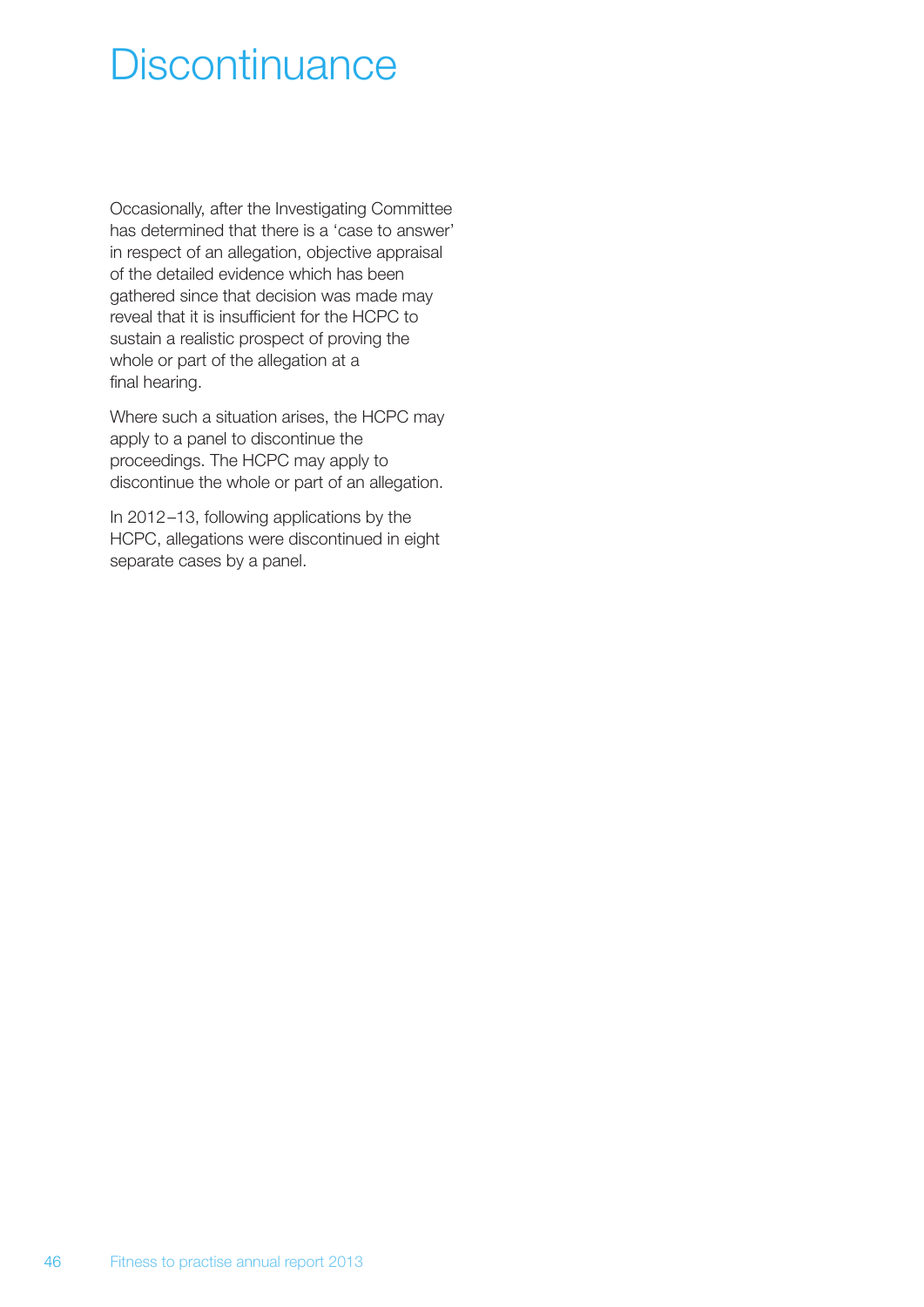# The role of the Professional Standards Authority and High Court cases

The Professional Standards Authority (PSA) – formerly known as the Council for Healthcare Regulatory Excellence (CHRE) – is the body that promotes best-practice and consistency in the regulation of healthcare professionals for the nine UK healthcare regulatory bodies.

The PSA can refer a regulator's final decision in a fitness to practise case to the High Court (or in Scotland, the Court of Session). They can do this if it is felt that a decision by the regulatory body is unduly lenient and that such a referral is in the public interest.

In 2012–13, one case was referred to the High Court by the PSA and remitted back for a Conduct and Competence hearing.

In 2012–13 three registrants appealed the decisions made by the Conduct and Competence Committee. One appeal was concluded, resulting in a dismissal of the appeal with the original panel decision remaining. A second appeal had started but not concluded by 31 March 2013. A further appeal was withdrawn by the registrant before an appeal hearing and the original sanction remained.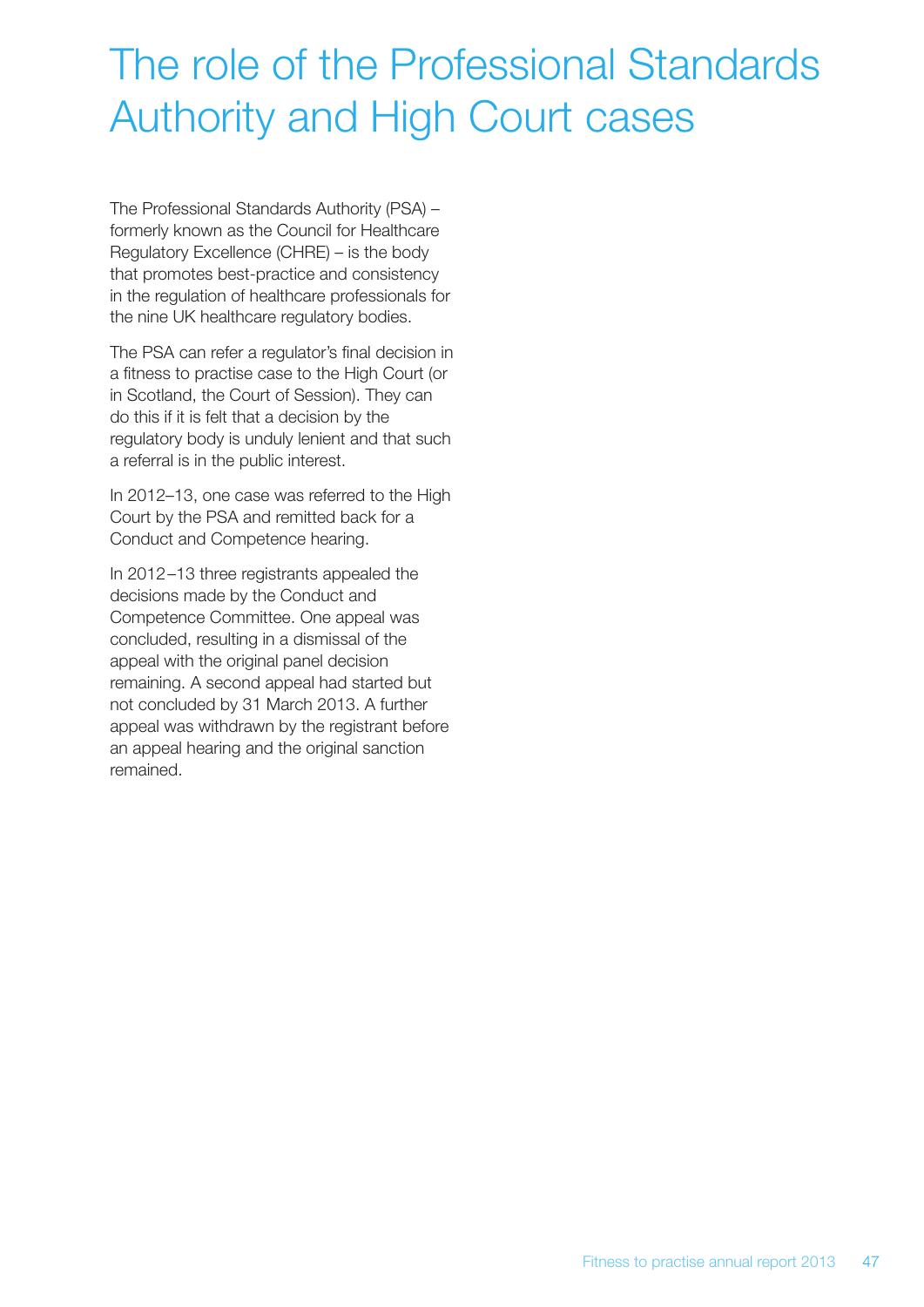# Update on developments for 2012–13

# **Health and Social Care Act**

The government's Health and Social Care Bill received Royal Assent on Tuesday 27 March 2012, resulting in the transfer of the regulation of social workers in England from the General Social Care Council (GSCC) to the Health Professions Council from Wednesday 1 August 2012. Four hundred and seventy six cases were transferred on the closure of the GSCC. Each of these cases was reviewed by the HCPC in order to assess the risk and nature of the case, and whether there was sufficient evidence to continue the case following HCPC processes. More information on these cases can be found in Appendix three of this report.

# **Case Management System**

The new paperless Fitness to Practise Case Management System went live on Monday 2 April 2012. All historic and existing cases were migrated to the system and all new cases were then logged on the new system. Work is currently underway on phase two of the Case Management System which should build in improvements based on our experience of using the system.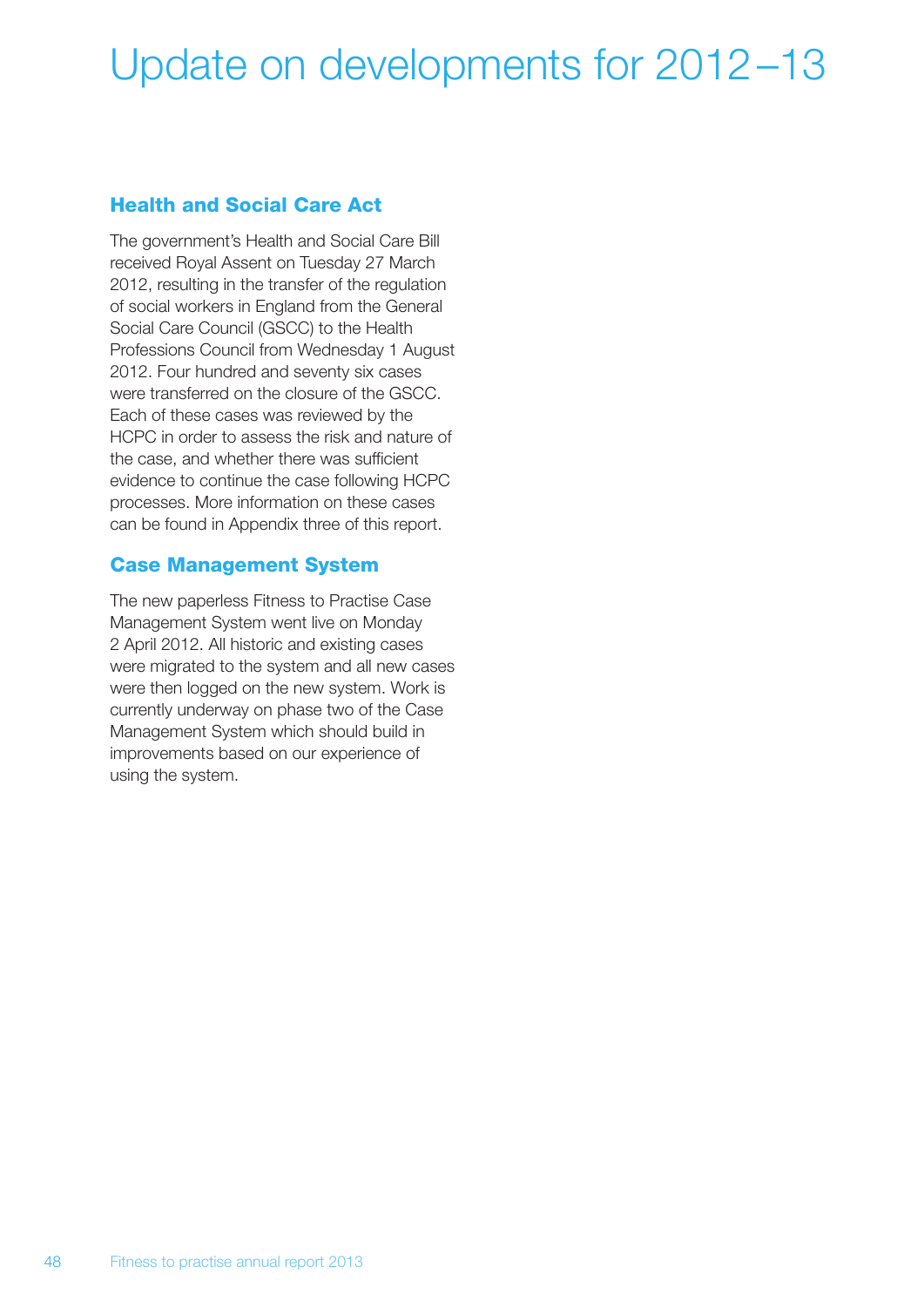# How to raise a concern

If you would like to raise a concern about a professional registered by the HCPC, please write to our Director of Fitness to Practise at the following address.

Fitness to Practise Department The Health and Care Professions Council Park House 184 Kennington Park Road London SE11 4BU

If you need advice, or feel your concerns should be taken over the telephone, you can also contact a member of the Fitness to Practise Department on:

#### tel +44 (0)20 7840 9814 freephone 0800 328 4218 (UK only) fax +44 (0)20 7582 4874

You may also find our 'Reporting a concern' form useful, available at www.hcpc-uk.org/complaints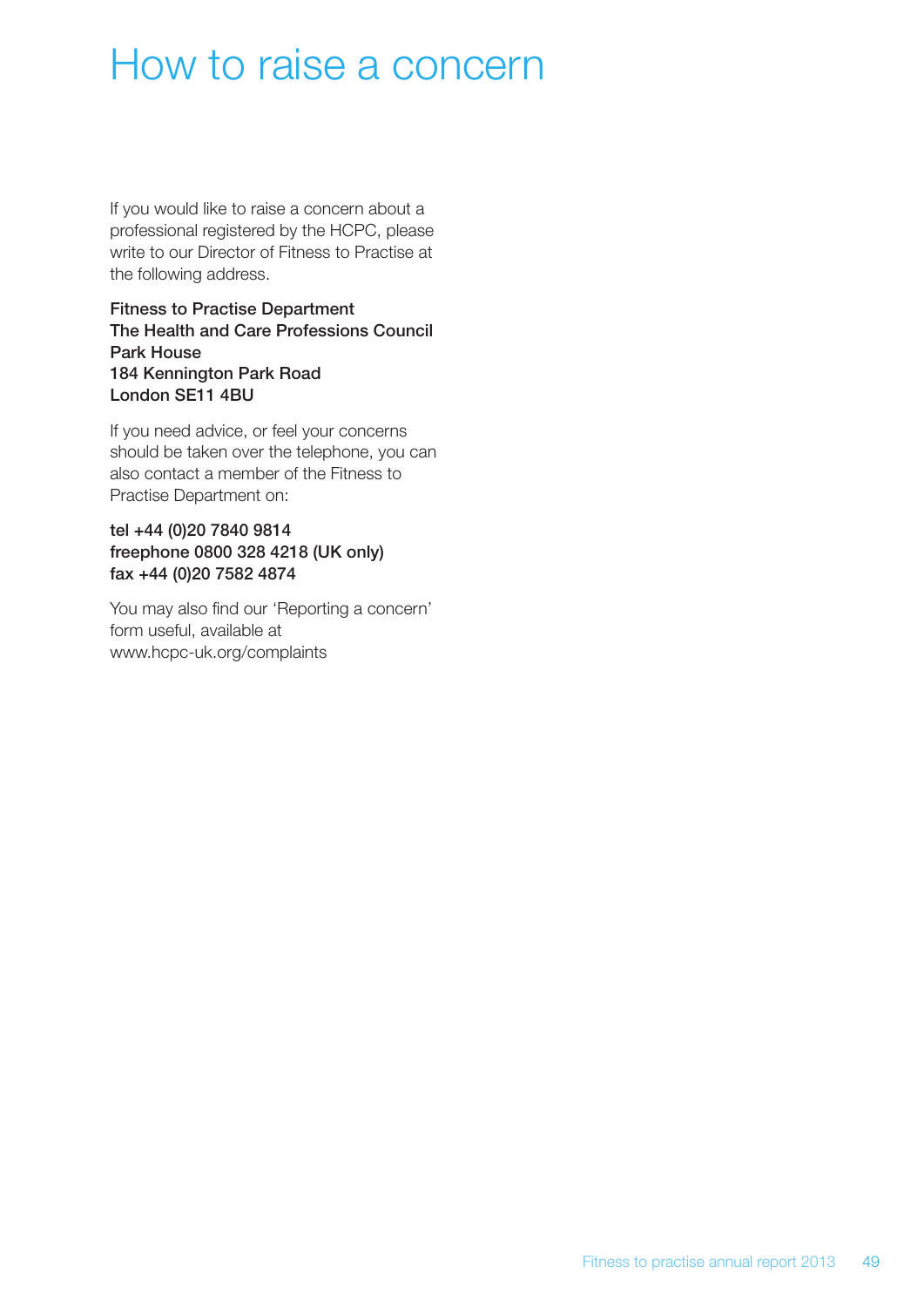# List of tables and graphs

### **Tables**

Table 1 Total number of cases received in 2012–13 9 Table 2 Length of time from receipt to closure of cases that are not considered by Investigating Committee 11 Table 3 Who raised concerns in 2012–13? 12 Table 4 Cases by profession 13 Table 5 Cases by profession and complainant type 14 Table 6 Examples of no case to answer decisions 18 Table 7 Case to answer by complainant 21 Table 8 Case to answer decisions and route to registration 21 Table 9 Length of time from receipt of allegation to Investigating Panel 22 Table 10 Number of interim orders by profession 24 Table 11 Number of public hearings 25 Table 12 Length of time from receipt of allegation to final hearing 26 Table 13 Length of time to close all cases, including those closed pre-ICP, those where no case to answer is found and those concluded at final hearing 27 Table 14 Outcome by type of committee 29 Table 15 Sanctions imposed by profession 30 Table 16 Outcome and representation at final hearing 32 Table 17 Outcome and route to registration 32 Table 18 Cases not well founded 38 Table 19 Review hearing decisions 41 Table 20 Suspension orders 42 Table 21 Conditions of practice orders 42 **Graphs** Graph 1a Total numbers of cases and percentage of Register 10 Graph 1b Total number of registrants on the HCPC Register 10 Graph 2 Who raised concerns in 2012–13? 12 Graph 3 Cases by route to registration 2012–13 15

- Graph 4 Percentage of allegations with a case to answer decision 17
- Graph 5 Representations provided to Investigating Panel 22
- Graph 6 Representation at final hearings 31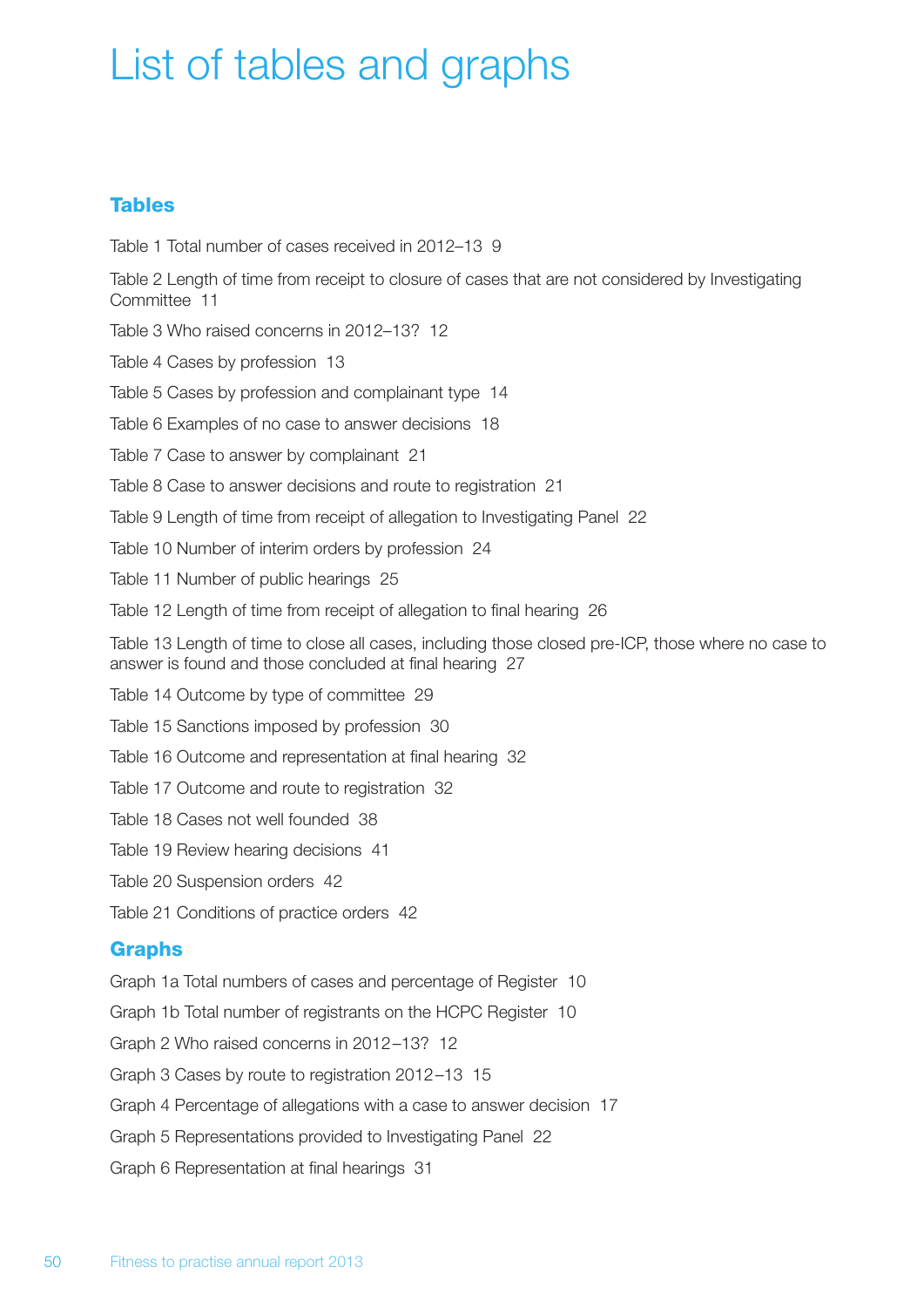# Appendix one – Historical statistics

#### **Cases received**

#### **Number of cases received 2002–03 to 2012–13**

| Year        | Number of<br>cases | <b>Total number</b><br>of registrants | % of registrants<br>subject to<br>complaints |
|-------------|--------------------|---------------------------------------|----------------------------------------------|
| $2002 - 03$ | 70                 | 144,141                               | 0.05                                         |
| $2003 - 04$ | 134                | 144,834                               | 0.09                                         |
| $2004 - 05$ | 172                | 160,513                               | 0.11                                         |
| $2005 - 06$ | 316                | 169,366                               | 0.19                                         |
| $2006 - 07$ | 322                | 177,230                               | 0.18                                         |
| $2007 - 08$ | 424                | 178,289                               | 0.24                                         |
| $2008 - 09$ | 483                | 185,554                               | 0.26                                         |
| $2009 - 10$ | 772                | 205,311                               | 0.38                                         |
| $2010 - 11$ | 759                | 215,083                               | 0.35                                         |
| $2011 - 12$ | 925                | 219,162                               | 0.42                                         |
| $2012 - 13$ | 1,653              | 310,942                               | 0.52                                         |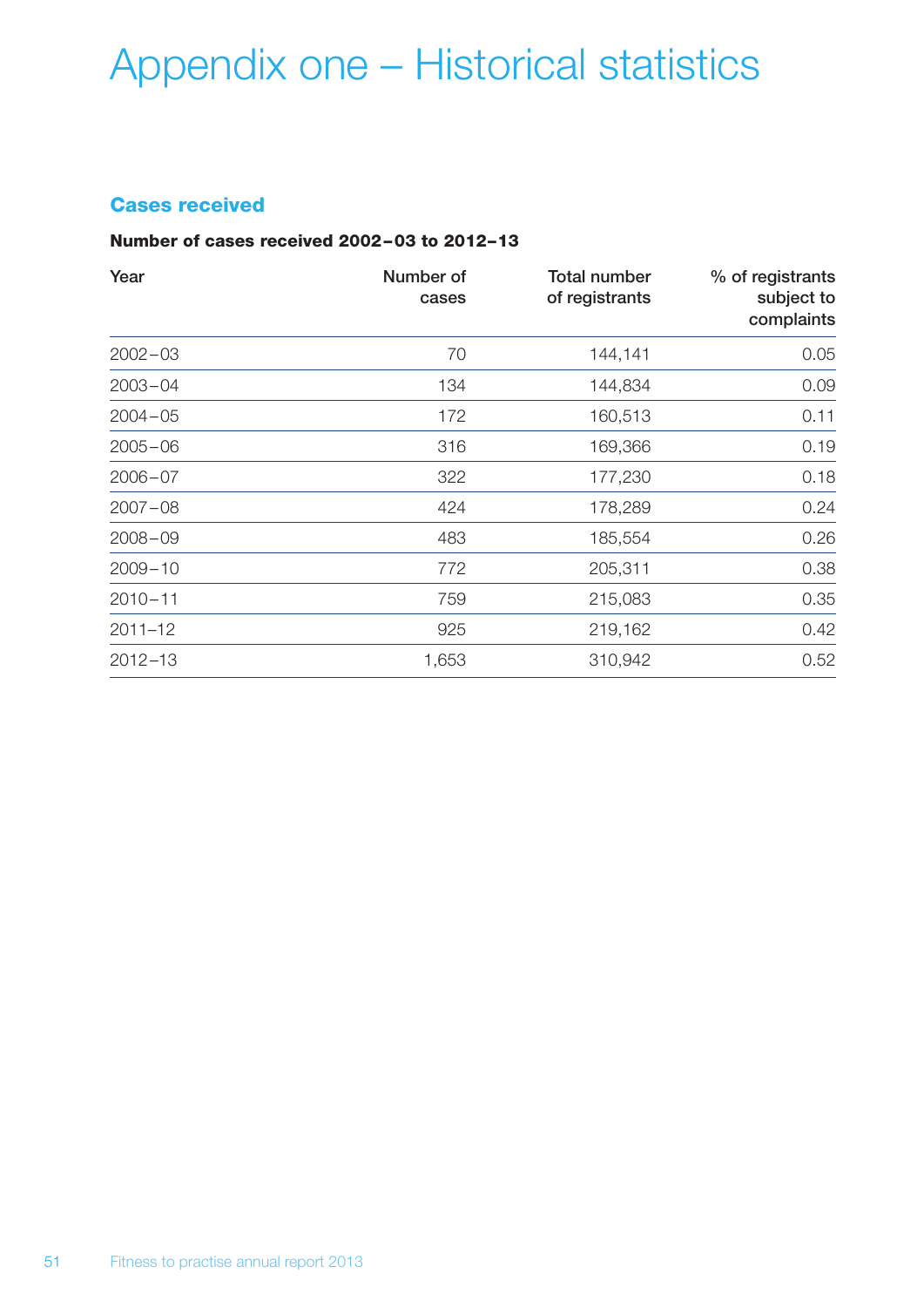Who raised concerns? 2005-06 to 2012-13 **Who raised concerns? 2005–06 to 2012–13**

| Type of                                                                                                                                    | $2005 -$      | % of $2006 - %$ |               |                | $2007 -$       | % of 2008-    |               | % of 2009-    |                | % of 2010-    |                          | % of $2011 -$ |               | $%$ of            | $2012 -$                 | $%$ of         |
|--------------------------------------------------------------------------------------------------------------------------------------------|---------------|-----------------|---------------|----------------|----------------|---------------|---------------|---------------|----------------|---------------|--------------------------|---------------|---------------|-------------------|--------------------------|----------------|
| complaint                                                                                                                                  | 8             | cases           | 70            | cases          | $\overline{0}$ | cases         | 80            | cases         | $\overline{0}$ | cases         | $\overline{1}$           | cases         | $\frac{2}{1}$ | cases             | $\frac{3}{5}$            | cases          |
| Article 22(6)<br>Anonymous                                                                                                                 | 58            | $\frac{8}{1}$   | 35            | 10.9           | 63             | 14.8          | 64            | $\frac{3}{1}$ | 108            | 13.9          | 166                      | 21.9          | 284           | 30.7              | 58                       | 3.5            |
| BPS/AEP<br>transfer*                                                                                                                       | $\frac{1}{2}$ | $\frac{1}{2}$   | $\leq$        | $\frac{1}{2}$  | $\frac{1}{2}$  | $\frac{1}{2}$ | $\frac{1}{2}$ | $\frac{1}{2}$ | $\overline{4}$ | 5.7           | $\circ$                  | $\circ$       | O             | $\circ$           | O                        | O              |
| Employer                                                                                                                                   | 123           | 39              | 161           | 50             | 171            | 40.3          | 202           | $\frac{2}{4}$ | 254            | 22.9          | 217                      | 28.6          | 288           | $-31.1$           | 435                      | 26.3           |
| Other                                                                                                                                      | 15            | 5               |               | c.c            | 5              | $\frac{2}{1}$ | $\frac{6}{1}$ | S             | 80             | 0.<br>ෆ       | $\overline{\mathcal{C}}$ | 2.7           | 46            | 5                 | 87                       | 5.3            |
| professional<br>registrant/<br>Other                                                                                                       | 88            | $\circ$         | $\frac{6}{1}$ | LO             | $\frac{2}{4}$  | 9.9           | 56            | $\frac{2}{1}$ | 89             | 7.8           | 75                       | 9.9           | 52            | 5.6               | 99                       | $\circ$        |
| Police                                                                                                                                     | 24            | ∞               | 75            | 9.6            | 35             | 3.3           | 36            | $\sim$        | 89             | 5.1           | 25                       | S.S           | 27            | S                 | 27                       | $\frac{0}{1}$  |
| Professional<br>body                                                                                                                       | $\frac{1}{2}$ | $\frac{1}{2}$   | $\frac{1}{2}$ | $\frac{1}{2}$  | $\frac{1}{2}$  | $\frac{1}{2}$ | $\frac{1}{2}$ | $\frac{1}{2}$ | $\leq$         | $\frac{1}{2}$ | $\frac{1}{2}$            | $\leq$        | $\frac{1}{2}$ | $\frac{1}{2}$     | $\overline{\mathcal{C}}$ | <u>က်</u>      |
| Public                                                                                                                                     | 68            | $\overline{2}$  | 78            | 24.2           | 108            | 25.5          | <b>PO1</b>    | 23            | 237            | 30.7          | 255                      | 33.6          | 228           | 24.6              | 634                      | 38.3           |
| Self referral                                                                                                                              | $\frac{1}{2}$ | $\leq$          | $\leq$        | $\frac{1}{2}$  | $\frac{1}{2}$  | $\leq$        | $\frac{1}{2}$ | $\frac{1}{2}$ | $\frac{1}{2}$  | $\frac{1}{2}$ | $\frac{1}{2}$            | $\frac{1}{2}$ | $\frac{1}{2}$ | $\frac{1}{2}$     | 292                      | 17.7           |
| Total                                                                                                                                      | 316           | 100             | 322           | $\frac{00}{1}$ | 424            | 100           | 483           | 100           | 772            | 100           | 759                      | 100           | 925           | $\frac{100}{100}$ | 1,653                    | $\frac{0}{10}$ |
| *These are cases that were transferred from the British Psychological Society and the Association of Educational Psychologists to the HPC. |               |                 |               |                |                |               |               |               |                |               |                          |               |               |                   |                          |                |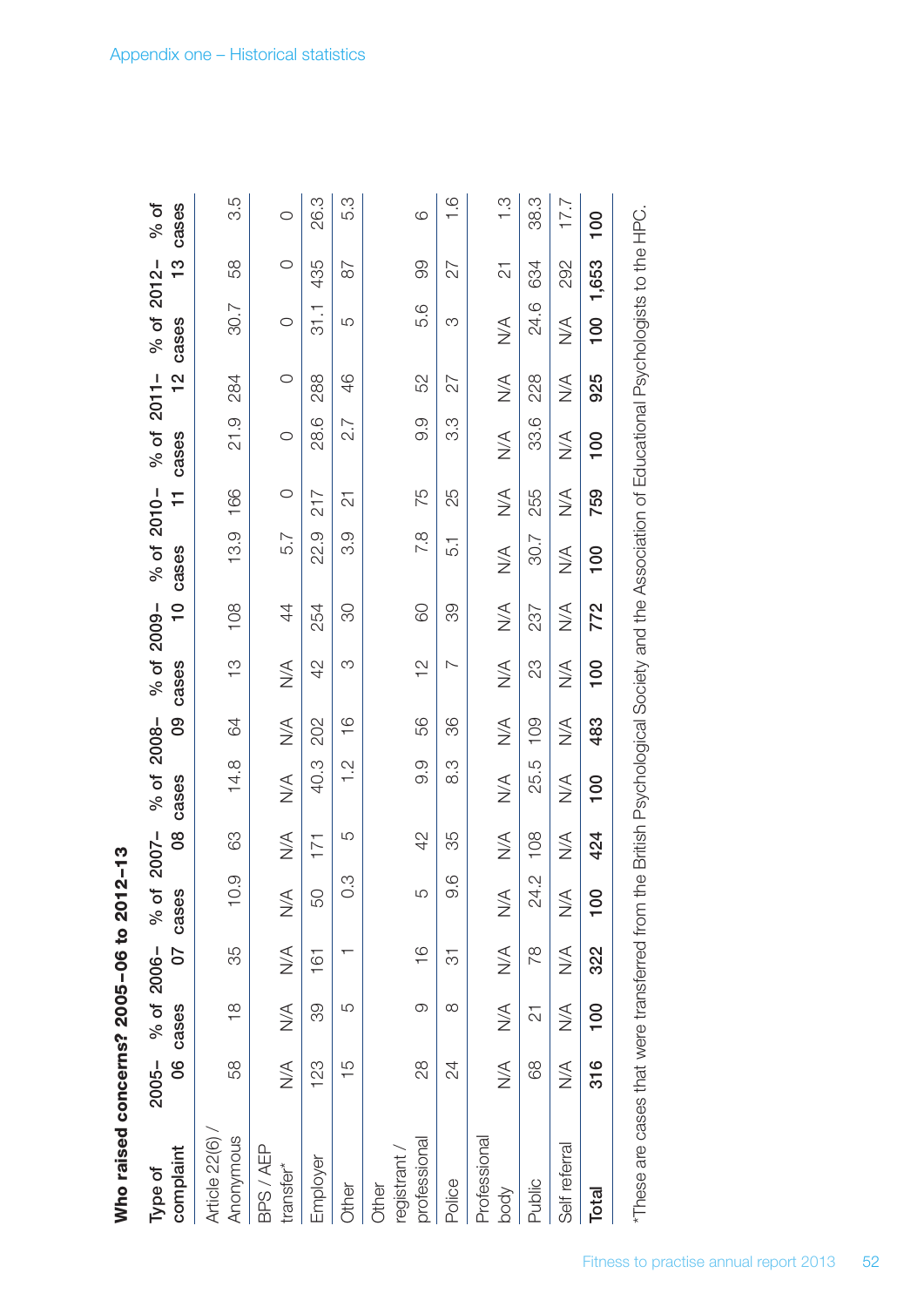# **Cases by profession 2005–06 to 2012–13**

| Profession                         | 06             | 07           | 08  | 09  |     | 2005-2006-2007-2008-2009-2010-2011-2012-<br>11 | 12             | 13             |
|------------------------------------|----------------|--------------|-----|-----|-----|------------------------------------------------|----------------|----------------|
|                                    |                |              |     |     | 10  |                                                |                |                |
| Arts therapists                    | $\overline{2}$ | 4            | 16  | 8   | 5   | $\overline{4}$                                 | $\overline{4}$ | 7              |
| <b>Biomedical scientists</b>       | 21             | 18           | 26  | 46  | 39  | 37                                             | 66             | 37             |
| Chiropodists / podiatrists         | 62             | 38           | 40  | 62  | 76  | 78                                             | 55             | 53             |
| Clinical scientists                | 3              | $\mathbf{2}$ | 6   | 8   | 4   | 10                                             | 9              | $\overline{9}$ |
| <b>Dietitians</b>                  | $\overline{7}$ | 6            | 14  | 1   | 12  | 9                                              | 12             | 12             |
| Hearing aid dispensers             | N/A            | N/A          | N/A | N/A | N/A | 44                                             | 19             | 25             |
| Occupational therapists            | 38             | 40           | 45  | 55  | 78  | 62                                             | 95             | 74             |
| Operating department practitioners | 19             | 22           | 38  | 55  | 38  | 39                                             | 63             | 45             |
| Orthoptists                        | 0              | 1            | 3   | 0   | 2   | $\overline{0}$                                 | $\mathbf{2}$   | $\mathbf{2}$   |
| Paramedics                         | 43             | 81           | 94  | 99  | 163 | 188                                            | 252            | 262            |
| Physiotherapists                   | 79             | 52           | 85  | 95  | 126 | 104                                            | 119            | 122            |
| Practitioner psychologists         | N/A            | N/A          | N/A | N/A | 149 | 118                                            | 138            | 180            |
| Prosthetists / orthotists          | 3              | 3            | 3   | 6   | 7   | 1                                              | 2              | 1              |
| Radiographers                      | 27             | 44           | 32  | 34  | 47  | 40                                             | 58             | 56             |
| Social workers in England          | N/A            | N/A          | N/A | N/A | N/A | N/A                                            | N/A            | 734            |
| Speech and language therapists     | 12             | 11           | 22  | 14  | 26  | 25                                             | 25             | 34             |
| Total                              | 316            | 322          | 424 | 483 | 772 | 759                                            | 919            | 1653           |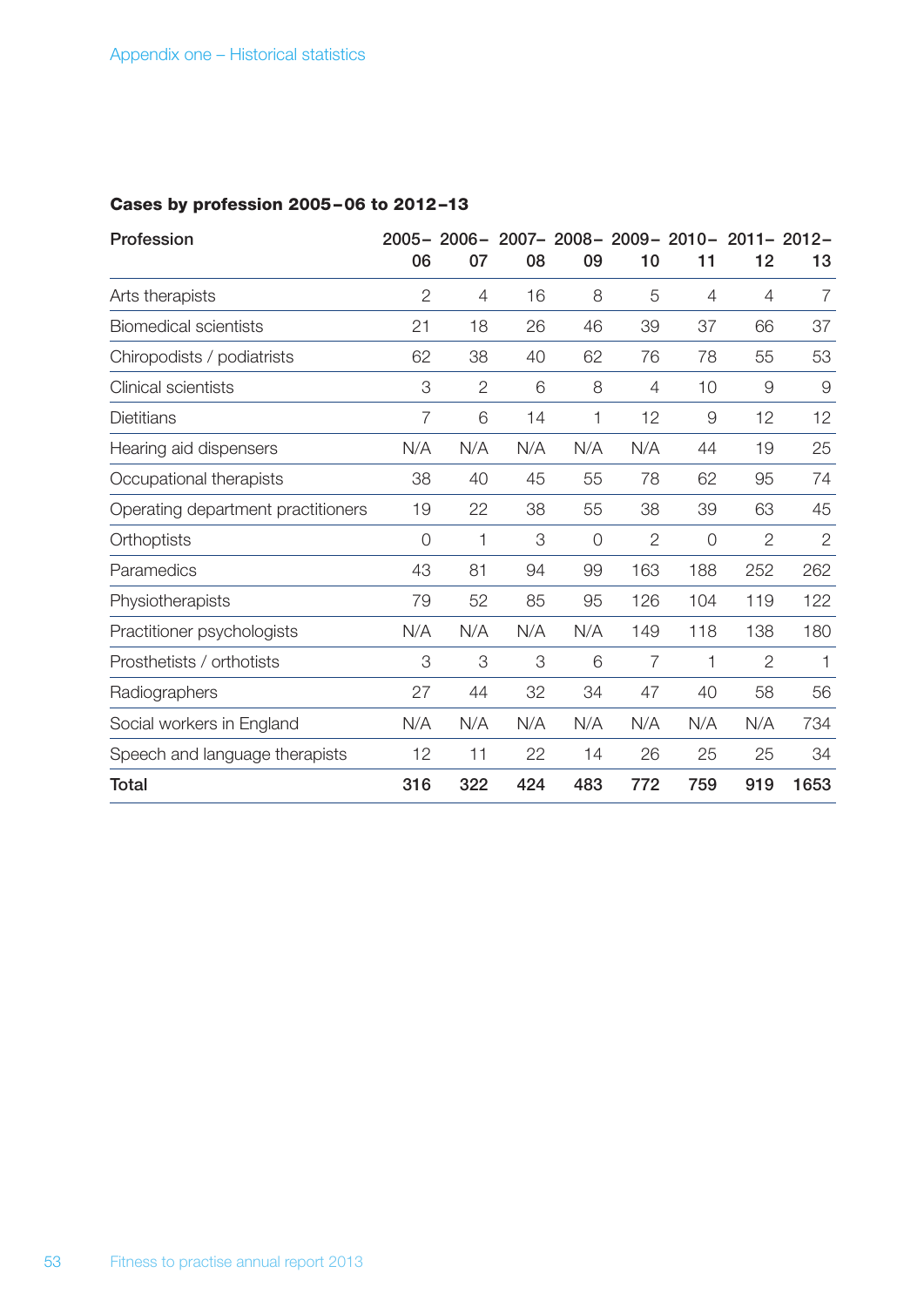Cases by route to registration 2005-06 to 2012-13 **Cases by route to registration 2005–06 to 2012–13**

| Route to             | 2005- % of 2006- % of |               |          |     |           |              | 2007– % of 2008– % of 2009– % of 2010– % of 2011– % of 2012– % of |                |       |           |           |                |              |           |       |
|----------------------|-----------------------|---------------|----------|-----|-----------|--------------|-------------------------------------------------------------------|----------------|-------|-----------|-----------|----------------|--------------|-----------|-------|
| egistration          | 06 cases              |               | 07 cases | 80  | cases     | 80           | cases                                                             | $\frac{1}{1}$  | cases | F         | cases     | $\frac{12}{1}$ | cases        | က<br>T    | cases |
| Grandparenting 35 11 |                       | $\frac{1}{5}$ | LW       | 15  | 3.5       | 7<br>2       | 4                                                                 | $\overline{2}$ | M     | SS<br>S   | 4         | $\infty$       | $\mathbb{N}$ | $\circ$   | 0.4   |
| iternational         | $30\qquad 9.5$        | 29            |          | 36  | 8.5       | 35           |                                                                   | 83             | ∞     | d<br>4    | ഥ         | 57             |              | 50        | M     |
|                      | 242 77                | 278           | 86       | 373 | 88        | 425          | 88                                                                | 685            | 88    | 687       | —<br>თ    | 848            |              | 91 1,597  | 96.6  |
| Not known            | 2.5                   |               |          | C   | $\subset$ | $\mathbb{Q}$ |                                                                   |                |       | $\subset$ | $\subset$ | $\subset$      |              | $\subset$ |       |
| <b>Total</b>         | 316 100 322 100       |               |          | 424 | 100       | 483          | 99                                                                | 772            | 100   | 759       | 100       | 925            |              | 100 1,653 | 100   |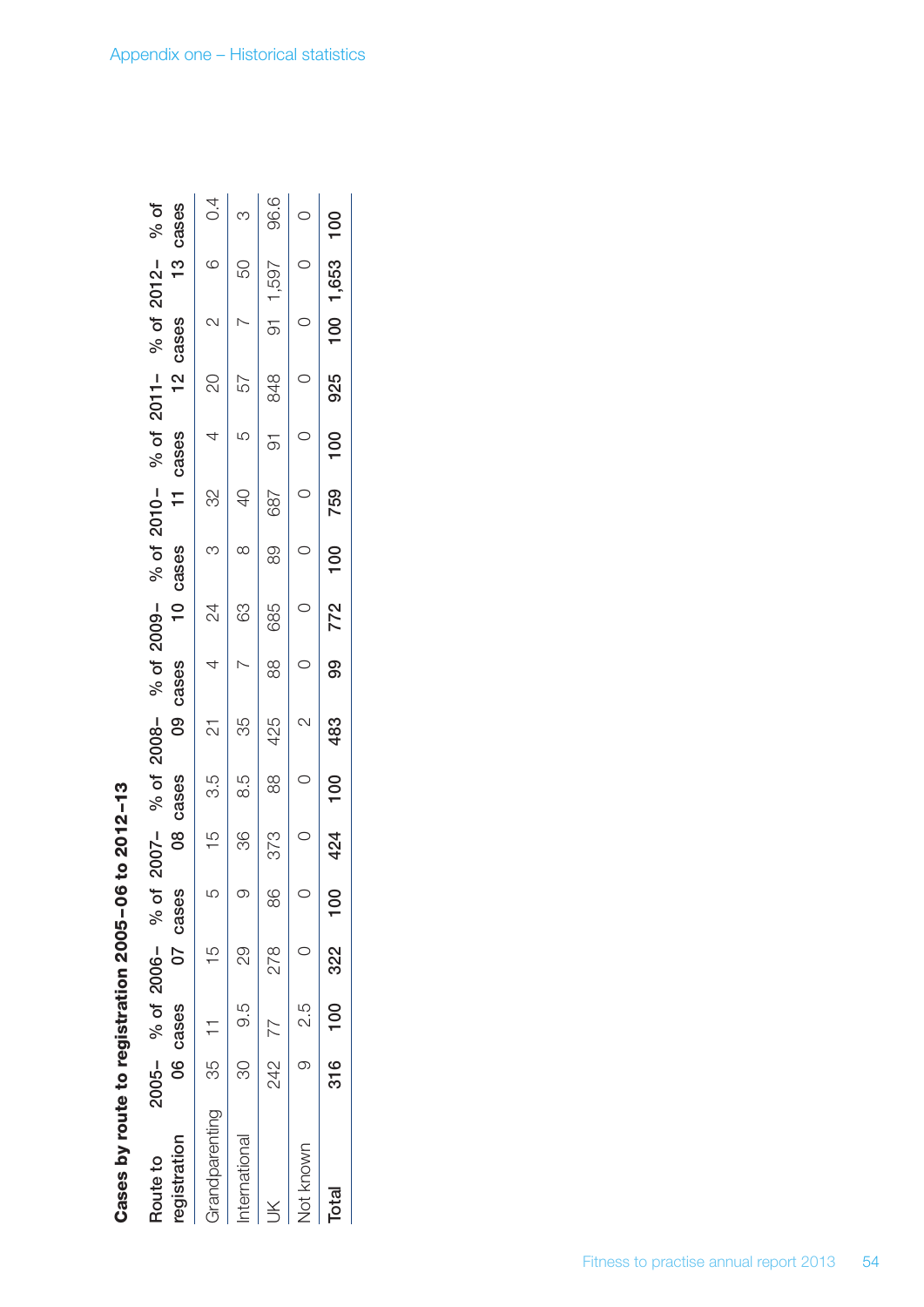#### **Investigating Committee**

#### **Allegations where a case to answer decision was reached 2004–05 to 2012–13**

| Year        | % of allegations with<br>case to answer decision |
|-------------|--------------------------------------------------|
| $2004 - 05$ | 44                                               |
| $2005 - 06$ | 58                                               |
| $2006 - 07$ | 65                                               |
| $2007 - 08$ | 62                                               |
| $2008 - 09$ | 57                                               |
| $2009 - 10$ | 58                                               |
| $2010 - 11$ | 57                                               |
| $2011 - 12$ | 51                                               |
| $2012 - 13$ | 58                                               |
|             |                                                  |

#### **Percentage case to answer, comparison of 2005–06, 2006–07, 2007–08, 2008–09, 2009–10, 2011–12 and 2012–13**

|                                 |    |          |          |          |    | 2005-2006-2007-2008-2009-2010-2011-2012- |          |          |
|---------------------------------|----|----------|----------|----------|----|------------------------------------------|----------|----------|
|                                 | 06 | 07       | 08       | 09       | 10 | 11                                       | 12       | 13       |
| 22(6)/Anon                      | 58 | 86       | 61       | 49       | 69 | 72                                       | 50       | 76       |
| BPS / AEP transfer cases*       | 0  | $\Omega$ | $\Omega$ | $\Omega$ |    | $\Omega$                                 | $\Omega$ | $\Omega$ |
| Employer                        | 81 | 84       | 84       | 81       | 80 | 82                                       | 69       | 73       |
| Other                           | 0  | $\Omega$ | 56       | 34       | 79 | 57                                       | 63       | 67       |
| Other registrant / professional | 60 | 46       | 77       | 67       | 62 | 29                                       | 50       | 29       |
| Police                          | 26 | 28       | 31       | 37       | 50 | 54                                       | 38       | 50       |
| Public                          | 18 | 33       | 29       | 22       | 22 | 22                                       | 17       | 19       |

\*These are cases that were transferred from the British Psychological Society and the Association of Educational Psychologists to the HPC.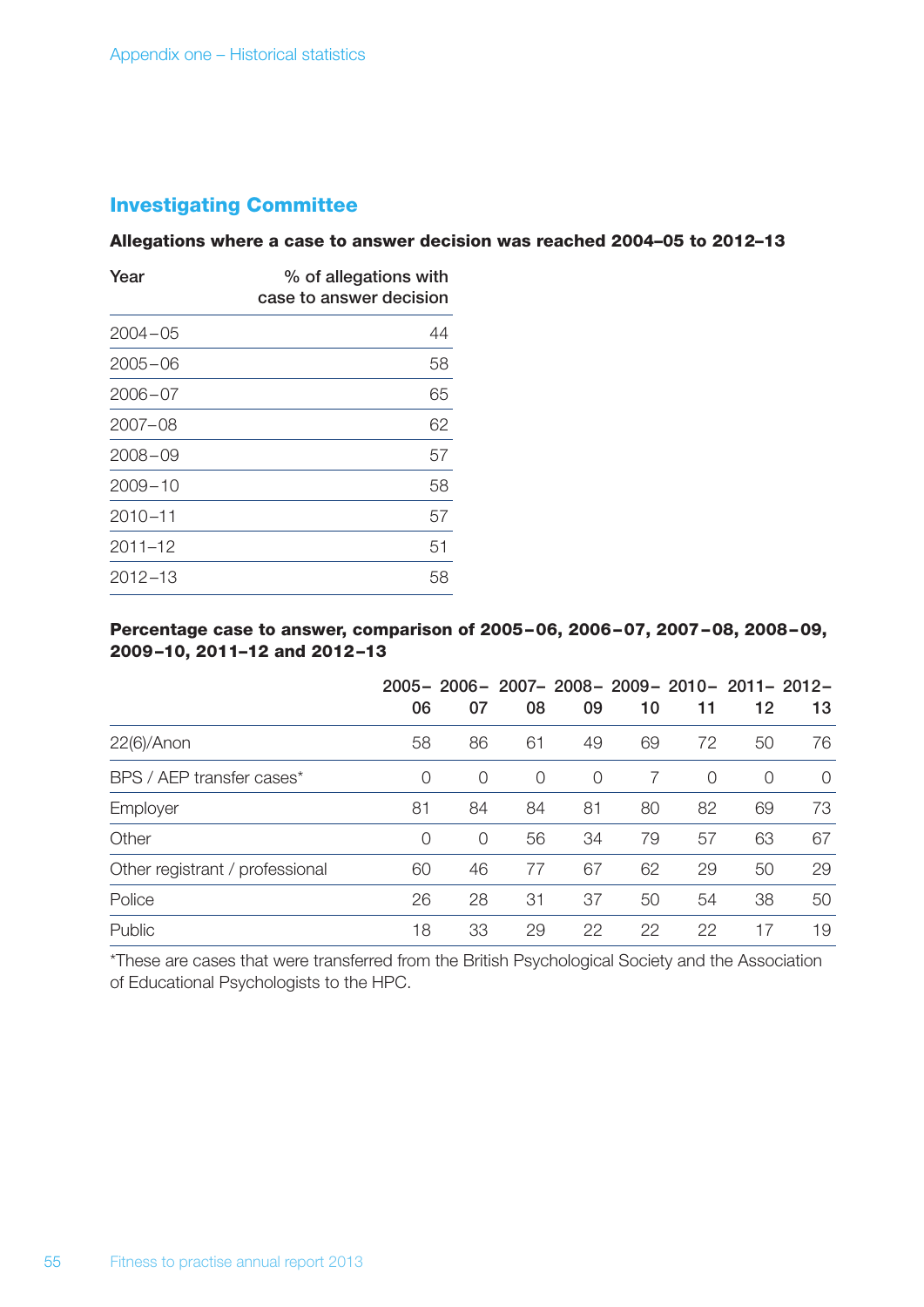355 512 498 523 Total cases  $171$ 220 244 489 response from from to answer response from from case to cases 2006–07 40 79 28 147 3 66 4 73 220 2007–08 59 59 59 153 153 98 88 88 88 88 17 17 98 88 88 88 88 98 17 2009–10 70 200 21 291 14 177 7 198 489 2011–12 198 1982 1982 1982 1982 1983 1984 1982 1984 1982 1984 1982 1984 1984 198 Year No Response Response Total case No Response Response Total no Total 2008–09 13 131 14 206 14 14 15 131 131 131 131 131 132 2010–11 84 185 25 294 10 195 13 218 512 2012–13 86 186 29 301 18 176 28 222 523 2005–06 32 52 14 101 N/A N/A N/A 70 171 case to 218 246 P<sub>O</sub> 73  $149$ 198 222 Total no answer registrant representative registrant representative answer  $\overline{\circ}$  $\frac{1}{2}$ Response from representative  $\overline{4}$  $\circlearrowright$  $\frac{1}{2}$  $\overline{\phantom{0}}$  $\frac{1}{2}$ 8  $\overline{\Omega}$ No case to answer Case to answer No case to answer registrant from  $\leq$  $115$ 195 176 66 89  $177$ Response 197  $\frac{1}{2}$  $\frac{1}{2}$  $\infty$  $\frac{\infty}{\infty}$ response  $\overline{4}$ 28  $\overline{1}$  $\overline{C}$  $\overline{\mathcal{C}}$ Total case  $147$ 153 206 294 252 to answer  $101$ 291 301 from  $\overline{4}$ Response representative 28  $\odot$  $\frac{1}{4}$ 29  $\overline{C}$ 25  $\overline{\Omega}$ Case to answer registrant from 52 79 85 200 185 182 186 Response  $131$  $\frac{1}{2}$ response  $\overline{C}$  $\frac{1}{2}$ 86 SS  $\overline{Q}$ 59  $\overline{8}$ 61  $2005 - 06$  $2008 - 09$ 2006-07 2007-08  $2009 - 10$  $2011 - 12$  $2012 - 13$  $2010 - 11$ Year

Representations provided to Investigating Panel by profession 2005-06 to 2012-13 **Representations provided to Investigating Panel by profession 2005– 06 to 2012– 13**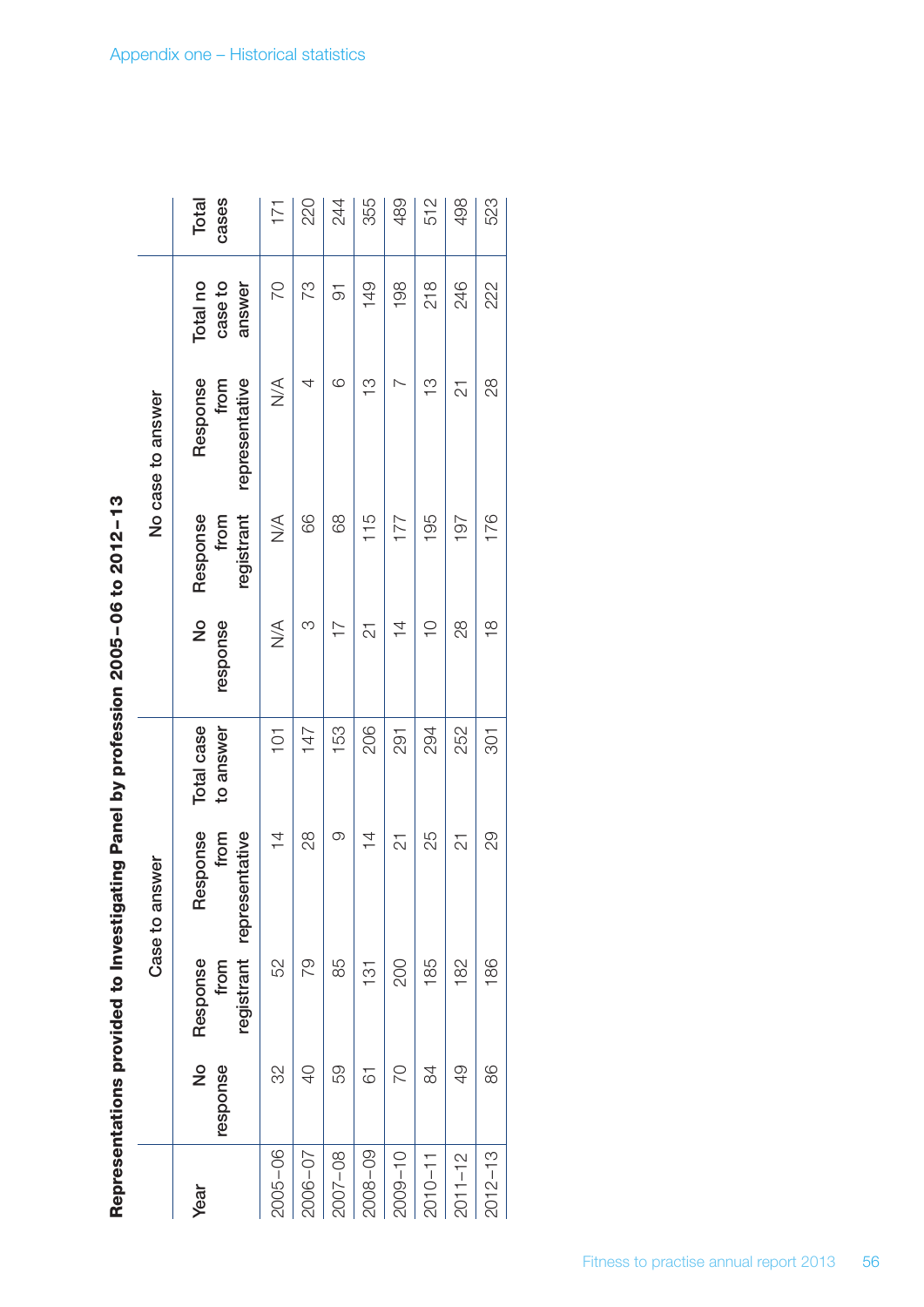# **Interim orders**

### **Interim order hearings 2004–05 to 2012–13**

| Year        | <b>Applications</b><br>granted | <b>Orders</b><br>reviewed | <b>Orders</b><br>revoked<br>on review | <b>Number</b><br>of cases | $%$ of<br>allegations<br>where interim<br>order was<br>imposed |
|-------------|--------------------------------|---------------------------|---------------------------------------|---------------------------|----------------------------------------------------------------|
| $2004 - 05$ | 15                             | $\overline{0}$            | 0                                     | 172                       | 8.7                                                            |
| $2005 - 06$ | 15                             | 12                        |                                       | 316                       | 4.7                                                            |
| $2006 - 07$ | 17                             | 38                        |                                       | 322                       | 5.3                                                            |
| $2007 - 08$ | 19                             | 52                        | 3                                     | 424                       | 4.5                                                            |
| $2008 - 09$ | 27                             | 55                        |                                       | 483                       | 5.6                                                            |
| $2009 - 10$ | 49                             | 86                        | 6                                     | 772                       | 6.3                                                            |
| $2010 - 11$ | 44                             | 123                       | 6                                     | 759                       | 5.8                                                            |
| $2011 - 12$ | 49                             | 142                       | $\overline{4}$                        | 925                       | 5.3                                                            |
| $2012 - 13$ | 39                             | 151                       | 8                                     | 1653                      | 2.4                                                            |
| Total       | 274                            | 659                       | 30                                    | 5826                      | 4.7                                                            |

# **Hearings**

# **Number of hearings 2004–05 to 2012–13**

| Year        | Interim order<br>and review | Final<br>hearing | <b>Review</b><br>hearing | Restoration<br>hearing | Article 30(7)<br>hearing | <b>Total</b> |
|-------------|-----------------------------|------------------|--------------------------|------------------------|--------------------------|--------------|
| $2004 - 05$ | 25                          | 66               | 11                       |                        | $\Omega$                 | 103          |
| $2005 - 06$ | 28                          | 86               | 26                       | O                      | $\bigcap$                | 140          |
| $2006 - 07$ | 55                          | 125              | 42                       | 0                      | $\Omega$                 | 222          |
| $2007 - 08$ | 71                          | 187              | 66                       | 0                      | Ω                        | 324          |
| $2008 - 09$ | 85                          | 219              | 92                       | 0                      | 0                        | 396          |
| $2009 - 10$ | 141                         | 331              | 95                       | 0                      | $\Omega$                 | 567          |
| $2010 - 11$ | 171                         | 404              | 99                       | $\overline{2}$         |                          | 677          |
| $2011 - 12$ | 197                         | 405              | 126                      | 3                      |                          | 732          |
| $2012 - 13$ | 194                         | 228              | 141                      |                        |                          | 565          |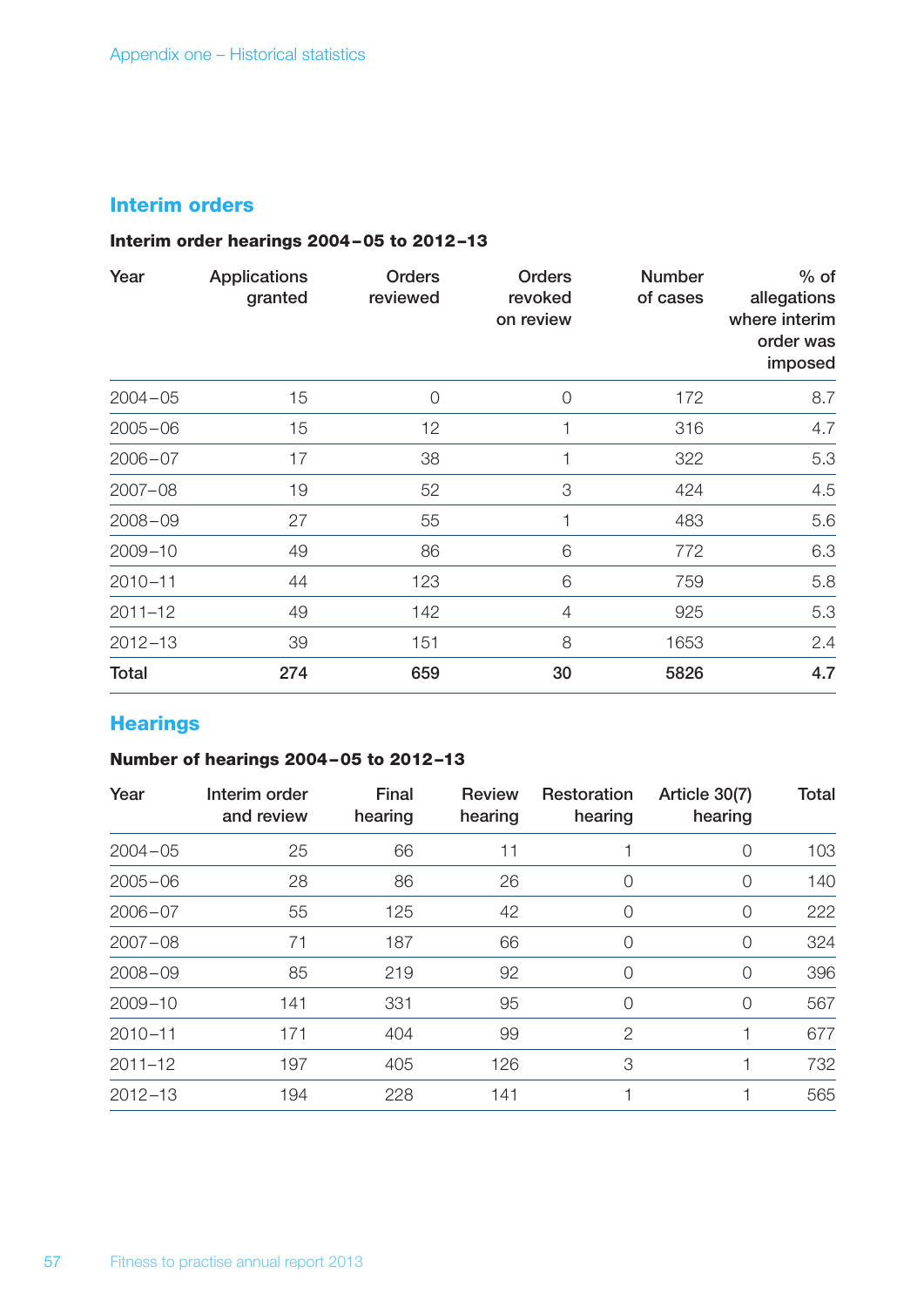|             |            | Type of representation |             |
|-------------|------------|------------------------|-------------|
| Year        | Registrant | Representative         | <b>None</b> |
| $2006 - 07$ | 13         | 46                     | 43          |
| $2007 - 08$ | 17         | 80                     | 59          |
| $2008 - 09$ | 21         | 74                     | 80          |
| $2009 - 10$ | 44         | 114                    | 98          |
| $2010 - 11$ | 41         | 160                    | 113         |
| $2011 - 12$ | 38         | 155                    | 94          |
| $2012 - 13$ | 31         | 102                    | 95          |

# **Representation at final hearings 2006–07 to 2012–13**

# **Suspension and conditions of practice review hearings**

#### **Number of review hearings 2004–05 to 2012–13**

| Year        | Number of review hearings |
|-------------|---------------------------|
| $2004 - 05$ | 11                        |
| $2005 - 06$ | 26                        |
| $2006 - 07$ | 42                        |
| $2007 - 08$ | 66                        |
| $2008 - 09$ | 92                        |
| $2009 - 10$ | 95                        |
| $2010 - 11$ | 99                        |
| $2011 - 12$ | 126                       |
| $2012 - 13$ | 141                       |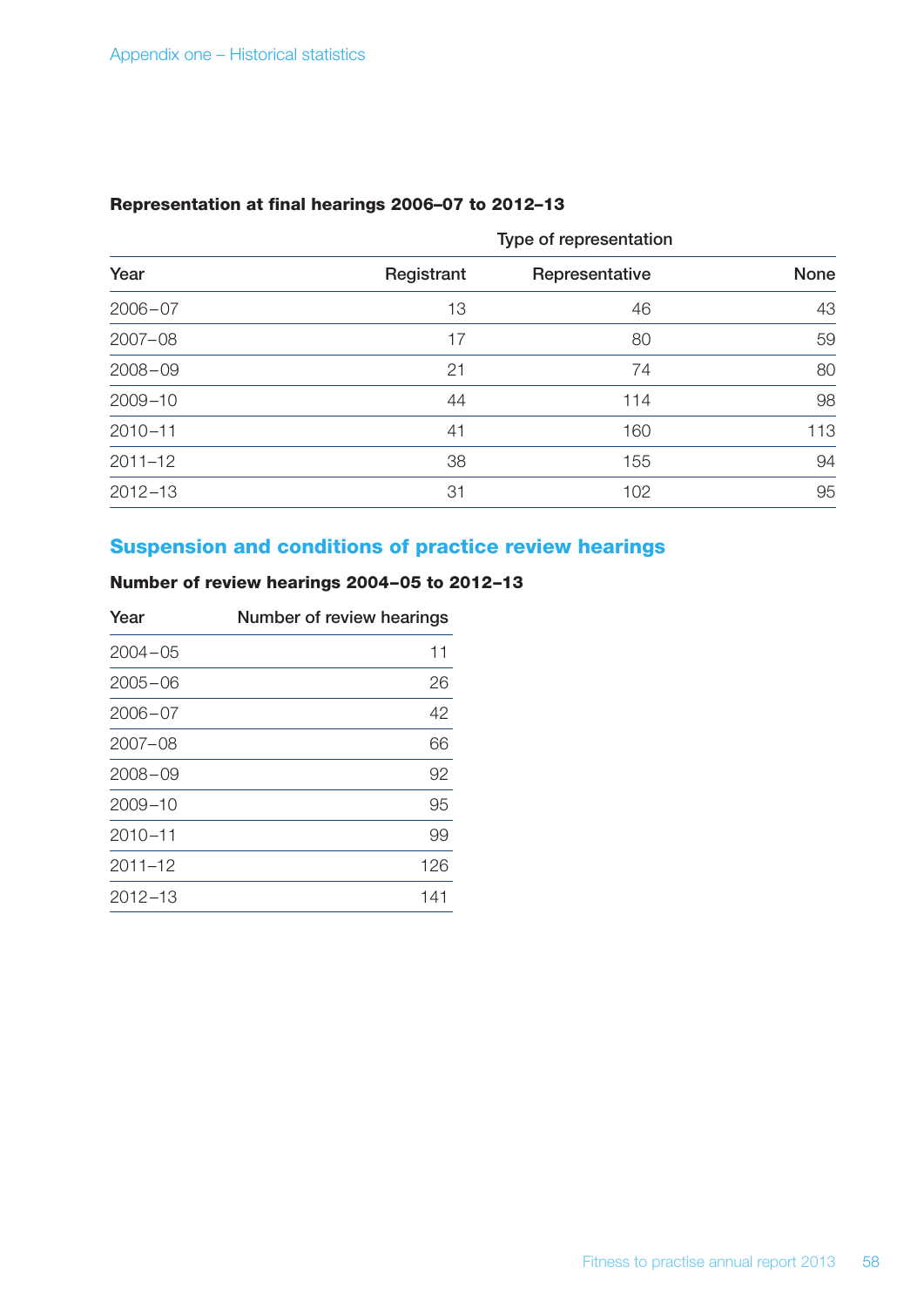# Appendix two – GSCC transfer cases

# **General Social Care Council transfer cases**

#### **Introduction**

Following the closure of the General Social Care Council (GSCC) on Tuesday 31 July 2012, all open conduct cases were transferred to the HCPC for continued investigation, hearing or review.

The General Social Care Council (Transfer of Register and Abolition – Transitional and Saving Provision) Order of Council 2012 provided that, in relation to outstanding conduct matters which were transferred to it by the GSCC, the HCPC should make "such arrangements as it considers just for the disposal of the matter". The HCPC therefore drafted 'just disposal criteria' which was applied to all cases on transfer. All cases were reviewed on an individual basis and assessed to determine the most appropriate approach.

#### **Investigating committee**

Two hundred and seventeen legacy cases were transferred at the stage of the process. Of these cases, 120 were considered at Investigating Committee between 1 August 2012 and 31 March 2013. Of these, 100 were considered to have a case to answer. Of these cases, 98 were referred to the Conduct and Competence Committee, with the remaining two being referred to the Health Committee. The case to answer rate for these cases is therefore 83 per cent. This is significantly higher than the case to answer rate of the nontransfer cases contained elsewhere in this report (58 per cent).

A further 28 cases were listed for consideration by the Investigating Committee between April to June 2013. At 31 March 2013, there were 36 cases (15 per cent of those transferred) that were still being investigated and were not scheduled for an Investigating Committee consideration. The remainder of the cases have been closed as they do not meet the standard of acceptance for allegations.

#### **Final hearings**

Twenty transfer cases have been concluded at a final hearing of the Conduct and Competence Committee. Seven registrants have been struck off, and a further three removed from the Register through a voluntary agreement; seven registrants have been suspended; one registrant was cautioned; one case was not well founded and one conditions of practice order was imposed.

#### **Interim orders**

The HCPC has applied for 32 interim orders in cases that transferred from GSCC, this includes a number of cases that had an interim order in place at the time of the transfer. Only one of these cases did not have an interim order imposed by the Committee. Twenty nine cases had an interim suspension order imposed, with the remaining two cases having interim conditions orders granted.

#### **Reviewing existing suspensions and conditions of practice**

Forty five cases were transferred from the GSCC with an on-going suspension or where the registrant was subject to conditional registration. These cases require review by the HCPC and as of 31 March 2013, thirteen cases had been reviewed.

Six cases with an existing suspension order had this sanction continued; three cases had a suspension revoked; two cases had a suspension changed to a conditions of practice order.

One case had its conditions varied as a result of the review with another case having its conditions continued.